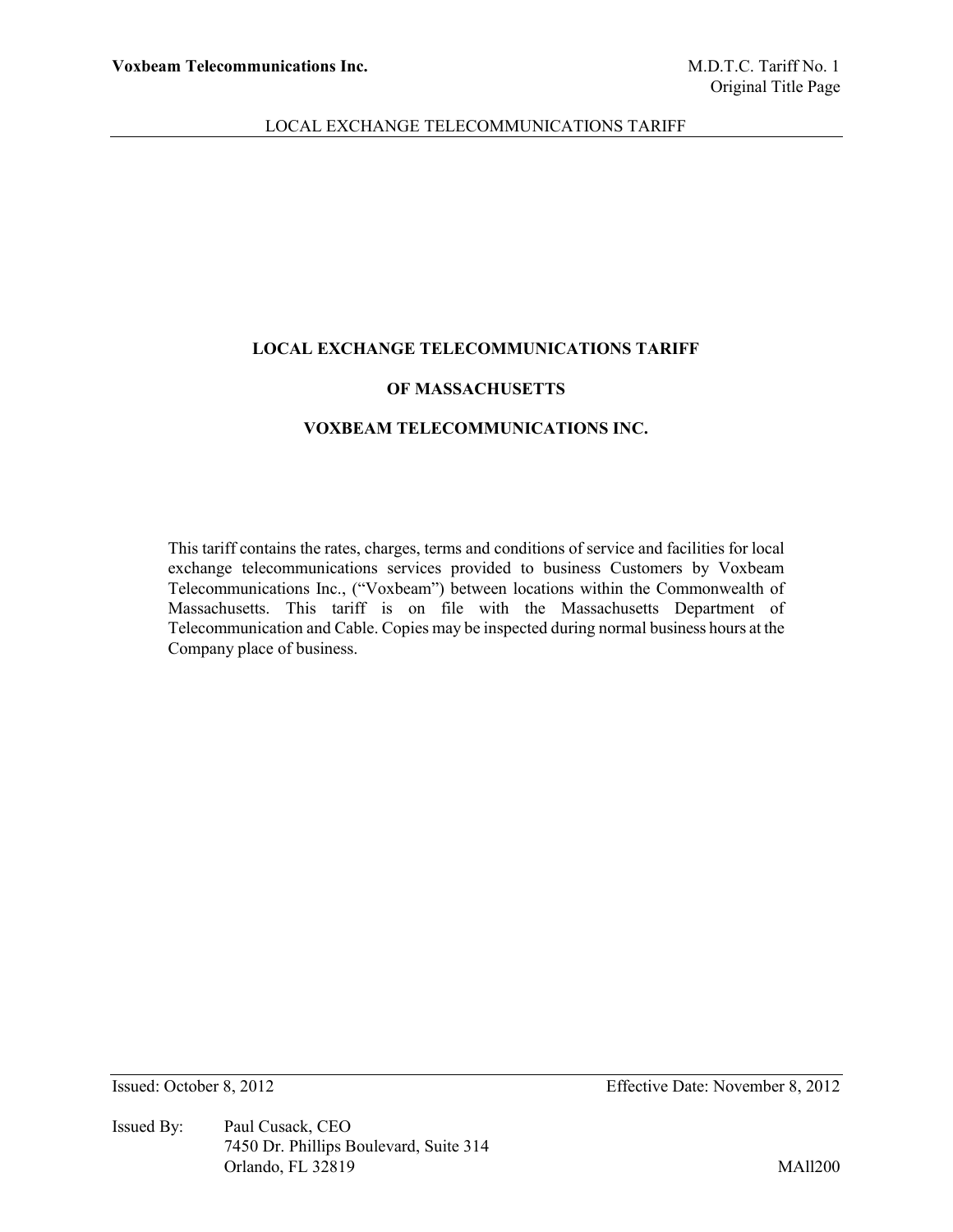# **TABLE OF CONTENTS**

| <b>Title Page</b>                                                                                                                             | Title                                                               |  |  |  |
|-----------------------------------------------------------------------------------------------------------------------------------------------|---------------------------------------------------------------------|--|--|--|
| Preface                                                                                                                                       |                                                                     |  |  |  |
| Table of Contents<br><b>Check Sheet</b><br><b>Explanation of Symbols</b><br>Application of Tariff<br>Service Area Map<br><b>Tariff Format</b> | 1<br>$\overline{2}$<br>$\overline{\mathcal{L}}$<br>$rac{5}{5}$<br>6 |  |  |  |
| Definitions                                                                                                                                   |                                                                     |  |  |  |
| Rules and Regulations                                                                                                                         |                                                                     |  |  |  |
| <b>Service Areas</b>                                                                                                                          |                                                                     |  |  |  |
| Service Charges and Surcharges                                                                                                                |                                                                     |  |  |  |
| Local Exchange Service                                                                                                                        |                                                                     |  |  |  |
| <b>Supplemental Services</b>                                                                                                                  |                                                                     |  |  |  |
| <b>Contract Services</b>                                                                                                                      |                                                                     |  |  |  |
| <b>Special Arrangements</b>                                                                                                                   |                                                                     |  |  |  |
| Promotions                                                                                                                                    |                                                                     |  |  |  |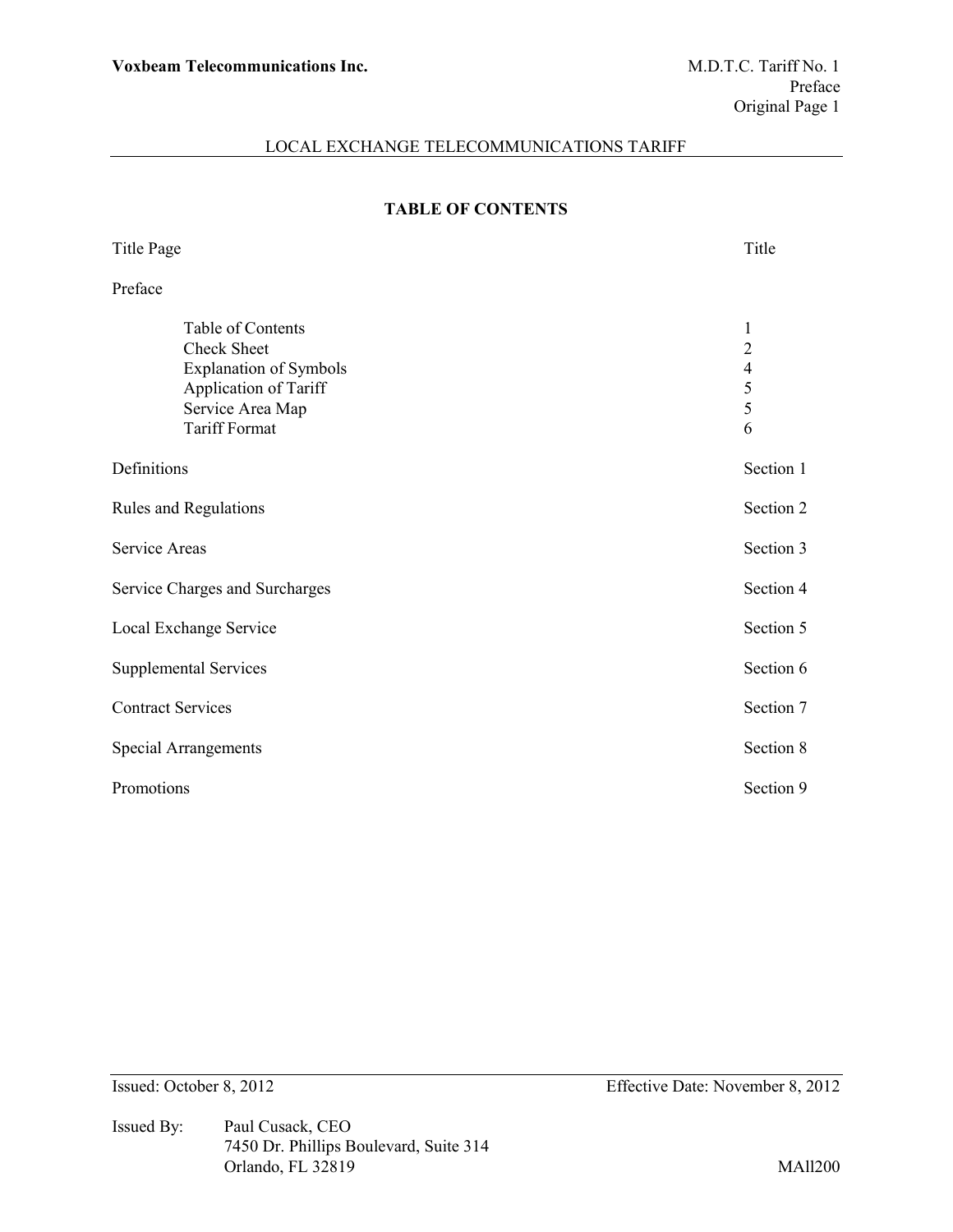# **CHECK SHEET**

The pages listed below of this tariff are effective as of the date shown. Revised pages contain all changes from the original tariff that are in effect as of the date indicated.

| <b>SECTION</b> | <b>PAGE</b>             | <b>REVISION</b> |        | <b>SECTION</b> | <b>PAGE</b> | <b>REVISION</b> |        |
|----------------|-------------------------|-----------------|--------|----------------|-------------|-----------------|--------|
|                | Title                   | Original        | $\ast$ | $\overline{2}$ | 15          | Original        | $\ast$ |
| Preface        | $\mathbf{1}$            | Original        | $\ast$ | $\overline{2}$ | 16          | Original        | $\ast$ |
| Preface        | $\overline{2}$          | Original        | *      | $\overline{2}$ | 17          | Original        | $\ast$ |
| Preface        | 3                       | Original        | *      | $\overline{2}$ | 18          | Original        | $\ast$ |
| Preface        | $\overline{4}$          | Original        | *      | $\overline{2}$ | 19          | Original        | $\ast$ |
| Preface        | 5                       | Original        | *      | $\overline{c}$ | 20          | Original        | $\ast$ |
| Preface        | 6                       | Original        | *      | $\overline{2}$ | 21          | Original        | $\ast$ |
| 1              | 1                       | Original        | *      | $\overline{2}$ | 22          | Original        | $\ast$ |
| $\mathbf{1}$   | $\overline{2}$          | Original        | *      | $\overline{2}$ | 23          | Original        | $\ast$ |
| $\mathbf{1}$   | 3                       | Original        | *      | $\overline{2}$ | 24          | Original        | $\ast$ |
| $\mathbf{1}$   | 4                       | Original        | *      | $\overline{2}$ | 25          | Original        | $\ast$ |
| $\mathbf{1}$   | 5                       | Original        | *      | $\overline{2}$ | 26          | Original        | $\ast$ |
| $\overline{2}$ | 1                       | Original        | *      | $\overline{2}$ | 27          | Original        | $\ast$ |
| $\overline{2}$ | $\overline{2}$          | Original        | *      | $\overline{2}$ | 28          | Original        | $\ast$ |
| $\overline{c}$ | $\overline{\mathbf{3}}$ | Original        | *      | $\overline{2}$ | 29          | Original        | $\ast$ |
| $\overline{c}$ | 4                       | Original        | *      | $\overline{c}$ | 30          | Original        | $\ast$ |
| $\overline{c}$ | 5                       | Original        | *      | $\overline{c}$ | 31          | Original        | $\ast$ |
| $\overline{c}$ | 6                       | Original        | *      | $\overline{2}$ | 32          | Original        | $\ast$ |
| $\overline{c}$ | 7                       | Original        | *      | $\overline{2}$ | 33          | Original        | $\ast$ |
| $\overline{c}$ | 8                       | Original        | *      | $\overline{c}$ | 34          | Original        | $\ast$ |
| $\overline{c}$ | 9                       | Original        | *      | $\overline{2}$ | 35          | Original        | $\ast$ |
| $\overline{c}$ | 10                      | Original        | *      | $\overline{c}$ | 36          | Original        | $\ast$ |
| $\overline{2}$ | 11                      | Original        | *      | $\overline{2}$ | 37          | Original        | $\ast$ |
| $\overline{c}$ | 12                      | Original        | $\ast$ | $\overline{2}$ | 38          | Original        | $\ast$ |
| $\overline{2}$ | 13                      | Original        | *      | $\overline{2}$ | 39          | Original        | $\ast$ |
| $\overline{2}$ | 14                      | Original        | *      | $\overline{2}$ | 40          | Original        | $\ast$ |
|                |                         |                 |        |                |             |                 |        |

\* - indicates those pages included with this tariff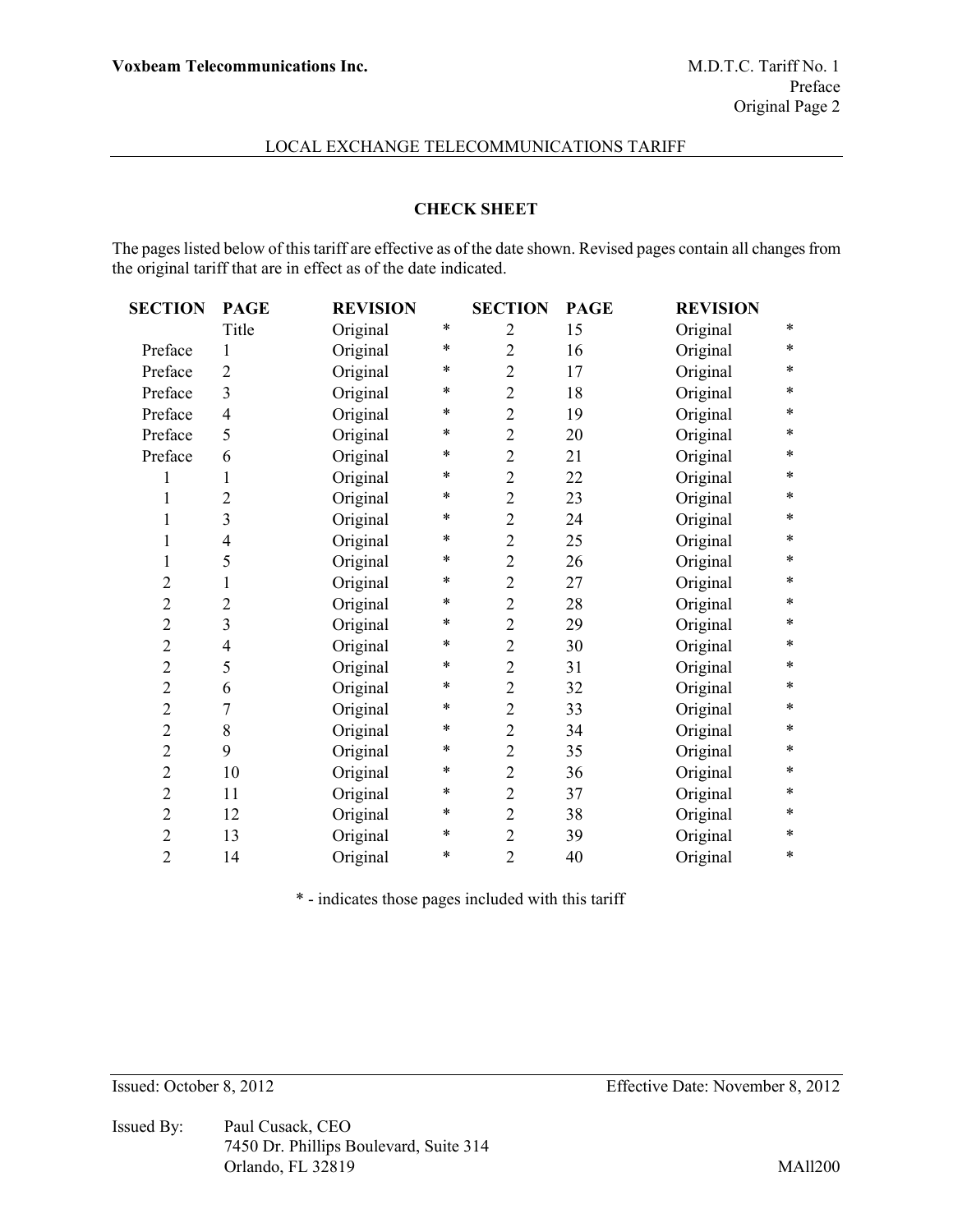# **CHECK SHEET, (CONT'D.)**

| <b>SECTION</b> | <b>PAGE</b>    | <b>REVISION</b> |        | <b>SECTION</b> | <b>PAGE</b> | <b>REVISION</b> |        |
|----------------|----------------|-----------------|--------|----------------|-------------|-----------------|--------|
| 3              |                | Original        | $\ast$ | 6              | 5           | Original        | $\ast$ |
| $\overline{4}$ |                | Original        | $\ast$ | 6              | 6           | Original        | $\ast$ |
| 4              | $\overline{2}$ | Original        | $\ast$ | 6              | 7           | Original        | $\ast$ |
| 4              | 3              | Original        | *      | 6              | 8           | Original        | $\ast$ |
| 4              | $\overline{4}$ | Original        | *      | 6              | 9           | Original        | $\ast$ |
| 4              | 5              | Original        | *      | 6              | 10          | Original        | $\ast$ |
| 4              | 6              | Original        | *      | 6              | 11          | Original        | $\ast$ |
| 4              | 7              | Original        | *      | 6              | 12          | Original        | $\ast$ |
| 5              | 1              | Original        | *      | 7              | 1           | Original        | $\ast$ |
| 5              | $\overline{2}$ | Original        | *      | 8              |             | Original        | $\ast$ |
| 5              | 3              | Original        | *      | 9              |             | Original        | $\ast$ |
| 5              | 4              | Original        | *      |                |             |                 |        |
| 5              | 5              | Original        | *      |                |             |                 |        |
| 5              | 6              | Original        | *      |                |             |                 |        |
| 5              | 7              | Original        | *      |                |             |                 |        |
| 6              | 1              | Original        | *      |                |             |                 |        |
| 6              | $\overline{2}$ | Original        | *      |                |             |                 |        |
| 6              | 3              | Original        | *      |                |             |                 |        |
| 6              | 4              | Original        | *      |                |             |                 |        |

\* - indicates those pages included with this filing

Issued By: Paul Cusack, CEO 7450 Dr. Phillips Boulevard, Suite 314 Orlando, FL 32819 MAll200

Issued: October 8, 2012 Effective Date: November 8, 2012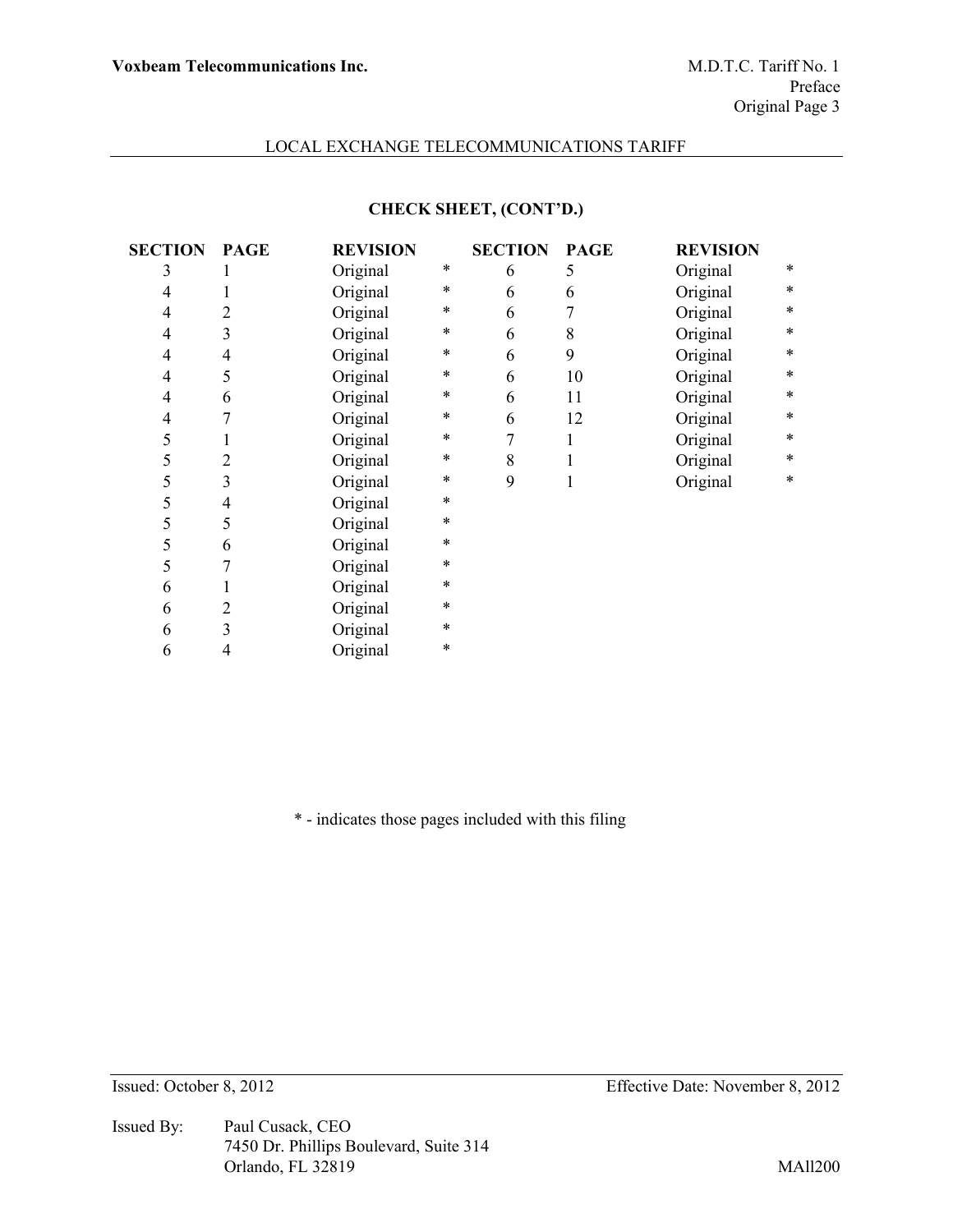# **EXPLANATION OF SYMBOLS**

The following symbols are used for the purposes indicated below:

- **(C) -** To signify changed listing, rule, or condition that may affect rates or charges.
- **(D) -** To signify discontinued material, including listing, rate, rule, or condition.
- **(I) -** To signify an increase.
- **(M) -** To signify material relocated from or to another part of tariff schedule with no change in text, rate, rule or condition.
- **(N) -** To signify new material including listing, rate, rule or condition.
- **(R) -** To signify a reduction.
- **(S) -** To signify reissued material.
- **(T) -** To signify change in wording of text but not change in rate, rule, or condition.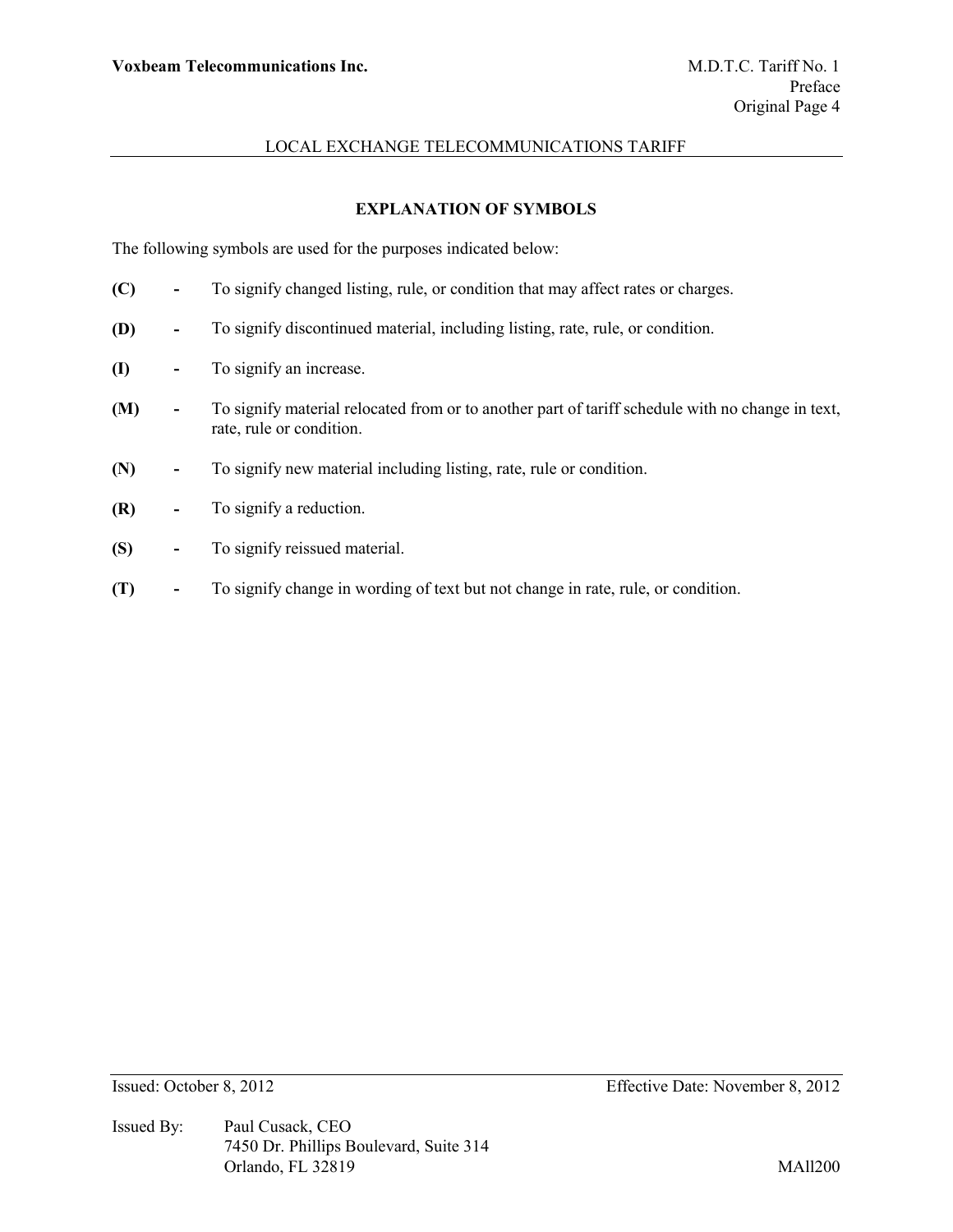# **APPLICATION OF TARIFF**

This tariff sets forth the service offerings, rates, terms and conditions applicable to the provision of competitive local exchange service by Voxbeam Telecommunications Inc., hereinafter referred to as the Company, to Customers within the Commonwealth of Massachusetts. Voxbeam's services are furnished subject to the availability of facilities and subject to the terms and conditions set forth herein.

This tariff is on file with the Massachusetts Department of Telecommunications & Cable. In addition, this tariff is available for review at the main office of Voxbeam Telecommunications Inc. at 7450 Dr. Phillips Boulevard, Suite 314, Orlando, FL 32819.

### **SERVICE AREA MAP**

Voxbeam Telecommunications Inc. will provide local exchange service in areas currently served by Verizon New England, Inc. and intrastate toll service throughout the Commonwealth of Massachusetts. Local calling areas are as defined in Section 3 of this tariff.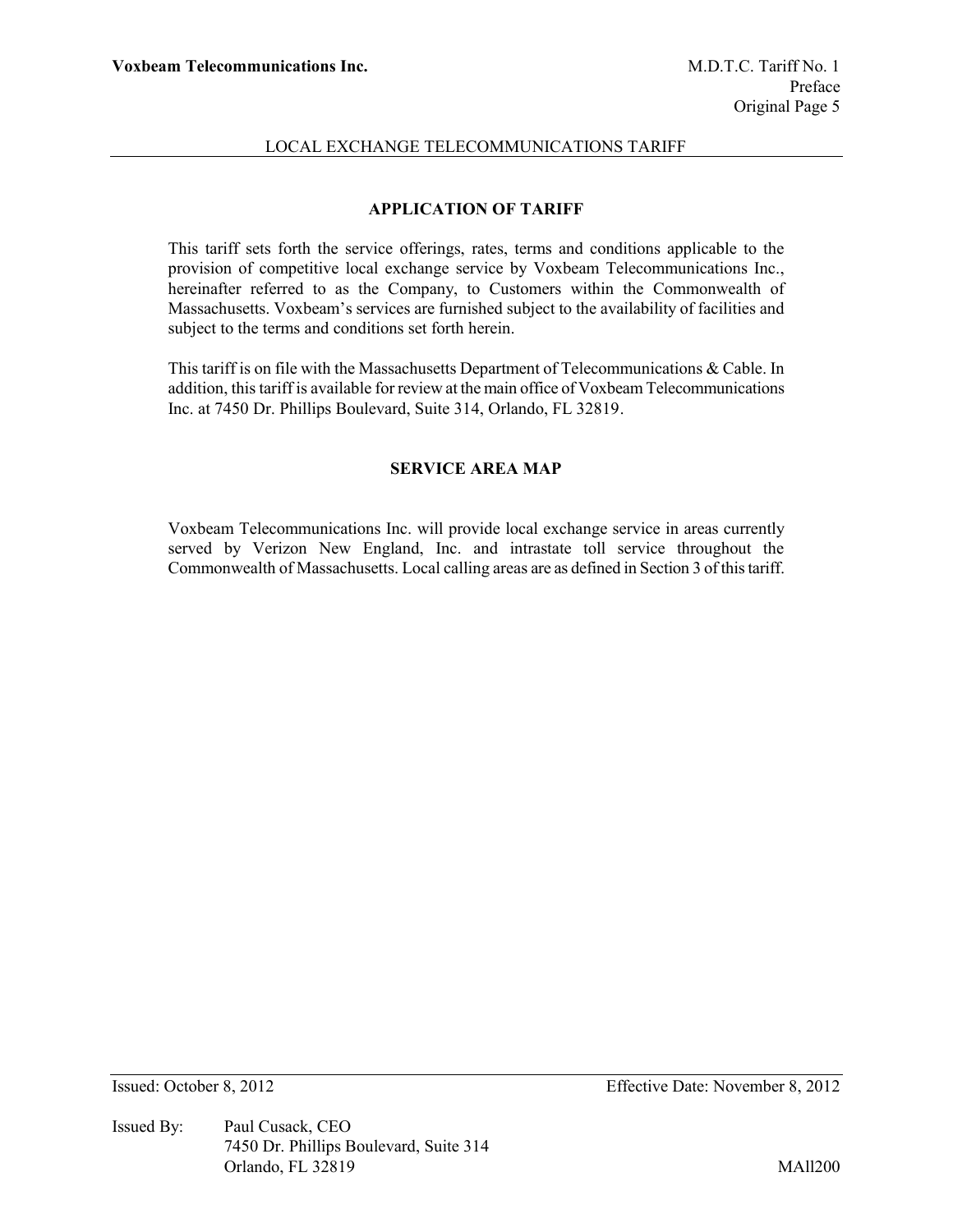## **TARIFF FORMAT**

- **A. Page Numbering –** Page numbers appear in the upper right corner of the page. Pages are numbered sequentially, however, new pages are occasionally added to the tariff. When a new page is added between pages already in effect, a decimal is added. For example, a new page added between pages 14 and 15 would be 14.1.
- **B. Page Revision Numbers –** Revision numbers also appear in the upper right corner of each page. These numbers are used to determine the most current page version on file with the Department. For example, the  $4<sup>th</sup>$  Revised Page 14 cancels the  $3<sup>rd</sup>$  Revised Page 14. Because of various suspension periods, deferrals, etc., the most current page number on file with the Department is not always the tariff page in effect. Consult the Check Sheet for the page currently in effect.
- **C. Paragraph Numbering Sequence –** There are nine levels of paragraph coding. Each level of coding is subservient to its next higher level:

2. 2.1. 2.1.1. 2.1.1.A. 2.1.1.A.1. 2.1.1.A.1.(a). 2.1.1.A.1.(a).I.  $2.1.1.A.1.(a).I.(i).$  $2.1.1.A.1.(a).I.(i).(1).$ 

**D. Check Sheets –** When a tariff filing is made with the Department, an updated Check Sheet accompanies the tariff filing. The Check Sheet lists the pages contained in the tariff, with a cross reference to the current revision number. When new pages are added, the Check Sheet is changed to reflect the revision. All revisions made in a given filing are designated by an asterisk (\*). There will be no other symbols used on this page if these are the only changes made to it (i.e., the format, etc. remain the same, just revised revision levels on some pages.) The tariff user should refer to the latest Check Sheet to find out if a particular page is the most current on file with the Department.

Issued By: Paul Cusack, CEO 7450 Dr. Phillips Boulevard, Suite 314 Orlando, FL 32819 MAll200

Issued: October 8, 2012 Effective Date: November 8, 2012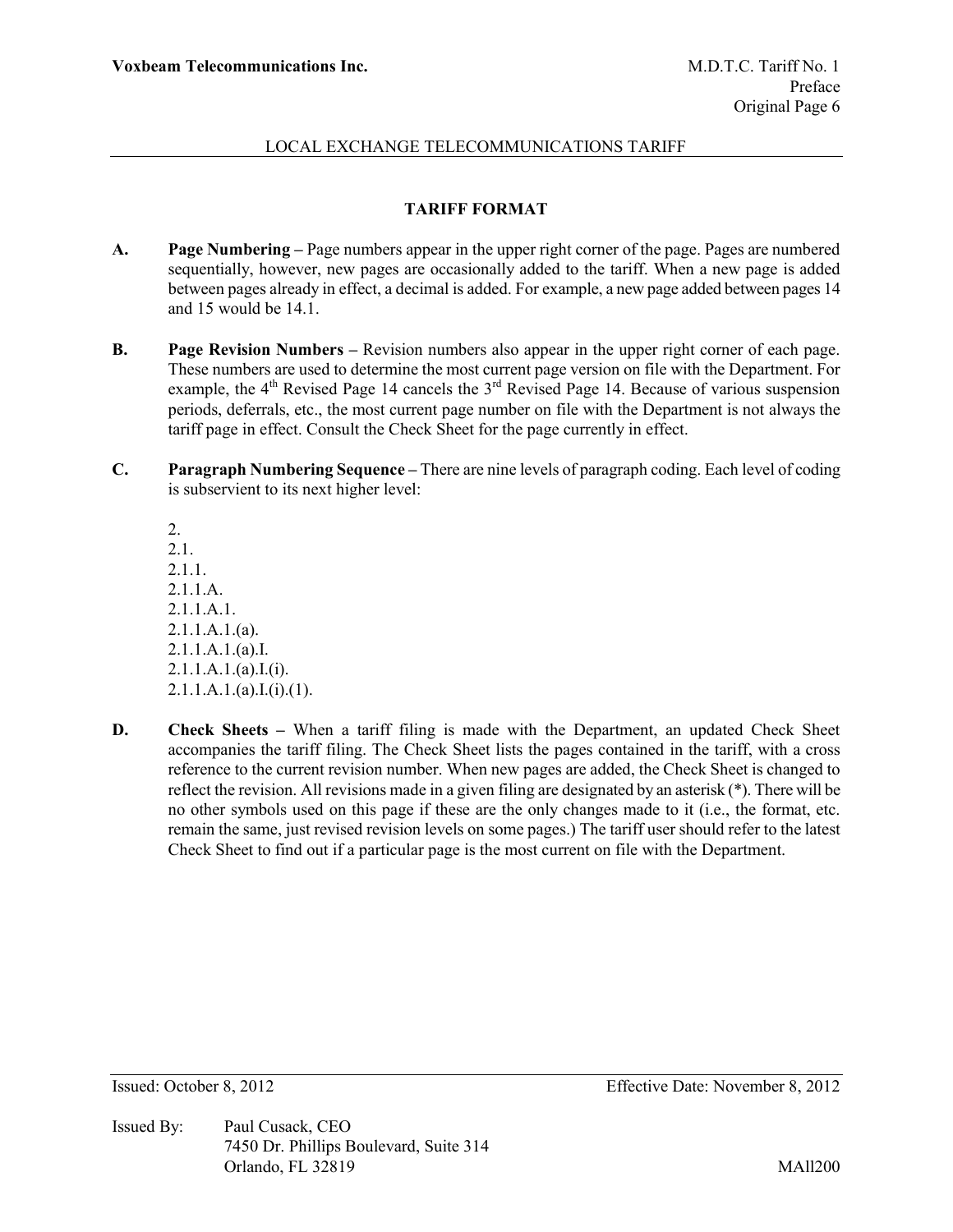## **SECTION 1 - DEFINITIONS**

**Advance Payment** - Payment of all or part of a charge required before the start of service.

**Authorization Code** - A numerical code, one or more of which may be assigned to a Customer, to enable Carrier to identify the origin of service of the Customer so it may rate and bill the call. All authorization codes shall be the sole property of Carrier and no Customer shall have any property or other right or interest in the use of any particular authorization code. Automatic numbering identification (ANI) may be used as or in connection with the authorization code.

**Authorized User** - A person, corporation or other entity that is authorized by the Company Customer to utilize service provided by the Company to the customer. The customer is responsible for all charges incurred by an Authorized

**Automatic Numbering Identification (ANI)** - A type of signaling provided by a local exchange telephone company which automatically identifies the local exchange line from which a call originates.

**Common Carrier** - An authorized company or entity providing telecommunications services to the public

**Company -** Voxbeam Telecommunications Inc., the issuer of this tariff.

**Customer** - The person, firm or corporation that orders service and is responsible for the payment of charges and compliance with the terms and conditions of this tariff.

**Customer Premises** - A location designated by the Customer for the purposes of connecting to the Company's services.

**Customer Terminal Equipment** - Terminal equipment provided by the Customer.

**Department -** Massachusetts Department of Telecommunications & Cable.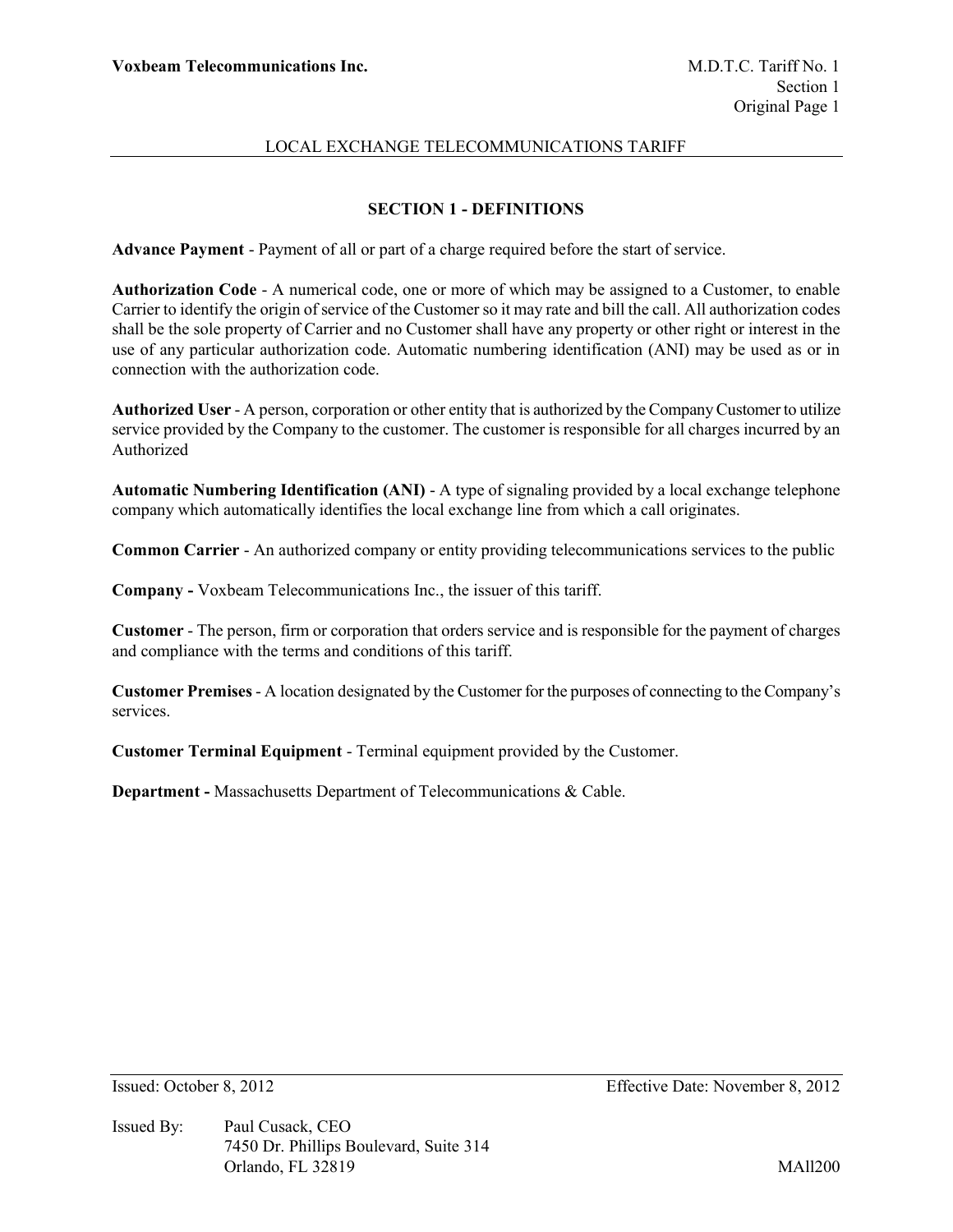## **SECTION 1 - DEFINITIONS, (CONT'D.)**

**Deposit -** Refers to a cash or equivalent of cash security held as a guarantee for payment of the charges.

**End Office** - The LEC switching system office or serving wire center where Customer station loops are terminated for purposes of interconnection to each other and/or to trunks.

**Equal Access** - A form of dialed access provided by local exchange companies whereby interexchange calls dialed by the Customer are automatically routed to the Company network. Presubscribed Customers may also route interexchange calls to the Company network by dialing an access code supplied by the Company.

**Exchange Telephone Company or Telephone Company** - Denotes any individual, partnership, association, joint-stock company, trust, or corporation authorized by the appropriate regulatory bodies to engage in providing public switched communication service throughout an exchange area, and between exchange areas within the LATA.

**Individual Case Basis (ICB)** - A service arrangement in which the regulations, rates and charges are developed based on the specific circumstances of the Customer's situation.

**IXC or Interexchange Carrier -** A long distance telecommunications services provider.

**Interruption** - The inability to complete calls due to equipment malfunctions or human errors. Interruption shall not include, and no allowance shall be given for service difficulties such as slow dial tone, circuits busy or other network and/or switching capability shortages. Nor shall Interruption include the failure of any service or facilities provided by a common carrier or other entity other than the Carrier. Any Interruption allowance provided within this Tariff by Carrier shall not apply where service is interrupted by the negligence or willful act of the Customer, or where the Carrier, pursuant to the terms of this Tariff, terminates service because of non-payment of bills, unlawful or improper use of the Carrier's facilities or service, or any other reason covered by this Tariff or by applicable law.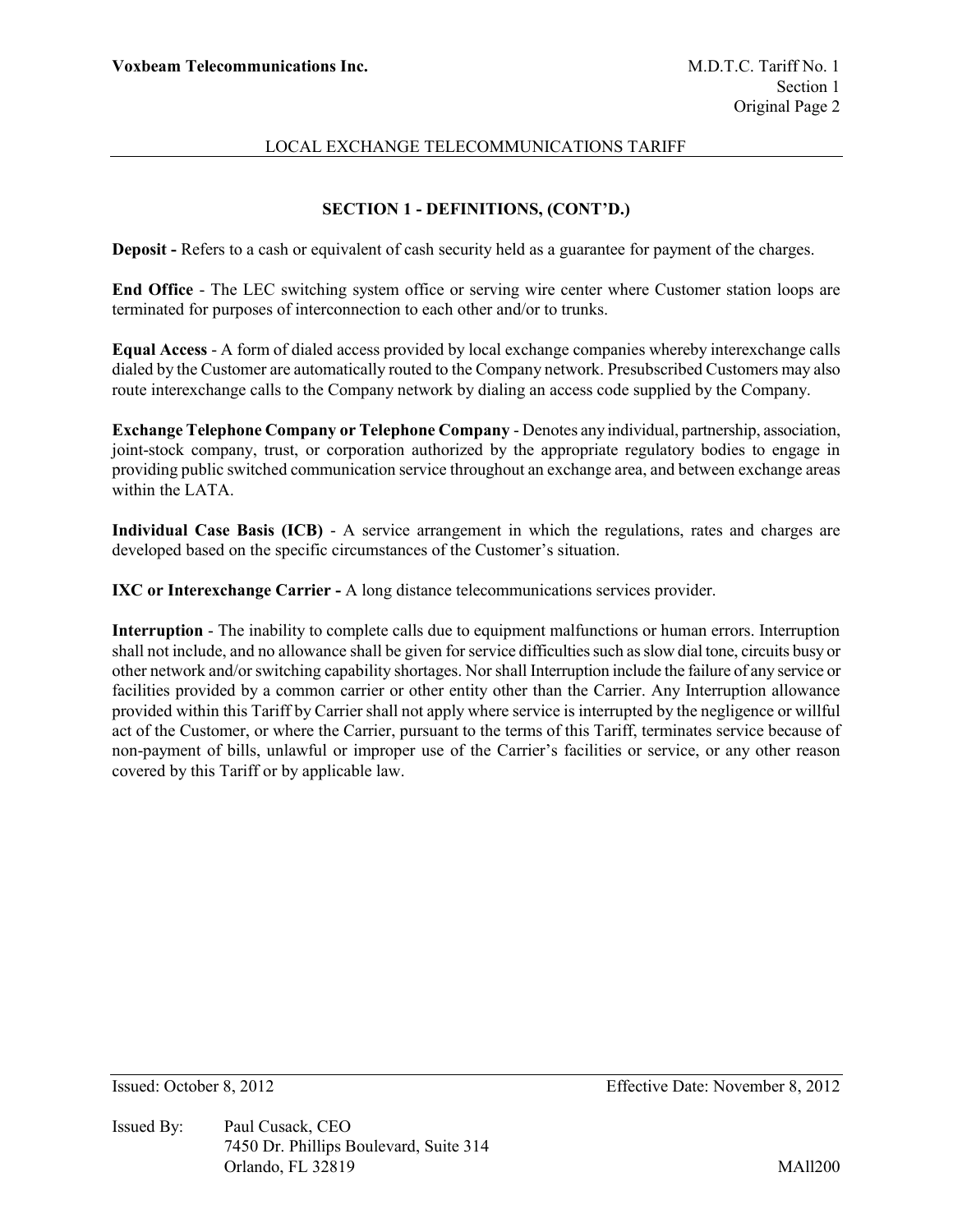# **SECTION 1 - DEFINITIONS, (CONT'D.)**

**Joint User** - A person, firm or corporation designated by the Customer as a user of local exchange service furnished to the Customer by the Company, and to whom a portion of the charges for such facilities are billed under a joint use arrangement.

**LATA** - A Local Access and Transport Area established pursuant to the Modification of Final Judgment entered by the United States District Court for the District of Columbia in Civil Action No. 82-0192; or any other geographic area designated as a LATA in the National Exchange Carrier Association, Inc. Tariff F.C.C. No. 4, or its successor tariff(s).

**LEC** - Local Exchange Company refers to the dominant, monopoly local telephone company in the area also served by the Company.

**Local Calling** - A completed call or telephonic communication between a calling Station and any other Station within the local service area of the Calling Station.

**Monthly Recurring Charges** - The monthly charges to the Customer for services, facilities and equipment, which continue for the agreed upon duration of the service.

**MOU** - Minutes of Use.

**NECA** - National Exchange Carriers Association.

**Non-Recurring Charge ("NRC") -** The initial charge, usually assessed on a one-time basis, to initiate and establish service.

**PIN** - Personal Identification Number. See Authorization Code.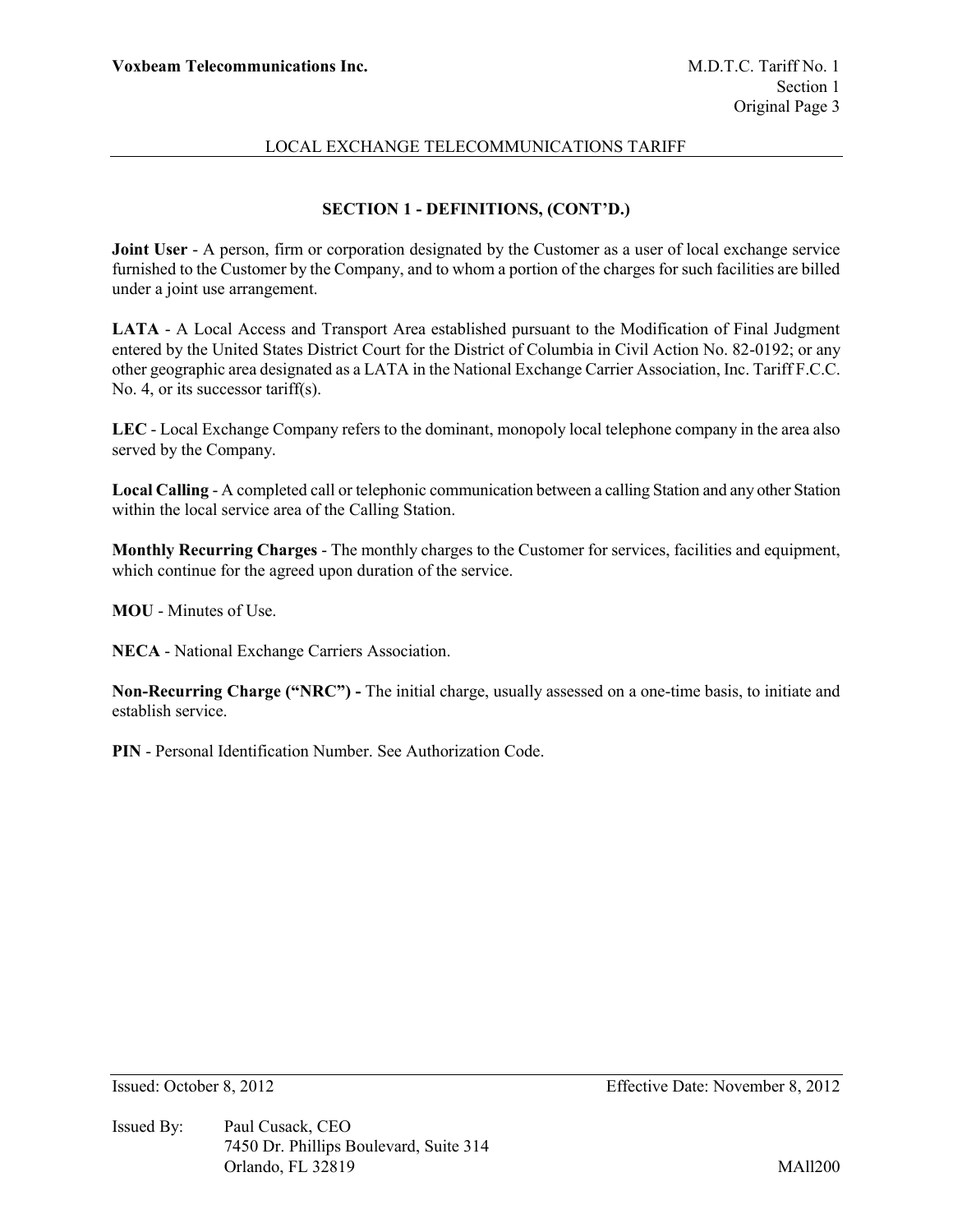# **SECTION 1 - DEFINITIONS, (CONT'D.)**

**Point of Presence ("POP") -** The Point of Presence.

**Premises** - The space occupied by a Customer or authorized user in a building or buildings or contiguous property not separated by a public right of way.

**Recurring Charges** - Monthly charges to the Customer for services, and equipment, which continues for the agreed upon duration of the service.

**Service** - Any means of service offered herein or any combination thereof.

**Service Commencement Date** - The first day following the date on which the Company notifies the Customer that the requested service or facility is available for use, unless extended by the Customer's refusal to accept service which does not conform to standards set forth in the Service order or this tariff, in which case the Service Commencement Date is the date of the Customer's acceptance of service. The parties may mutually agree on a substitute Service Commencement Date.

**Service Order** - The written or verbal request for Company services by the Customer and the Company in the format devised by the Company. A Service Order initiates the respective obligations of the parties as set forth therein and pursuant to this tariff.

**Services** - The Company telecommunications services offered on the Company network.

**Shared Inbound Calls** - Refers to calls that are terminated via the Customer's Company-provided local exchange line.

**Shared Outbound Calls** - Refers to calls in Feature Group (FGD) exchanges whereby the Customer's local telephone lines are presubscribed by the Company to the Company outbound service such that " $1 + 10$ -digit" number" calls are automatically routed to the Company or an IXC network. Calls to stations within the Customer's LATA may be placed by dialing "10XXX" or "101XXXX" with  $1 + 10$ -digit number."

Issued By: Paul Cusack, CEO 7450 Dr. Phillips Boulevard, Suite 314 Orlando, FL 32819 MAll200

Issued: October 8, 2012 Effective Date: November 8, 2012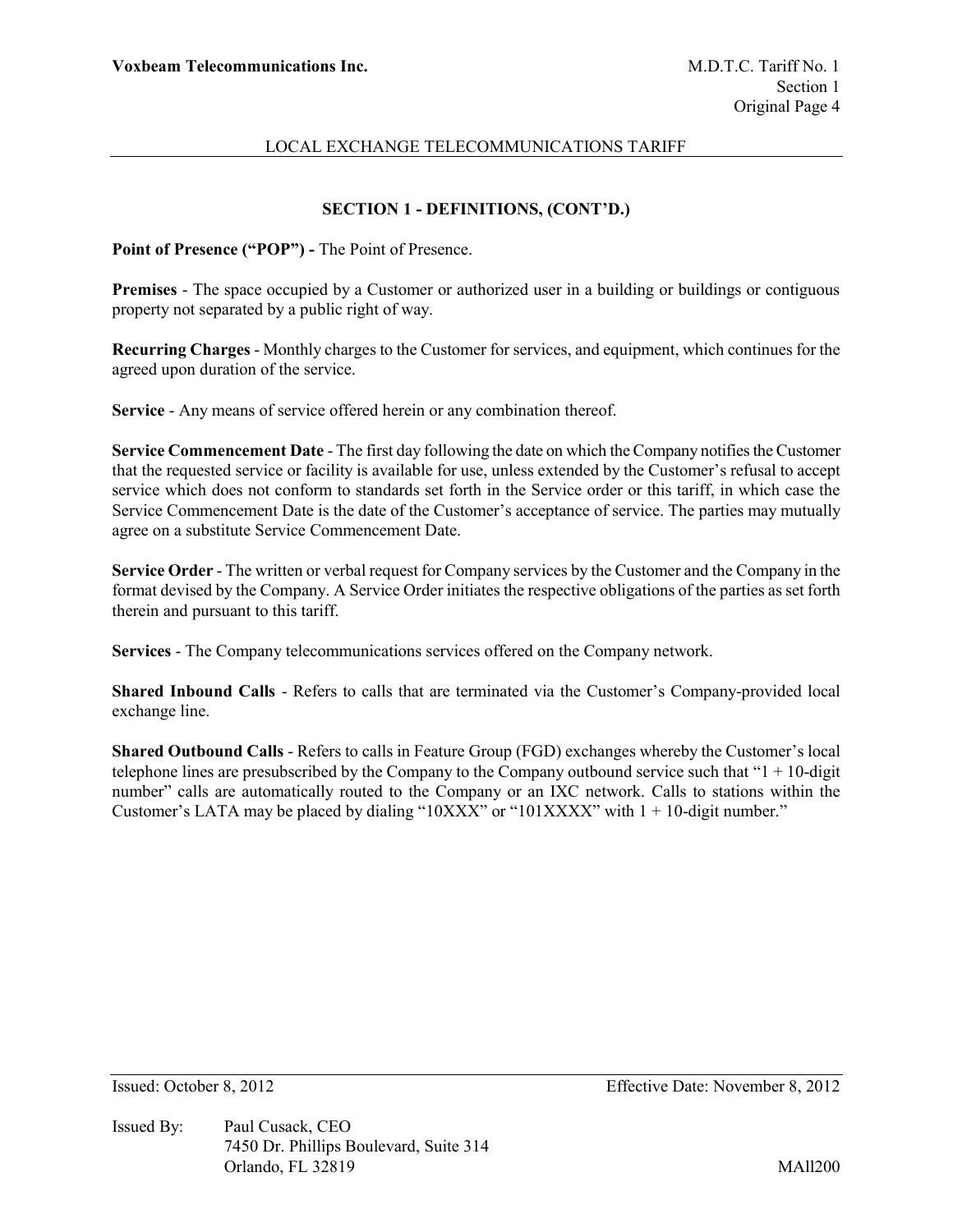# **SECTION 1 - DEFINITIONS, (CONT'D.)**

**Station -** The network control signaling unit and any other equipment provided at the Customer premises that enables the Customer to establish communications connections and to effect communications through such connections.

**Subscriber -** The person, firm, partnership, corporation, or other entity that orders telecommunications service from the Company. Service may be ordered by, or on behalf of, those who own, lease or otherwise manage the pay telephone, PBX, or other switch vehicle from which an End User places a call utilizing the services of the Company.

**Switched Access Origination/Termination** - Where access between the Customer and the interexchange carrier is provided on local exchange company Feature Group circuits and the connection to the Customer is a LEC-provided business access line. The cost of switched Feature Group access is billed to the interexchange carrier.

**Terminal Equipment** - Any telecommunications equipment other than the transmission or receiving equipment installed at a Company location.

**Usage Charges** - Charges for minutes or messages traversing over local exchange facilities.

**User or End User** - A Customer, Joint User, or any other person authorized by a Customer to use service provided under this tariff.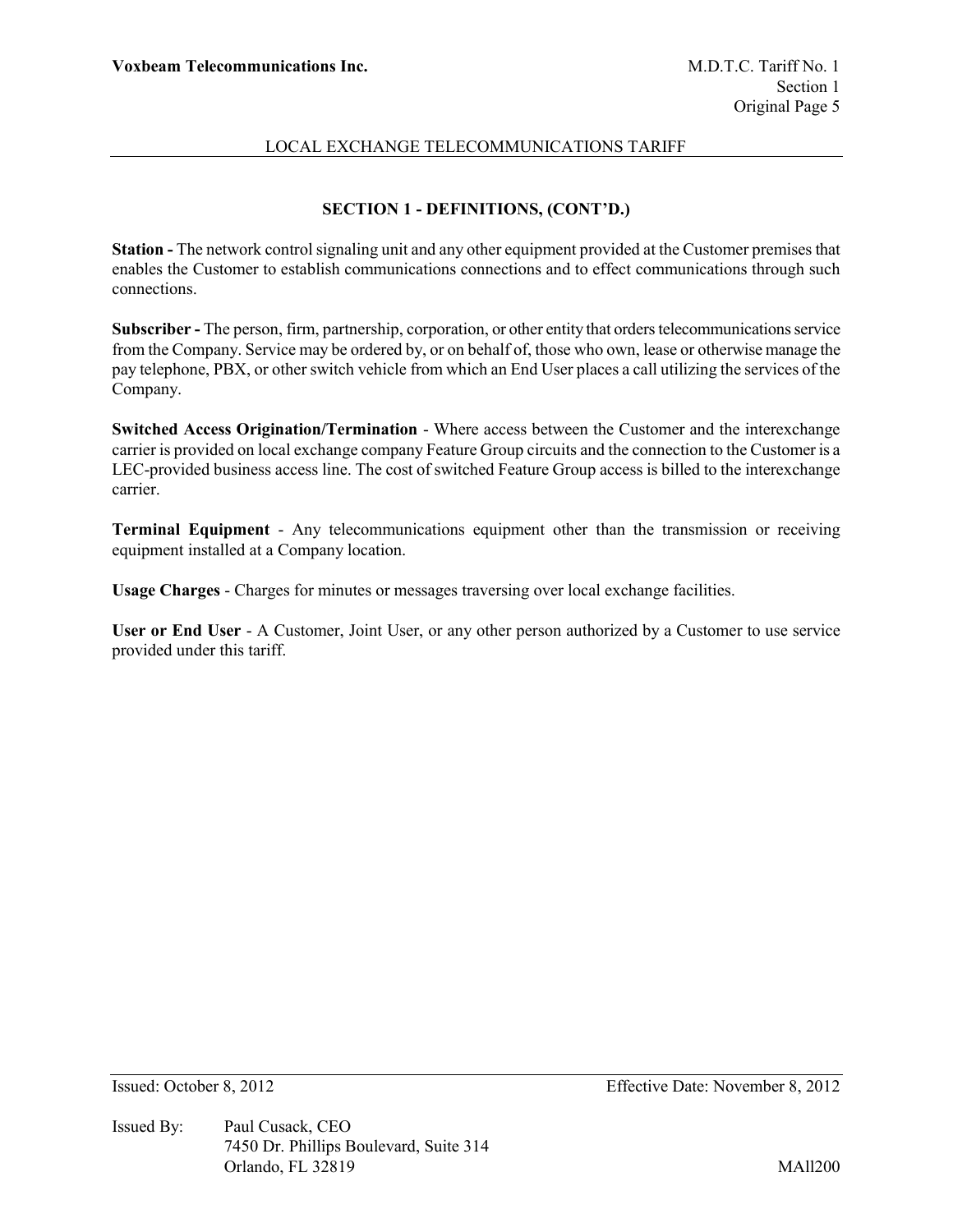# **SECTION 2 - RULES AND REGULATIONS**

### **2.1 Undertaking of the Company**

### **2.1.1 Scope**

The Company undertakes to furnish communications service pursuant to the terms of this tariff in connection with one-way and/or two-way information transmission between points within the state of Massachusetts.

The Company is responsible under this tariff only for the services and facilities provided hereunder, and it assumes no responsibility for any service provided by any other entity that purchases access to the Company network in order to originate or terminate its own services, or to communicate with its own customers.

The Company arranges for installation, operation, and maintenance of the communications services provided in this tariff for Customers in accordance with the terms and conditions set forth under this tariff. The Company may act as the Customer's agent for ordering access connection facilities provided by other carriers or entities, when authorized by the Customer, to allow connection of a Customer's location to the Company network. The Customer shall be responsible for all charges due for such service arrangement.

### **2.1.2 Shortage of Equipment or Facilities**

- **A**. The Company reserves the right to limit or to allocate the use of existing facilities, or of additional facilities offered by the Company, when necessary because of lack of facilities, or due to some other cause beyond Company control.
- **B.** The furnishing of service under this tariff is subject to the availability on a continuing basis of all the necessary facilities and is limited to the capacity of the Company facilities as well as facilities the Company may obtain from other carriers to furnish service from time to time as required at the sole discretion of the Company.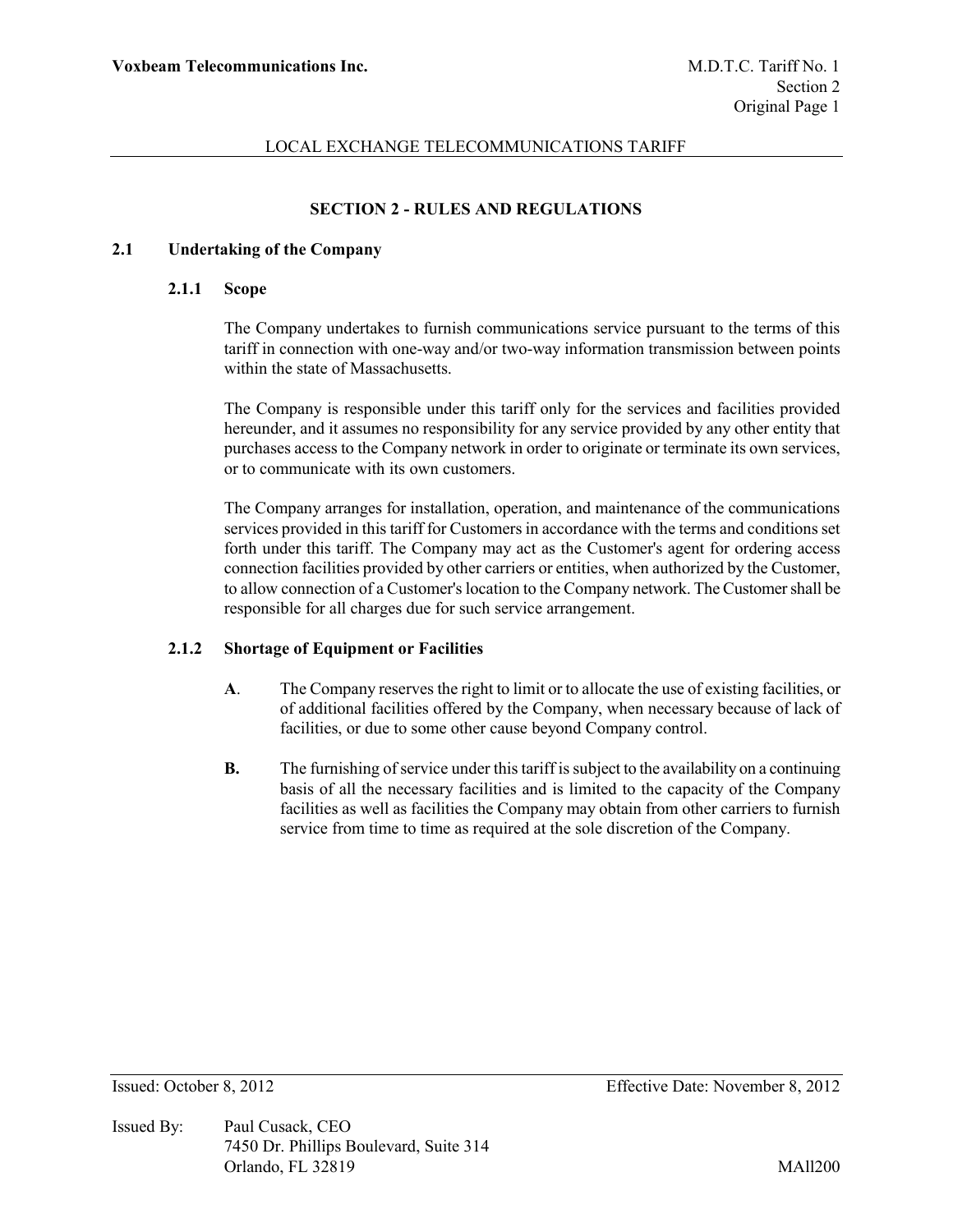# **SECTION 2 - RULES AND REGULATIONS, (CONT'D.)**

### **2.1 Undertaking of the Company, (Cont'd.)**

#### **2.1.3 Terms and Conditions**

- **A.** Service is provided on the basis of a minimum period of at least thirty (30), 24-hours per day. For the purpose of computing charges in this tariff, a month is considered to have 30 days. When a service is discontinued prior to the expiration of the minimum period, charges are applicable, whether the service is used or not.
- **B.** Except as otherwise stated in this tariff, Customers may be required to enter into written service orders which shall contain or reference a specific description of the service ordered, the rates to be charged, the duration of the services, and the terms and conditions in this tariff. Customers will also be required to execute any other documents as may be reasonably requested by the Company to provide service.
- **C.** At the expiration of the initial term specified in each Service Order, or in any extension thereof, service shall continue on a month-to-month basis, unless otherwise specified by the written Service Order, at the then current rates unless terminated by either party upon notice. Any termination shall not relieve the Customer of its obligation to pay any charges incurred under the service order and this tariff prior to termination. The rights and obligations which by their nature extend beyond the termination of the term of the service order shall survive such termination.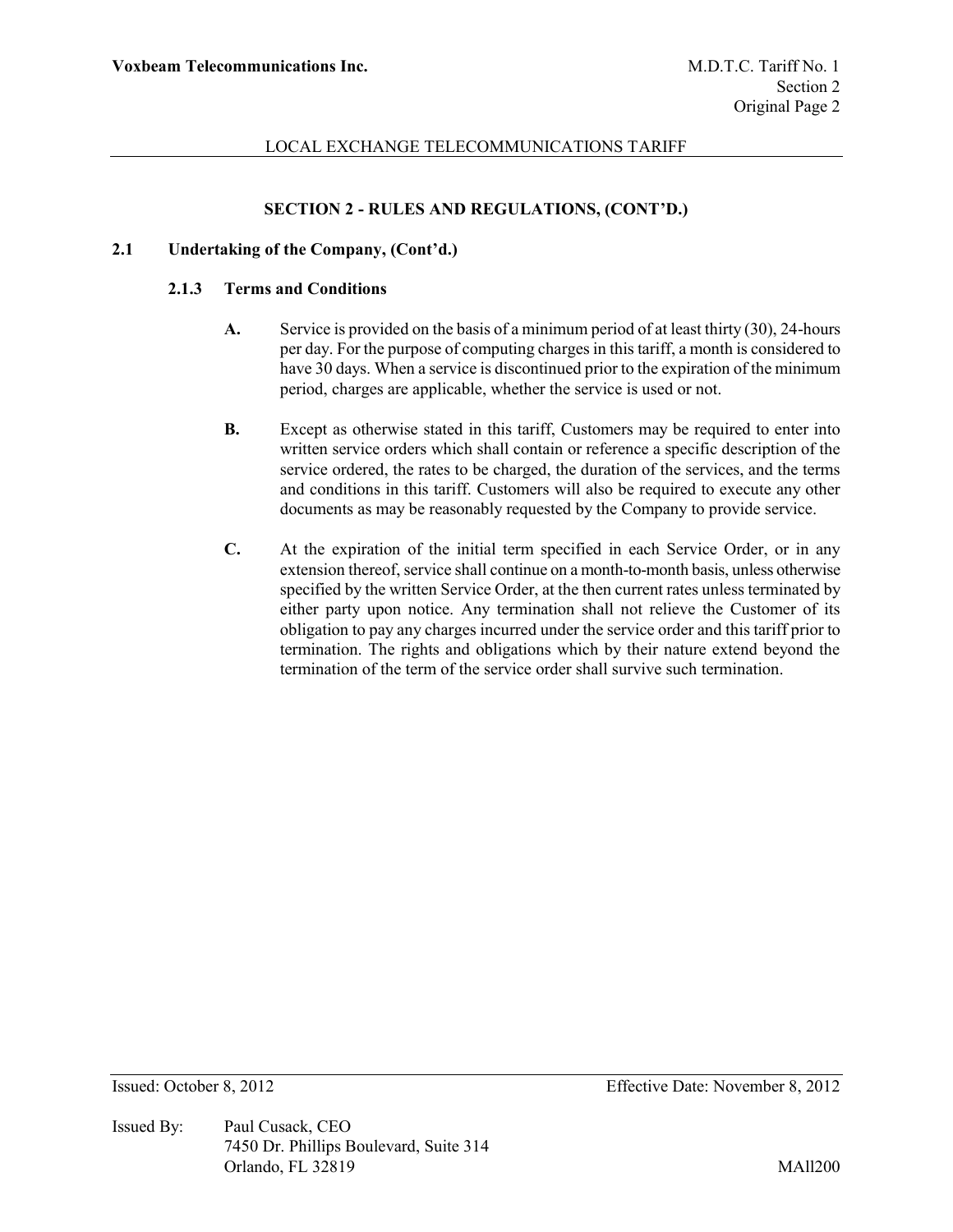### **SECTION 2 - RULES AND REGULATIONS, (CONT'D.)**

### **2.1 Undertaking of the Company, (Cont'd.)**

#### **2.1.3 Terms and Conditions, (Cont'd.)**

- **D.** Service may be terminated by Company upon written notice to the Customer if:
	- **1.** the Customer is using the service in violation of this tariff; or
	- **2.** the Customer is using the service in violation of the law; or
	- **3.** the Customer is in violation of written Service Order terms.
- **E.** This tariff shall be interpreted and governed by the laws of the Commonwealth of Massachusetts regardless of its choice of laws provision.
- **F.** Any other telephone company may not interfere with the right of any person or entity to obtain service directly from the Company. No person or entity shall be required to make any payment, incur any penalty, monetary or otherwise, or purchase any services in order to have the right to obtain service directly from the Company.
- **G.** To the extent that either the Company or any other telephone company exercises control over available cable pairs, conduit, duct space, raceways, or other facilities needed by the other to reach a person or entity, the party exercising such control shall make them available to the other on terms equivalent to those under which the Company makes similar facilities under its control available to its Customers. At the reasonable request of either party, the Company and the other telephone company shall join the attempt to obtain from the owner of the property access for the other party to serve a person or entity.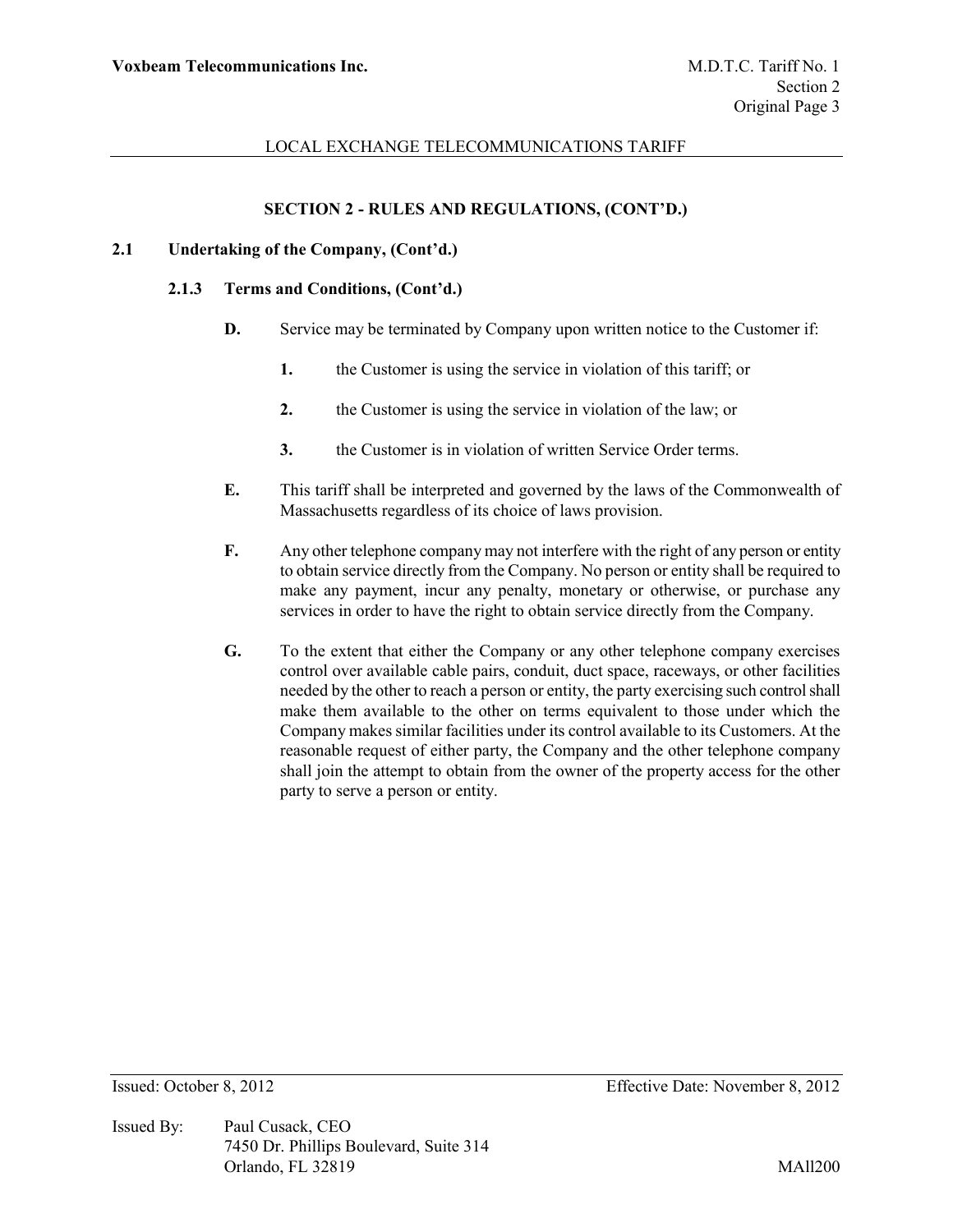# **SECTION 2 - RULES AND REGULATIONS, (CONT'D.)**

### **2.1 Undertaking of the Company, (Cont'd.)**

#### **2.1.4 Limitations on Liability**

- **A.** Except as otherwise stated in this section, the liability of the Company for damages arising out of either: (1) the furnishing of its services, including but not limited to mistakes, omissions, interruptions, delays, or errors, or other defects, representations, or use of these services or (2) the failure to furnish its service, whether caused by acts or omission, shall be limited to the extension of allowances to the Customer for interruptions in service as set forth in Section 2.7.
- **B.** Except for the extension of allowances to the Customer for interruptions in service as set forth in Section 2.7, the Company shall not be liable to a Customer or third party for any direct, indirect, special, incidental, reliance, consequential, exemplary or punitive damages, including, but not limited to, loss of revenue or profits, for any reason whatsoever, including, but not limited to, any act or omission, failure to perform, delay, interruption, failure to provide any service or any failure in or breakdown of facilities associated with the service.
- **C.** The liability of the Company for errors in billing that result in overpayment by the Customer shall be limited to a credit equal to the dollar amount erroneously billed or, in the event that payment has been made and service has been discontinued, to a refund of the amount erroneously billed.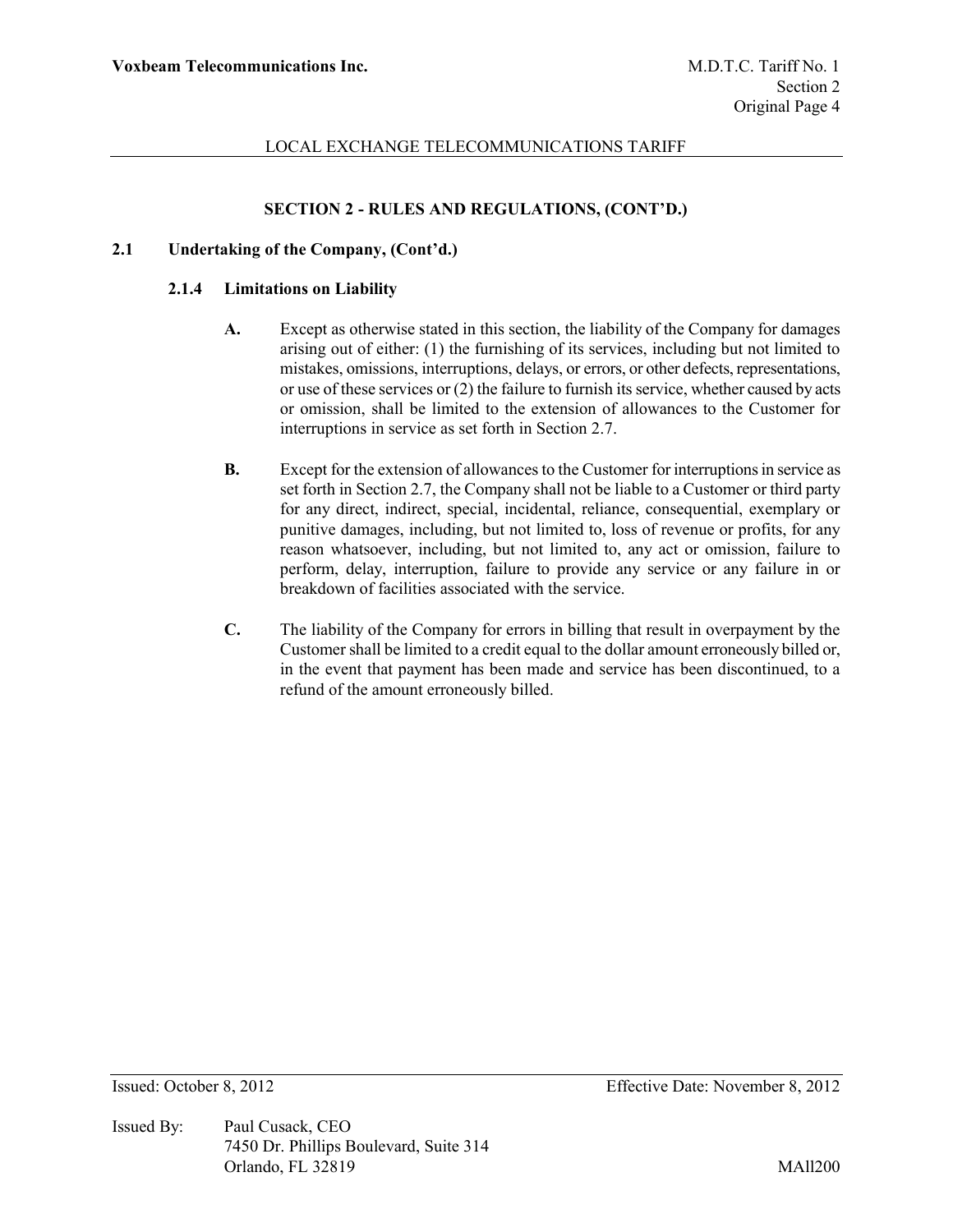# **SECTION 2 - RULES AND REGULATIONS, (CONT'D.)**

### **2.1 Undertaking of the Company, (Cont'd.)**

#### **2.1.4 Limitations on Liability, (Cont'd.)**

- **D.** The Company shall be indemnified and saved harmless by the Customer from and against all loss, liability, damage and expense, due to:
	- **1.** Any act or omission of: (a) the Customer, (b) any other entity furnishing service, equipment or facilities for use in conjunction with services or facilities provided by the Company; or (c) common carriers or warehousemen, except as contracted by the Company;
	- **2.** Any delay or failure of performance or equipment due to causes beyond the Company control, including but not limited to, acts of God, fires, floods, earthquakes, hurricanes, or other catastrophes; national emergencies, insurrections, riots, wars or other civil commotions; strikes, lockouts, work stoppages or other labor difficulties; criminal actions taken against the Company; unavailability, failure or malfunction of equipment or facilities provided by the Customer or third parties; and any law, order, regulation or other action of any governing authority or agency thereof;
	- **3.** Any unlawful or unauthorized use of Company facilities and services;
	- **4.** Libel, slander, invasion of privacy or infringement of patents, trade secrets, or copyrights arising from or in connection with the material transmitted by means of Company-provided facilities or services; or by means of the combination of Company-provided facilities or services;
	- **5.** Breach in the privacy or security of communications transmitted over Company facilities;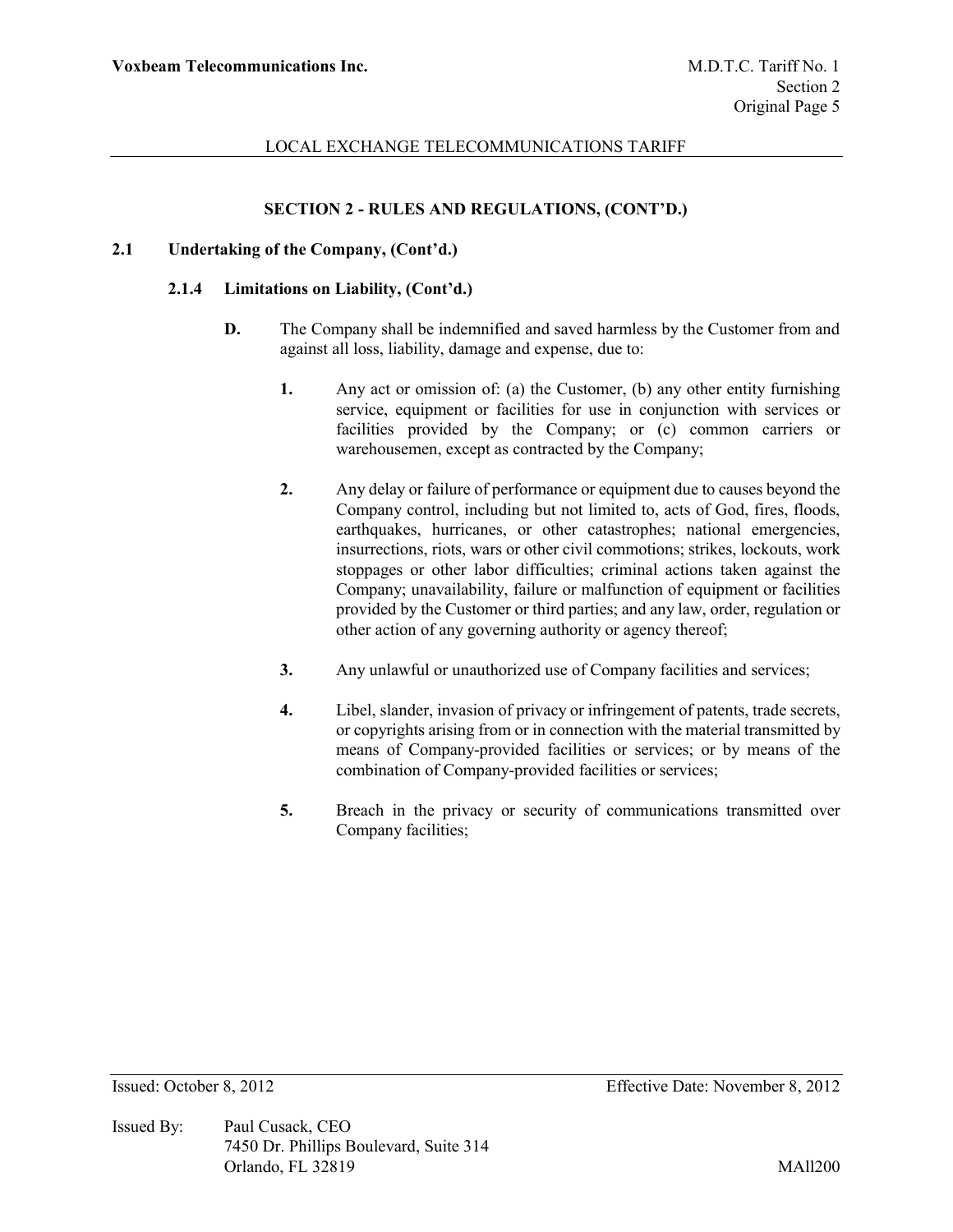### **SECTION 2 - RULES AND REGULATIONS, (CONT'D.)**

### **2.1 Undertaking of the Company, (Cont'd.)**

#### **2.1.4 Limitations on Liability, (Cont'd.)**

- **D. (Cont'd.)**
	- **6.** Changes in any of the facilities, operations or procedures of the Company that render any equipment, facilities or services provided by the Customer obsolete, or require modification or alteration of such equipment, facilities or services, or otherwise affect their use or performance, except where reasonable notice is required by the Company and is not provided to the Customer, in which event the Company liability is limited as set forth in Section 2.1.4.A.
	- **7.** Defacement of or damage to Customer premises resulting from the furnishing of services or equipment on such premises or the installation or removal thereof;
	- **8.** Injury to property or injury or death to persons, including claims for payments made under Workers' Compensation law or under any plan for employee disability or death benefits, arising out of, or caused by, any act or omission of the Customer, or the construction, installation, maintenance, presence, use or removal of the Customer's facilities or equipment connected, or to be connected to Company facilities;
	- **9.** Any non-completion of calls due to network busy conditions;
	- **10.** Any calls not actually attempted to be completed during any period that service is unavailable;
	- **11.** And any other claim resulting from any act or omission of the Customer or patron(s) of the Customer relating to the use of Company services or facilities.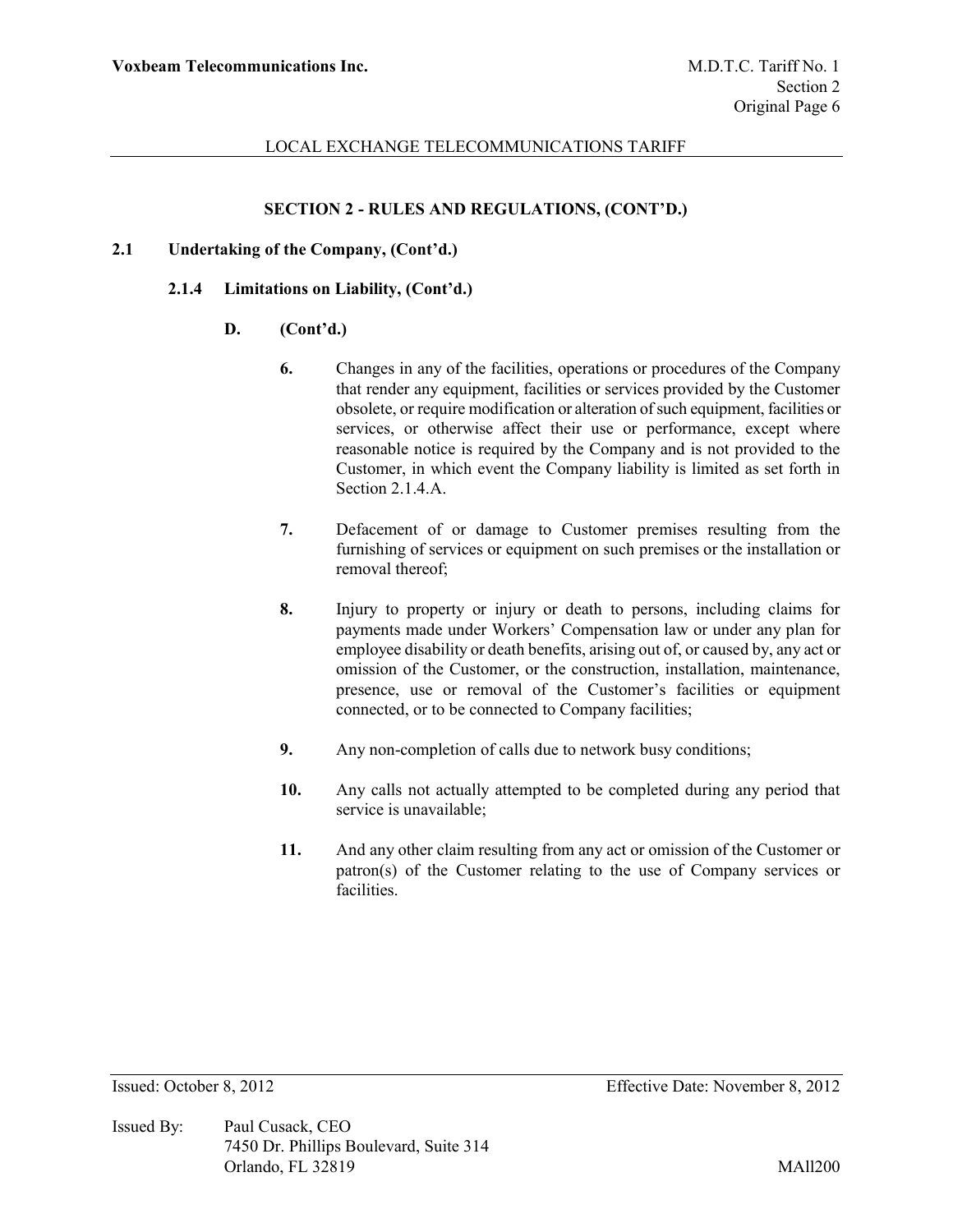# **SECTION 2 - RULES AND REGULATIONS, (CONT'D.)**

### **2.1 Undertaking of the Company, (Cont'd.)**

#### **2.1.4 Limitations on Liability, (Cont'd.)**

- **E.** The Company does not guarantee nor make any warranty with respect to installations provided by it for use in an explosive atmosphere.
- **F.** The Company makes no warranties or representations, EXPRESS OR IMPLIED, either in fact or by operation of law, statutory or otherwise, including warranties of merchantability or fitness for a particular use, except those expressly set forth herein.
- **G.** Failure by the Company to assert its rights pursuant to one provision of this rate sheet does not preclude the Company from asserting its rights under other provisions.
- **H.** Directory Errors In the absence of gross negligence or willful misconduct, no liability for damages arising from errors or mistakes in or omissions of directory listings, or errors or mistakes in or omissions of listing obtainable from the directory assistance operator, including errors in the reporting thereof, shall attach to the Company. An allowance for errors or mistakes in or omissions of published directory listings or for errors or mistakes in or omissions of listing obtainable from the directory assistance operator shall be at the monthly tariff rate for each listing, or in the case of a free or no-charge directory listing, credit shall equal two times the monthly tariff rate for an additional listing, for the life of the directory or the charge period during which the error, mistake or omission occurs.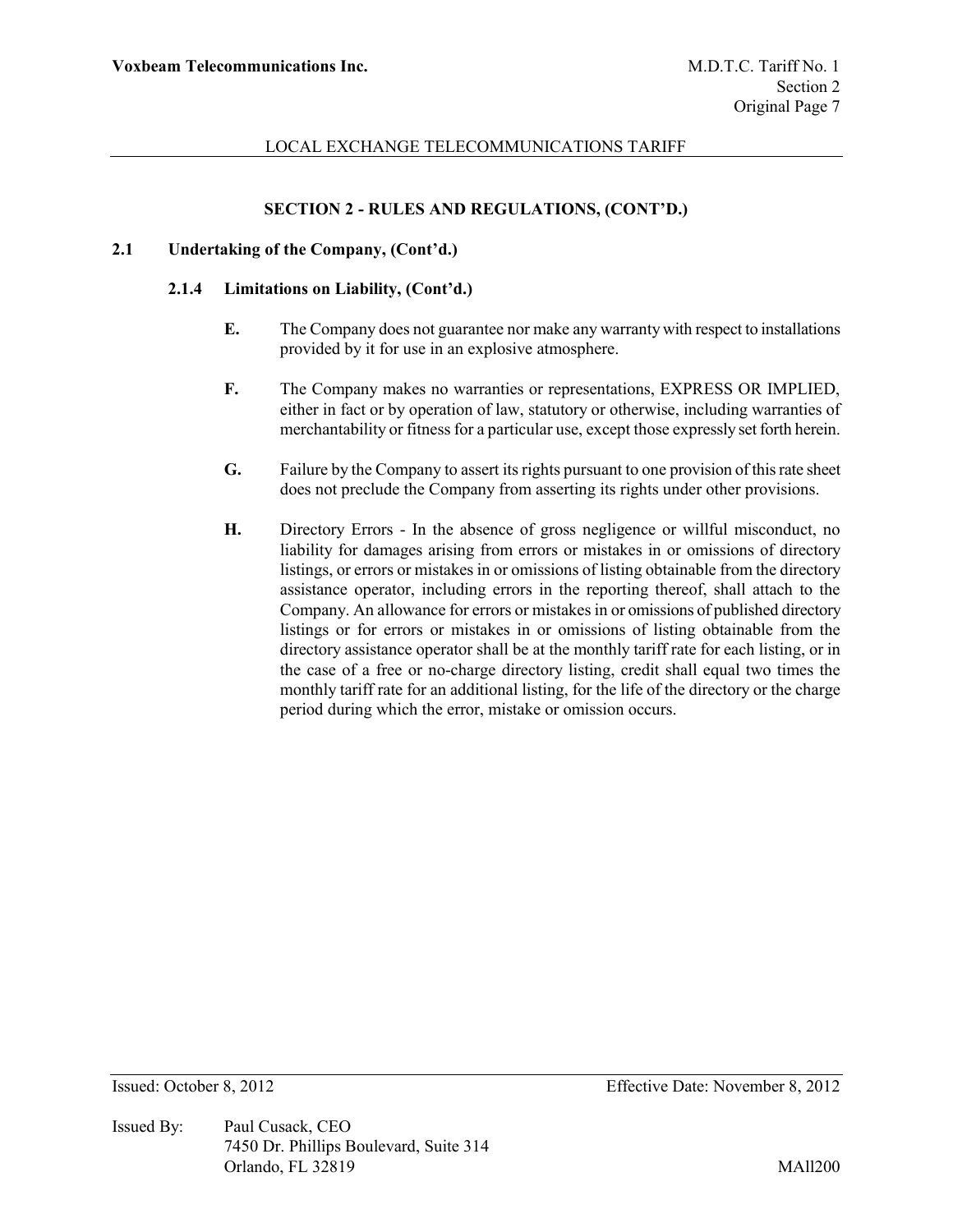#### **SECTION 2 - RULES AND REGULATIONS, (CONT'D.)**

#### **2.1 Undertaking of the Company, (Cont'd.)**

#### **2.1.4 Limitations on Liability, (Cont'd.)**

#### **I. With respect to Emergency Number 911 Service**

- **1.** This service is offered solely as an aid in handling assistance calls in connection with fire, police and other emergencies. The Company is not responsible for any losses, claims, demands, suits or any liability whatsoever, whether suffered, made instituted or asserted by the Customer or by any other party or person for any personal injury or death of any person or persons, and for any loss, damage or destruction of any property, whether owned by the Customer or others, caused or claimed to have been caused by: (1) mistakes, omissions, interruptions, delays, errors or other defects in the provision of service, of (2) installation, operation, failure to operate, maintenance, removal, presence, condition, local or use of any equipment and facilities furnishing this service.
- **2.** Neither is the Company responsible for any infringement, nor invasion of the right of privacy of any person or persons, caused or claimed to have been caused directly or indirectly, by the installation, operation, failure to operate, maintenance, removal, presence, condition, occasion or use of emergency 911 service features and the equipment associated therewith, or by any services furnished by the Company, including, but not limited to the identification of the telephone number, address or name associated with the telephone used by the party or parties accessing emergency 911 service, and which arise out of the negligence or other wrongful act of the Company, the Customer, its users, agencies or municipalities, or the employees or agents of any one of them.
- **3.** When a Customer with a nonpublished telephone number, as defined herein, places a call to the emergency 911 service, the Company will release the name and address of the calling party, where such information can be determined, to the appropriate local governmental authority responsible for emergency 911 service upon request of such governmental authority. By subscribing to service under this rate sheet, the Customer acknowledges and agrees with the release of information as described above.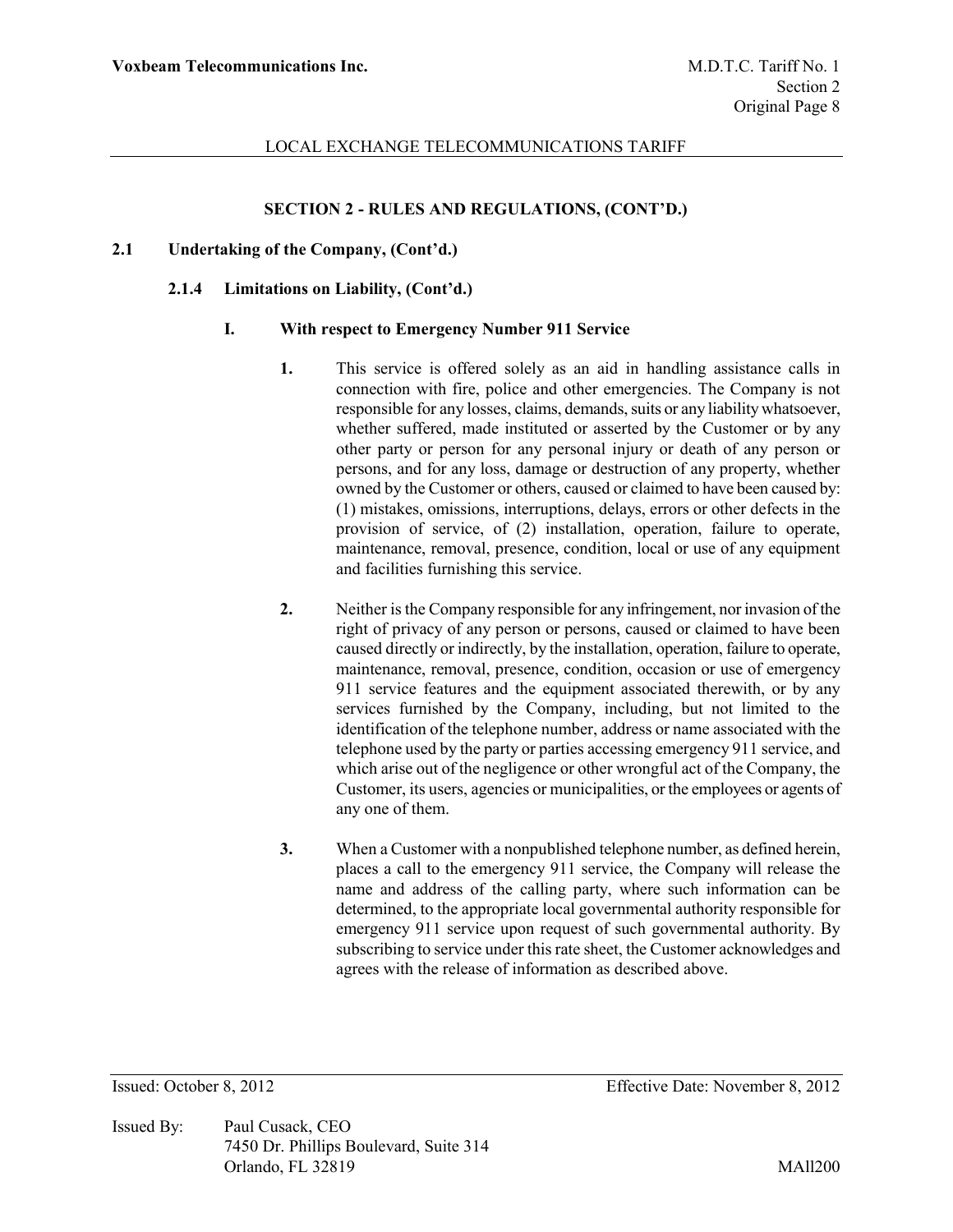# **SECTION 2 - RULES AND REGULATIONS, (CONT'D.)**

### **2.1 Undertaking of the Company, (Cont'd.)**

#### **2.1.5 Notification of Service-Affecting Activities**

The Company will provide the Customer reasonable notification of service-affecting activities that may occur in normal operation of its business. Such activities may include, but are not limited to, equipment or facilities additions, removals or rearrangements and routine preventative maintenance. Generally, such activities are not specific to an individual Customer but affect many Customers' services. No specific advance notification period is applicable to all service activities. The Company will work cooperatively with the Customer to determine the reasonable notification requirements. With some emergency or unplanned service-affecting conditions, such as an outage resulting from cable damage, notification to the Customer may not be possible.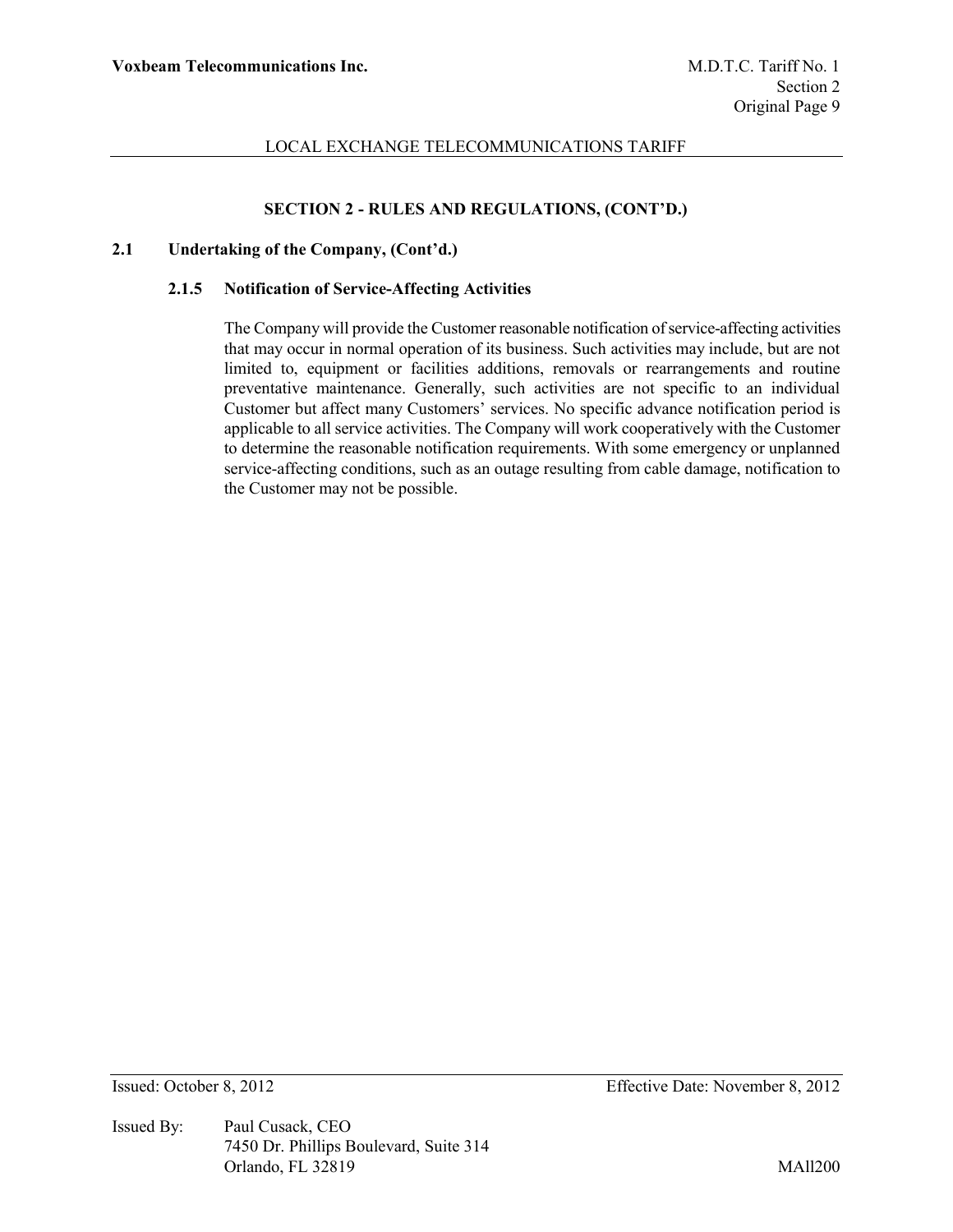# **SECTION 2 - RULES AND REGULATIONS, (CONT'D.)**

### **2.1 Undertaking of the Company, (Cont'd.)**

#### **2.1.6 Provision of Equipment and Facilities**

- **A.** The Company shall use reasonable efforts to make available services to a Customer on or before a particular date, subject to the provisions of and compliance by the Customer with, the regulations contained in this tariff. The Company does not guarantee availability by any such date and shall not be liable for any delays in commencing service to any Customer.
- **B.** The Company shall use reasonable efforts to maintain only the facilities and equipment that it furnishes to the Customer. The Customer may not, nor may the Customer permit others to, rearrange, disconnect, remove, attempt to repair, or otherwise interfere with any of the facilities or equipment installed by the Company, except upon the written consent of the Company.
- **C.** The Company may substitute, change or rearrange any equipment or facility at any time and from time to time, but shall not thereby alter the technical parameters of the service provided the Customer.
- **D.** Equipment the Company provides or installs at the Customer Premises for use in connection with the services the Company offers shall not be used for any purpose other than that for which it was provided.
- **E.** The Customer shall be responsible for the payment of service charges as set forth herein for visits by Company agents or employees to the Premises of the Customer when the service difficulty or trouble report results from the use of equipment or facilities provided by any party other than the Company, including but not limited to the Customer.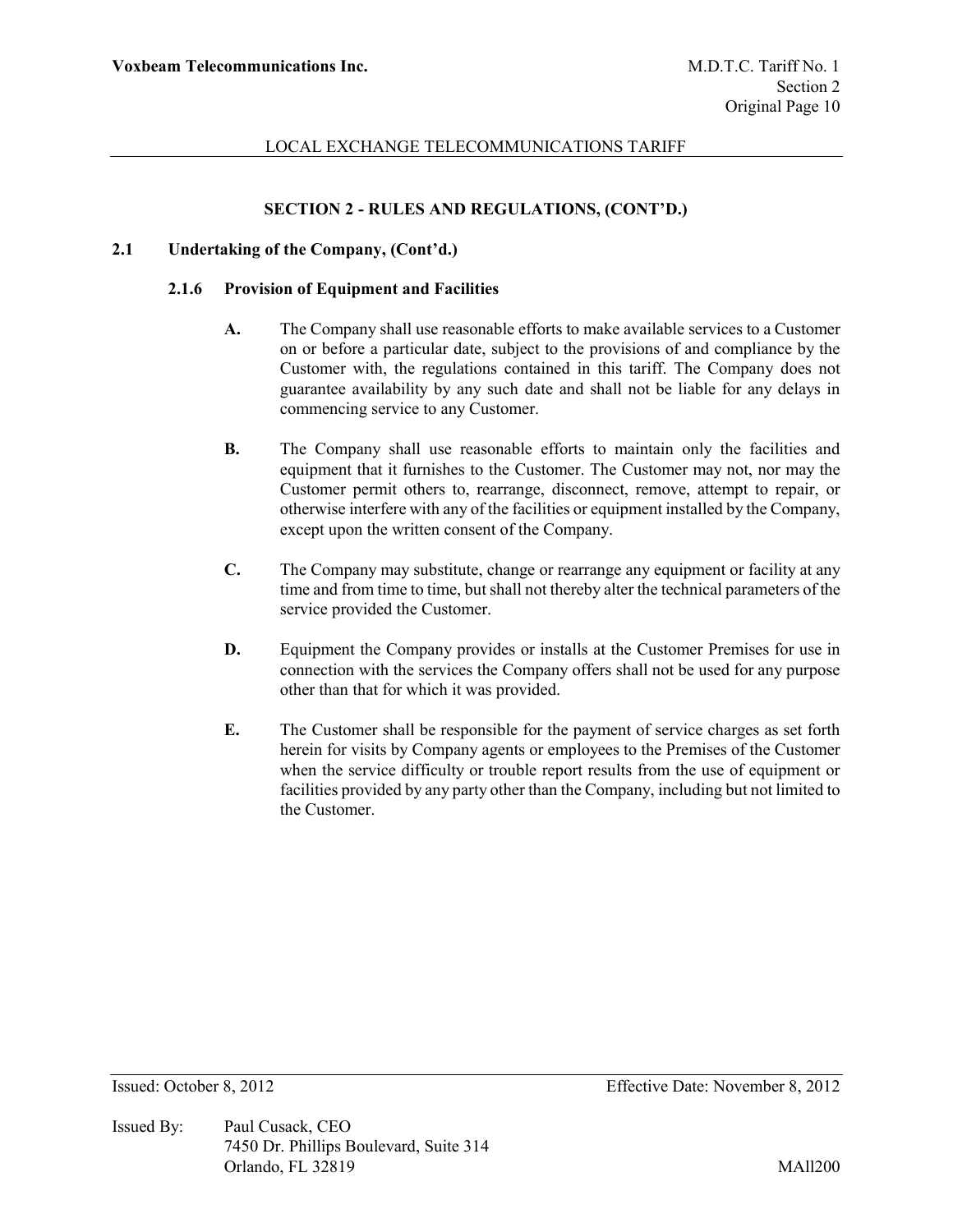# **SECTION 2 - RULES AND REGULATIONS, (CONT'D.)**

### **2.1 Undertaking of the Company, (Cont'd.)**

#### **2.1.6 Provision of Equipment and Facilities, (Cont'd.)**

- **F.** The Company shall not be responsible for the installation, operation, or maintenance of any Customer-provided communications equipment. Where such equipment is connected to the facilities furnished pursuant to this tariff, the responsibility of the Company shall be limited to the furnishing of facilities offered under this tariff and to the maintenance and operation of such facilities. Subject to this responsibility, the Company shall not be responsible for:
	- **1.** the transmission of signals by Customer-provided equipment or for the quality of, or defects in, such transmission; or
	- **2.** the reception of signals by Customer-provided equipment.

#### **2.1.7 Non-routine Installation**

At the Customer's request, installation and/or maintenance may be performed outside Company regular business hours or in hazardous locations. In such cases, charges based on cost of the actual labor, material, or other costs incurred by or charged to the Company will apply. If installation is started during regular business hours, but, at the Customer's request, extends beyond regular business hours into time periods including, but not limited to, weekends, holidays, and/or night hours, additional charges may apply.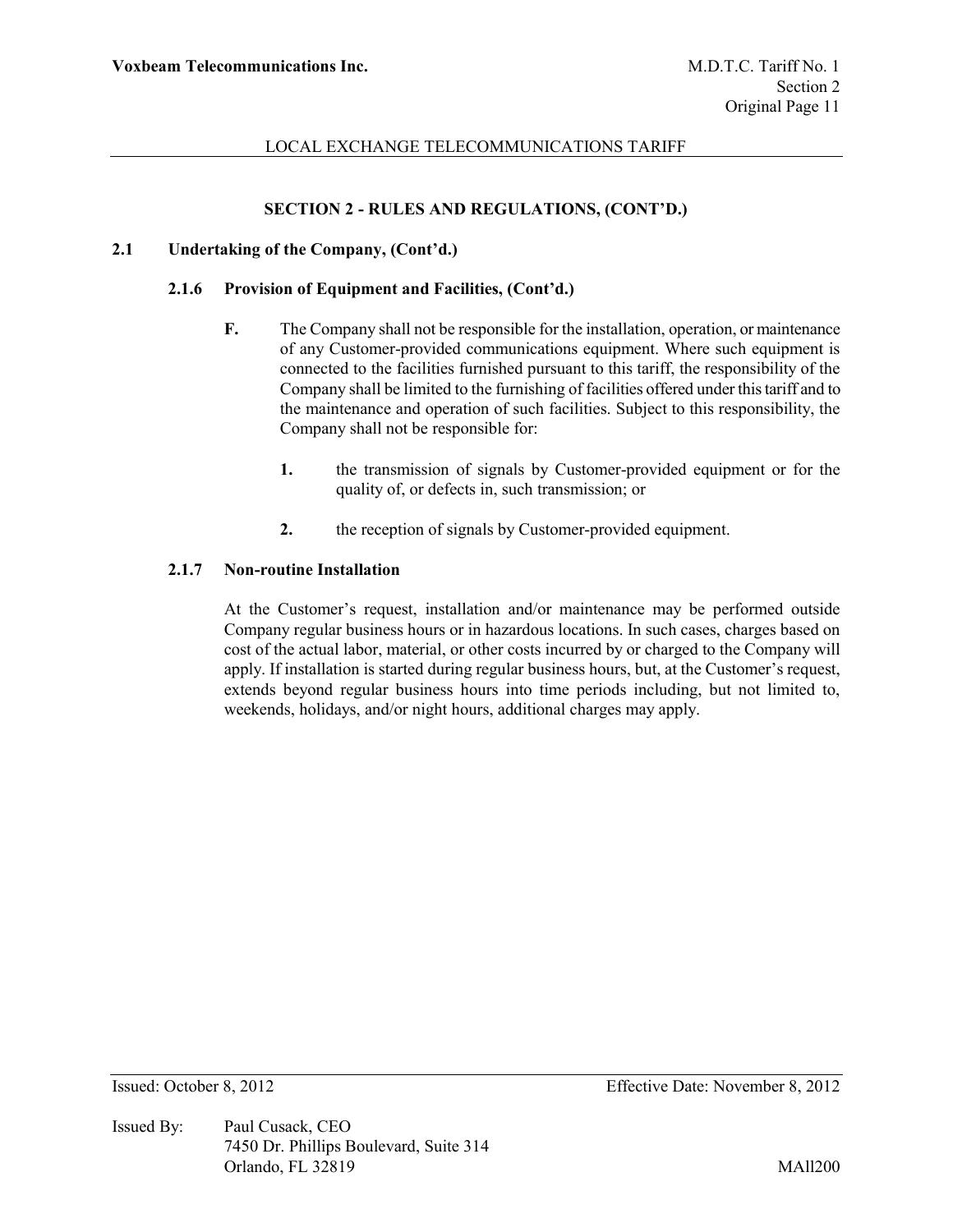## **SECTION 2 - RULES AND REGULATIONS, (CONT'D.)**

#### **2.1 Undertaking of the Company, (Cont'd.)**

#### **2.1.8 Special Construction**

Subject to the agreement of the Company and to all of the regulations contained in this tariff, special construction of facilities may be undertaken on a reasonable efforts basis at the request of the Customer. Special construction is that construction undertaken:

- **A.** where facilities are not presently available, and there is no other requirement for the facilities so constructed;
- **B.** of a type other than that which the Company would normally utilize in the furnishing of its services;
- **C.** over a route other than that which the Company would normally utilize in the furnishing of its services;
- **D.** in a quantity greater than that which the Company would normally construct;
- **E.** on an expedited basis;
- **F.** on a temporary basis until permanent facilities are available;
- **G.** involving abnormal costs; or
- **H.** in advance of its normal construction.

# **2.1.9 Ownership of Facilities**

Title to all facilities provided in accordance with this tariff remains in the Company, its partners, agents, contractors or suppliers.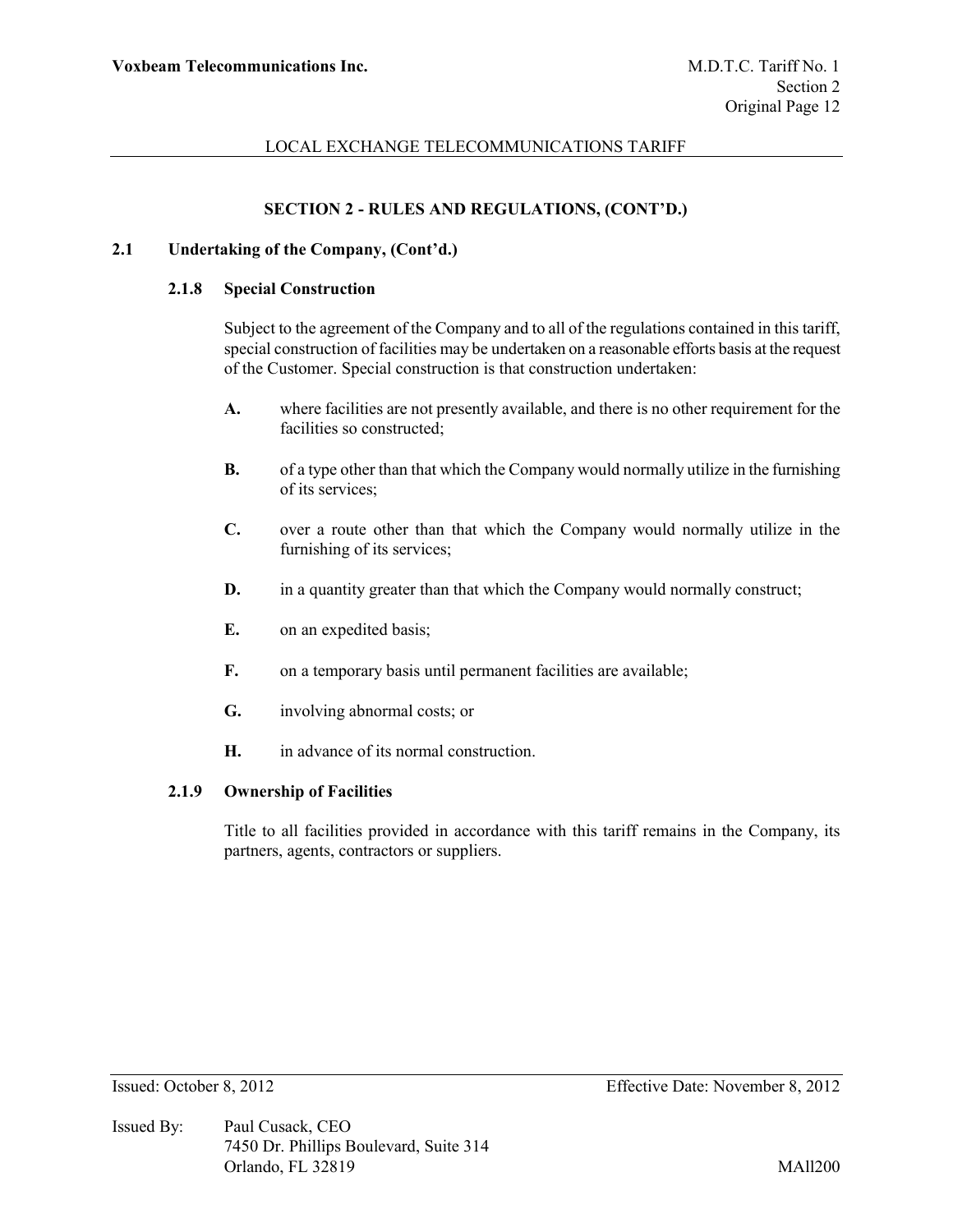# **SECTION 2 - RULES AND REGULATIONS, (CONT'D.)**

# **2.2 Prohibited Uses**

- **2.2.1** The services the Company offers shall not be used for any unlawful purpose or for any use as to which the Customer has not obtained all required governmental approvals, authorizations, licenses, consents and permits.
- **2.2.2** The Company may require applicants for service who intend to use Company offerings for resale and/or for shared use to file a letter with the Company confirming that their use of the Company offerings complies with relevant laws and Department regulations, policies, orders, and decisions.
- **2.2.3** The Company may block any signals being transmitted over its Network by Customers who cause interference to the Company or other users. Customer shall be relieved of all obligations to make payments for charges relating to any blocked Service and shall indemnify the Company for any claim, judgment or liability resulting from such blockage.
- **2.2.4** A Customer, joint user, or authorized user may not assign, or transfer in any manner, the service or any rights associated with the service without the written consent of the Company. The Company will permit a Customer to transfer its existing service to another entity if the existing Customer has paid all charges owed to the Company for regulated communications services. Such a transfer will be treated as a disconnection of existing service and installation of new service, and non-recurring installation charges as stated in this tariff will apply.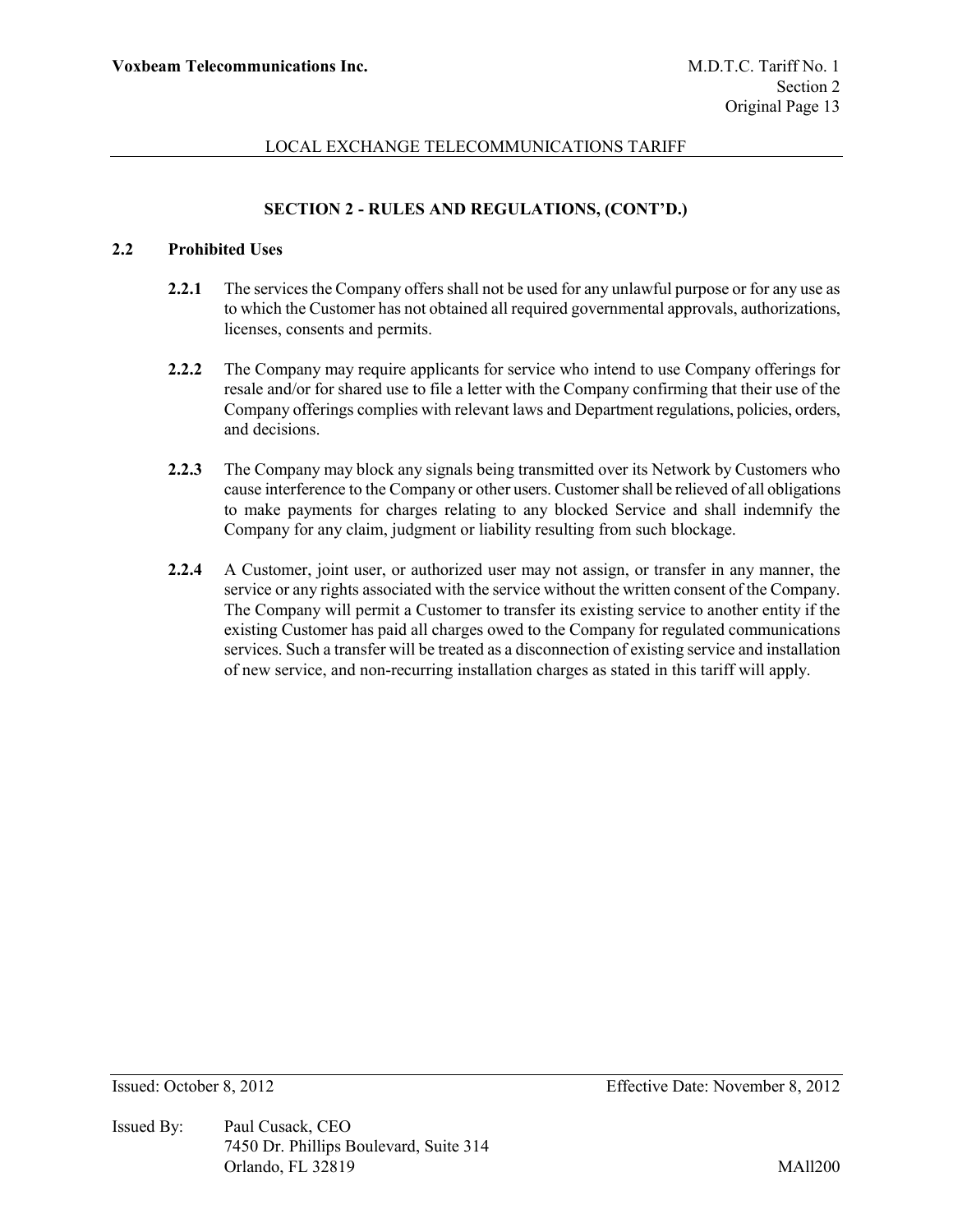# **SECTION 2 - RULES AND REGULATIONS, (CONT'D.)**

### **2.3 Obligations of the Customer**

#### **2.3.1 General**

The Customer is responsible for making proper application for service; placing any necessary order, complying with tariff regulations; payment of charges for services provided. Specific Customer responsibilities include, but are not limited to the following:

- **A.** the payment of all applicable charges pursuant to this tariff and written Service Orders;
- **B.** damage to or loss of Company facilities or equipment caused by the acts or omissions of the Customer; or the noncompliance by the Customer, with these regulations; or by fire or theft or other casualty on the Customer Premises, unless caused by the negligence or willful misconduct of the employees or agents of the Company;
- **C.** providing at no charge, as specified from time to time by the Company, any needed personnel, equipment space and power to operate Company facilities and equipment installed on the premises of the Customer, and the level of heating and air conditioning necessary to maintain the proper operating environment on such premises;
- **D.** obtaining, maintaining, and otherwise having full responsibility for all rights-of-way and conduits necessary for installation of fiber optic cable and associated equipment used to provide Communication Services to the Customer from the cable building entrance or property line to the location of the equipment space described in 2.3.1.C. Any and all costs associated with obtaining and maintaining the rights-of-way described herein, including the costs of altering the structure to permit installation of the Company-provided facilities, shall be borne entirely by, or may be charged by the Company to, the Customer. The Company may require the Customer to demonstrate its compliance with this section prior to accepting an order for service;

Issued By: Paul Cusack, CEO 7450 Dr. Phillips Boulevard, Suite 314 Orlando, FL 32819 MAll200

Issued: October 8, 2012 Effective Date: November 8, 2012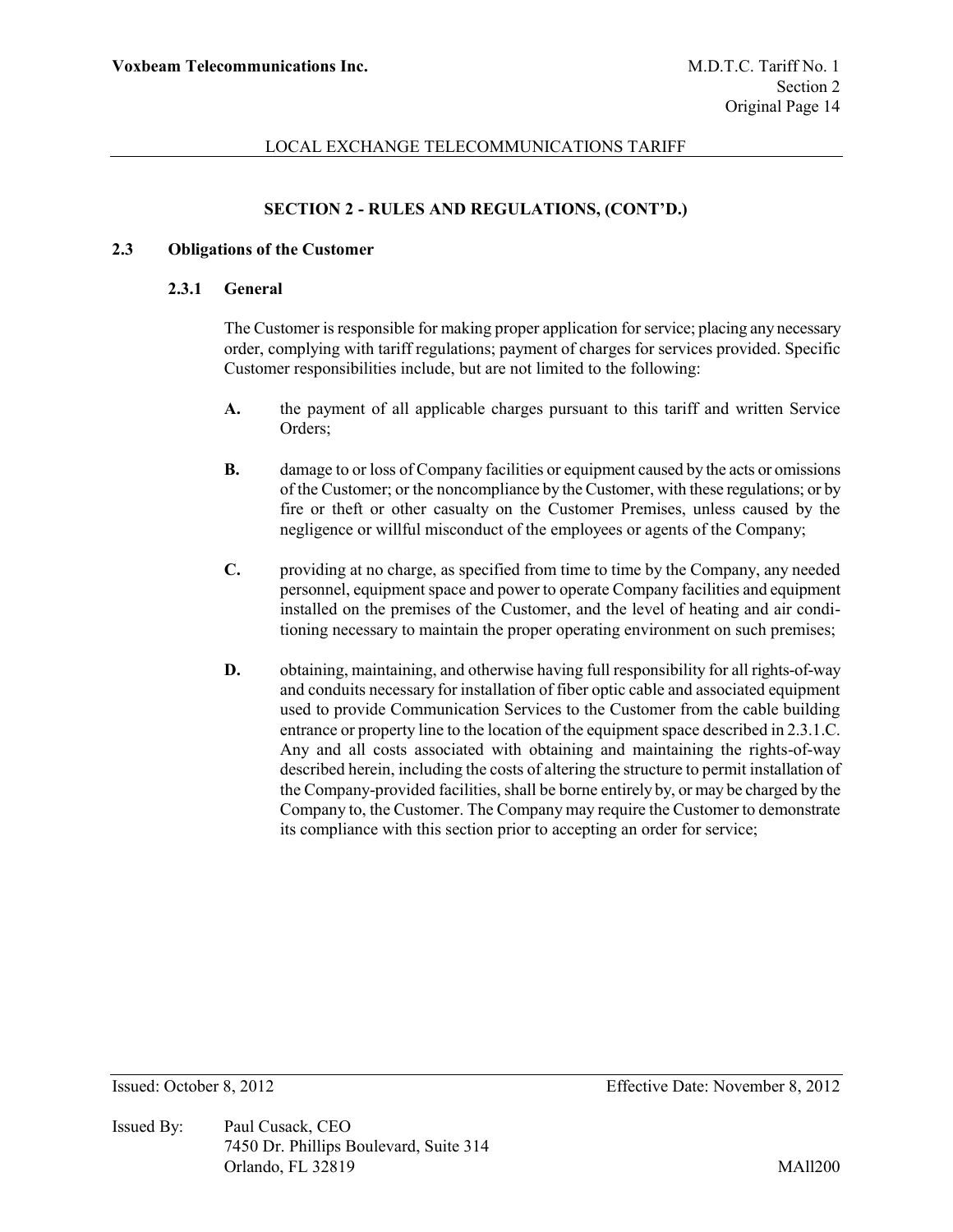# **SECTION 2 - RULES AND REGULATIONS, (CONT'D.)**

### **2.3 Obligations of the Customer, (Cont'd.)**

### **2.3.1 General, (Cont'd.)**

- **E.** providing a safe place to work and complying with all laws and regulations regarding the working conditions on the premises at which Company employees and agents shall be installing or maintaining Company facilities and equipment. The Customer may be required to install and maintain Company facilities and equipment within a hazardous area if, in the Company opinion, injury or damage to Company employees or property might result from installation or maintenance by the Company. The Customer shall be responsible for identifying, monitoring, removing and disposing of any hazardous material (e.g., asbestos) prior to any construction or installation work;
- **F.** complying with all laws and regulations applicable to, and obtaining all consents, approvals, licenses and permits as may be required with respect to, the location of Company facilities and equipment in any Customer premises or the rights-of-way for which Customer is responsible under Section 2.3.1.D.; and granting or obtaining permission for Company agents or employees to enter the premises of the Customer at any time for the purpose of installing, inspecting, maintaining, repairing, or upon termination of service as stated herein, removing the facilities or equipment of the Company;
- **G.** not creating, or allowing to be placed, any liens or other encumbrances on Company equipment or facilities; and
- **H.** making Company facilities and equipment available periodically for maintenance purposes at a time agreeable to both the Company and the Customer. No allowance will be made for the period during which service is interrupted for such purposes.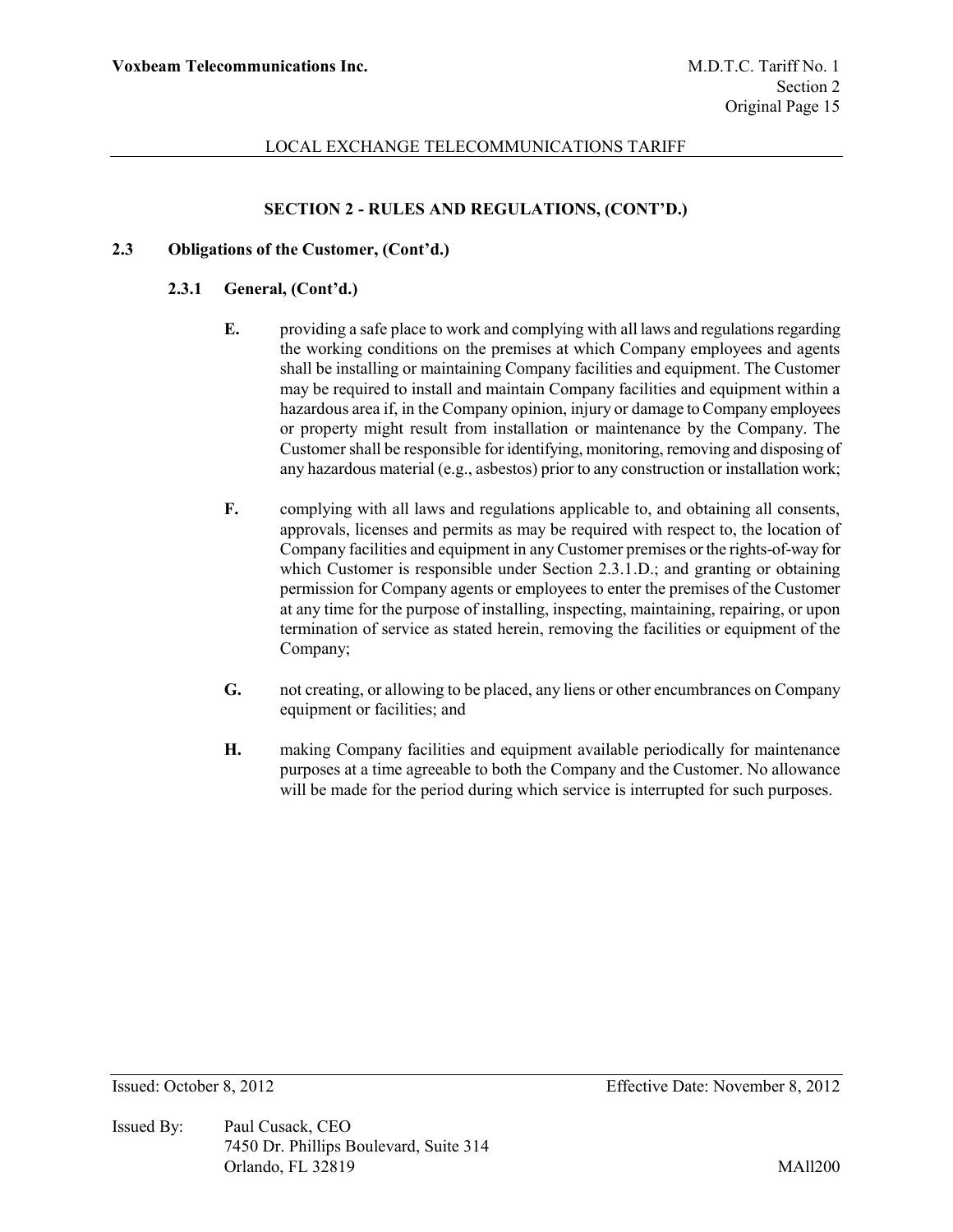## **SECTION 2 - RULES AND REGULATIONS, (CONT'D.)**

### **2.3 Obligations of the Customer, (Cont'd.)**

#### **2.3.2 Liability of the Customer**

- **A.** The Customer will be liable for damages to the facilities of the Company and for all incidental and consequential damages caused by the negligent or intentional acts or omissions of the Customer, its officers, employees, agents, invites, or contractors where such acts or omissions are not the direct result of Company negligence or intentional misconduct.
- **B.** To the extent caused by any negligent or intentional act of the Customer as described in A., preceding, the Customer shall indemnify, defend and hold harmless the Company from and against all claims, actions, damages, liabilities, costs and expenses, for (1) any loss, destruction or damage to property of any third party, and (2) any liability incurred by the Company to any third party pursuant to this or any other rate sheet of the Company, or otherwise, for any interruption of, interference to, or other defect in any service provided by the Company to such third party.
- **C.** The Customer shall not assert any claim against any other Customer or user of Company services for damages resulting in whole or in part from or arising in connection with the furnishing of service under this rate sheet including but not limited to mistakes, omissions, interruptions, delays, errors or other defects or misrepresentations, whether or not such other Customer or user contributed in any way to the occurrence of the damages, unless such damages were caused solely by the negligent or intentional act or omission of the other Customer or user and not by any act or omission of the Company. Nothing in this rate sheet is intended either to limit or to expand Customer's right to assert any claims against third parties for damages of any nature other than those described in the preceding sentence.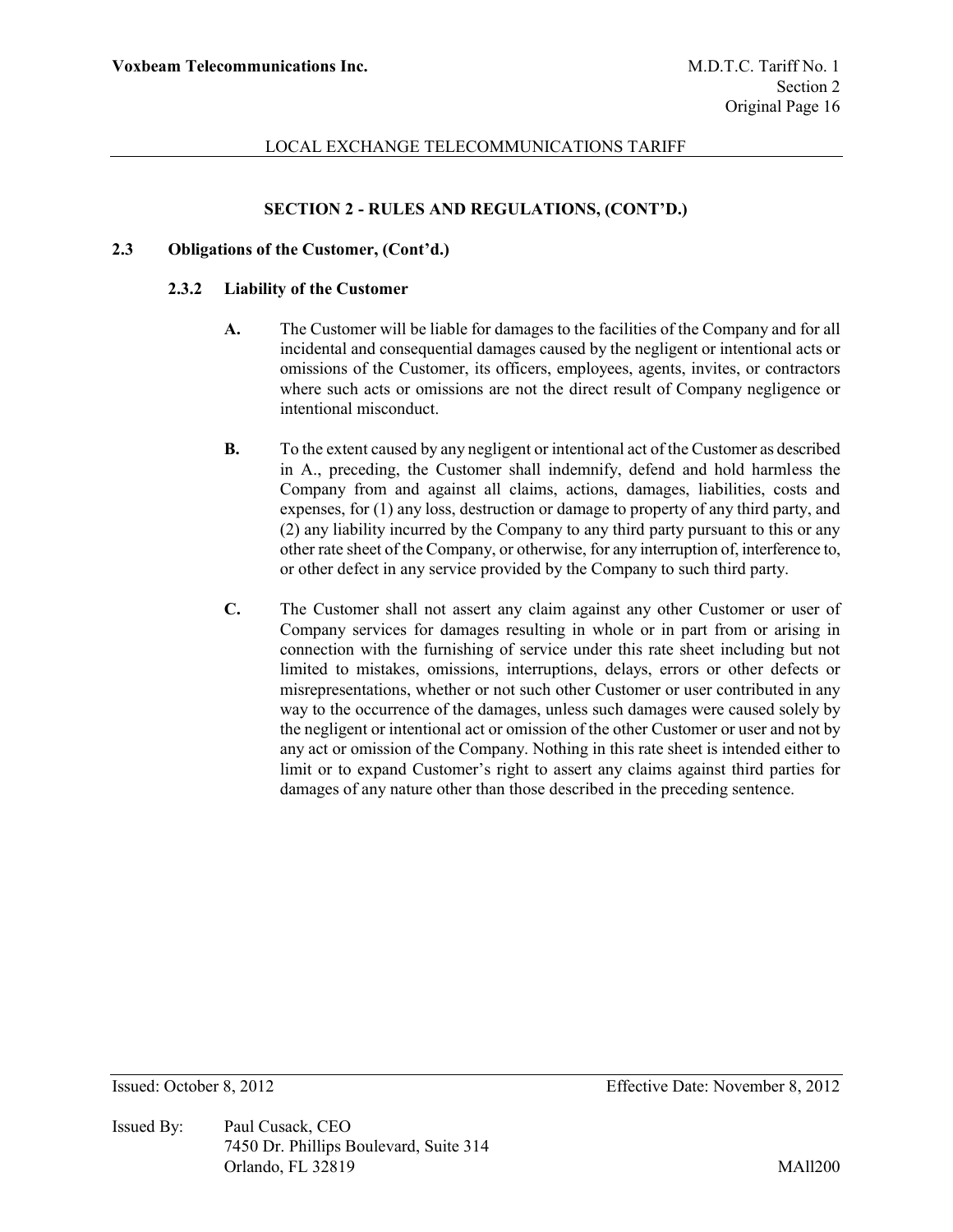## **SECTION 2 - RULES AND REGULATIONS, (CONT'D.)**

### **2.4 Customer Equipment and Channels**

#### **2.4.1 General**

A User may transmit or receive information or signals via the facilities of the Company. Company services are designed primarily for the transmission of voice-grade telephonic signals, except as otherwise stated in this tariff. A User may transmit any form of signal that is compatible with Company equipment, but the Company does not guarantee that its services will be suitable for purposes other than voice-grade telephonic communication except as specifically stated in this tariff.

### **2.4.2 Station Equipment**

- **A.** Terminal equipment on the User's Premises and the electric power consumed by such equipment shall be provided by and maintained at the expense of the User. The User is responsible for the provision of wiring or cable to connect its terminal equipment to the Company Point of Connection.
- **B.** The Customer is responsible for ensuring that Customer-provided equipment connected to Company equipment and facilities is compatible with such equipment and facilities. The magnitude and character of the voltages and currents impressed on Company-provided equipment and wiring by the connection, operation, or maintenance of such equipment and wiring shall be such as not to cause damage to the Company-provided equipment and wiring or injury to Company employees or to other persons. Any additional protective equipment required to prevent such damage or injury shall be provided by the Company at the Customer's expense, subject to prior Customer approval of the equipment expense.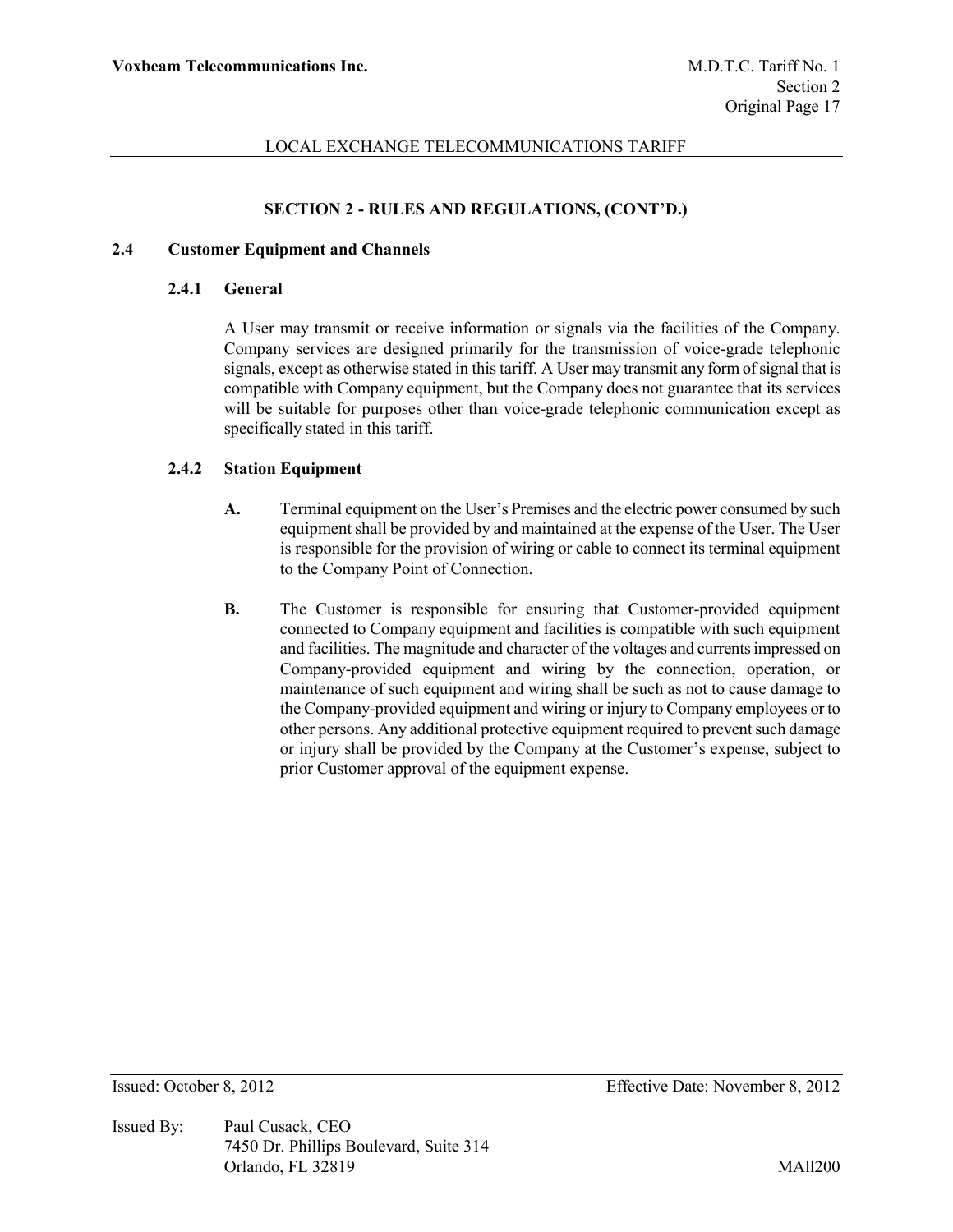# **SECTION 2 - RULES AND REGULATIONS, (CONT'D.)**

### **2.4 Customer Equipment and Channels, (Cont'd.)**

#### **2.4.3 Interconnection of Facilities**

- **A.** Any special interface equipment necessary to achieve compatibility between the facilities and equipment of the Company used for furnishing Communication Services and the channels, facilities, or equipment of others shall be provided at the Customer's expense.
- **B.** Communication Services may be connected to the services or facilities of other communications carriers only when authorized by, and in accordance with, the terms and conditions of the tariffs of the other communications carriers that are applicable to such connections.
- **C.** Facilities furnished under this tariff may be connected to Customer-provided terminal equipment in accordance with the provisions of this tariff. All such terminal equipment shall be registered by the Federal Communications Commission pursuant to Part 68 of Title 47, Code of Federal Regulations; and all User-provided wiring shall be installed and maintained in compliance with those regulations.
- **D.** Users may interconnect communications facilities that are used in whole or in part for interstate communications to services provided under this tariff only to the extent that the user is an is "End User" as defined in Section 69.2(m), Title 47, Code of Federal Regulations (1992 edition).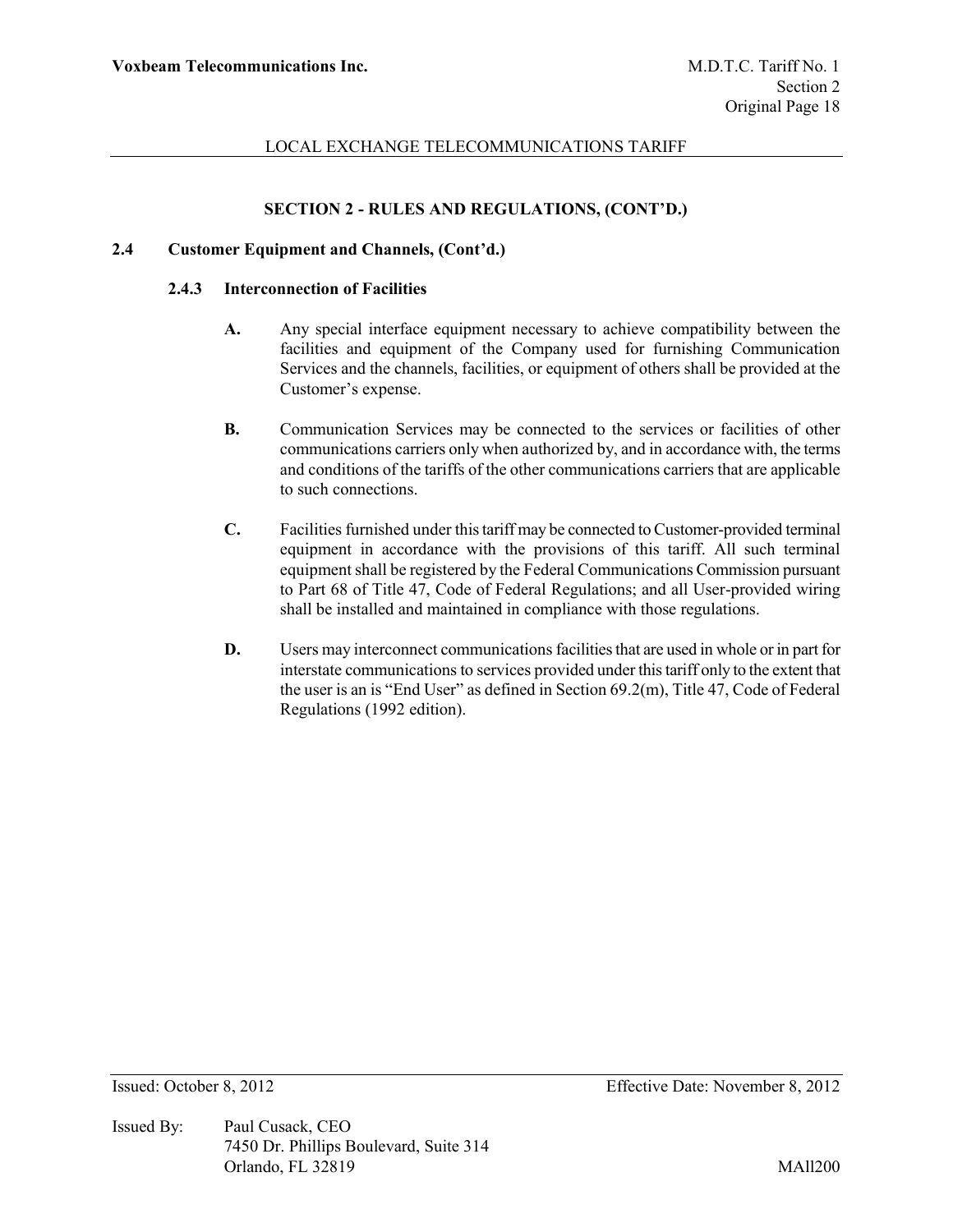# **SECTION 2 - RULES AND REGULATIONS, (CONT'D.)**

### **2.4 Customer Equipment and Channels, (Cont'd.)**

#### **2.4.4 Inspections**

- **A.** Upon suitable notification to the Customer, and at a reasonable time, the Company may make such tests and inspections as may be necessary to determine that the Customer is complying with the requirements set forth in Section 2.4.2.A. for the installation, operation, and maintenance of Customer-provided facilities, equipment, and wiring in the connection of Customer-provided facilities and equipment to Company-owned facilities and equipment.
- **B.** If the protective requirements for Customer-provided equipment are not being complied with, the Company may take such action as it deems necessary to protect its facilities, equipment, and personnel. The Company will notify the Customer promptly if there is any need for further corrective action. Within ten days of receiving this notice, the Customer must take this corrective action and notify the Company of the action taken. If the Customer fails to do this, the Company may take whatever additional action is deemed necessary, including the suspension of service, to protect its facilities, equipment and personnel from harm.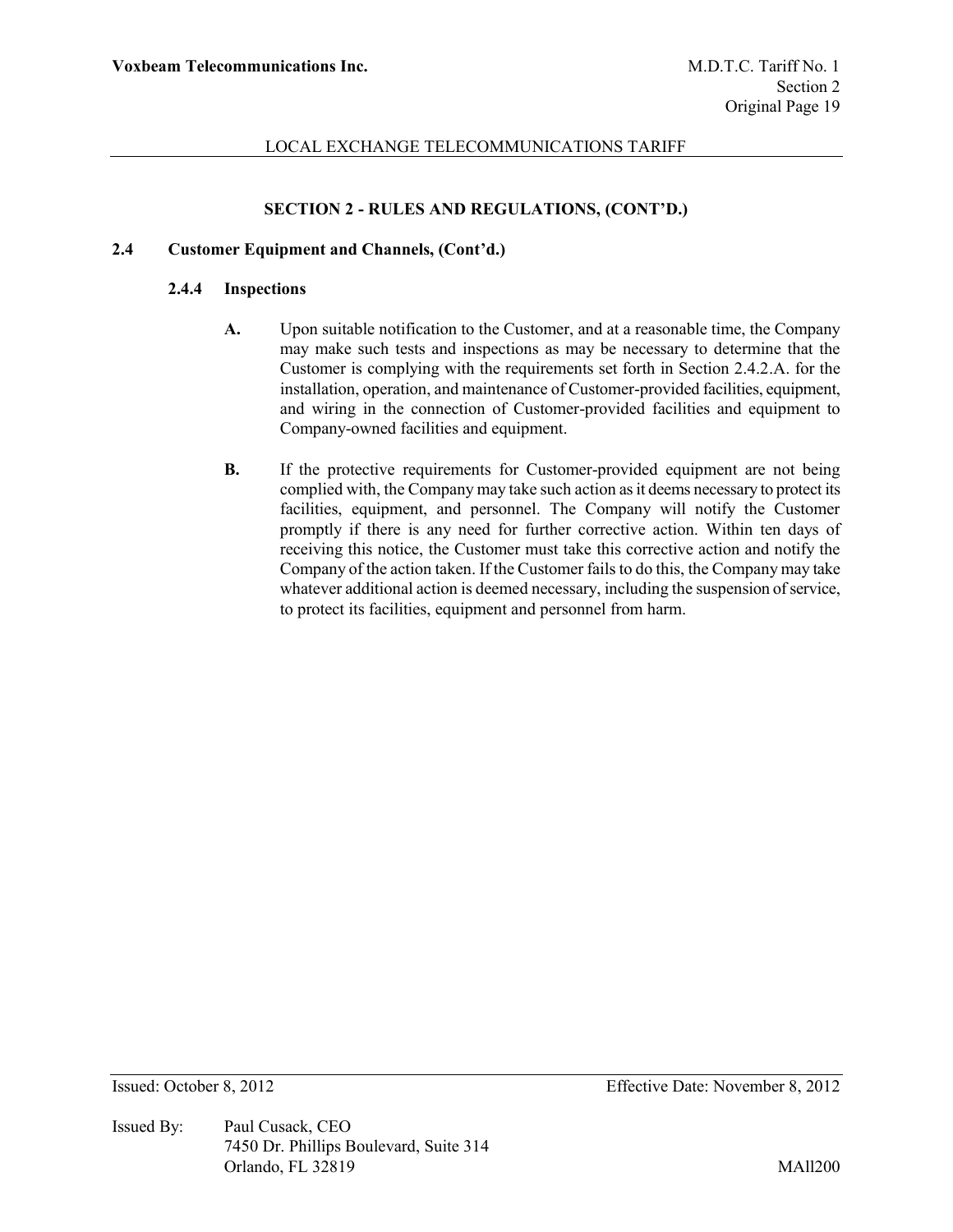## **SECTION 2 - RULES AND REGULATIONS, (CONT'D.)**

#### **2.5 Payment Arrangements**

#### **2.5.1 Payment for Service**

The Customer is responsible for the payment of all charges for facilities and services furnished by the Company to the Customer and to all Authorized Users by the Customer, regardless of whether those services are used by the Customer itself or are resold to or shared with other persons.

The Customer is responsible for payment of any sales, use, gross receipts, excise, access or other local, state, federal and 911 taxes, charges or surcharges (however designated) (excluding taxes on Company net income) imposed on or based upon the provision, sale or use of Network Services.

The security of the Customer's PIN is the responsibility of the Customer. All calls placed using a PIN shall be billed to and shall be the obligation of the Customer. The Customer shall not be responsible for charges in connection with the unauthorized use of PINs arising after the Customer notifies the Company of the loss, theft, or other breach of security of such PINs.

Customers will only be charged once, on either an interstate or intrastate basis, for any nonrecurring charges.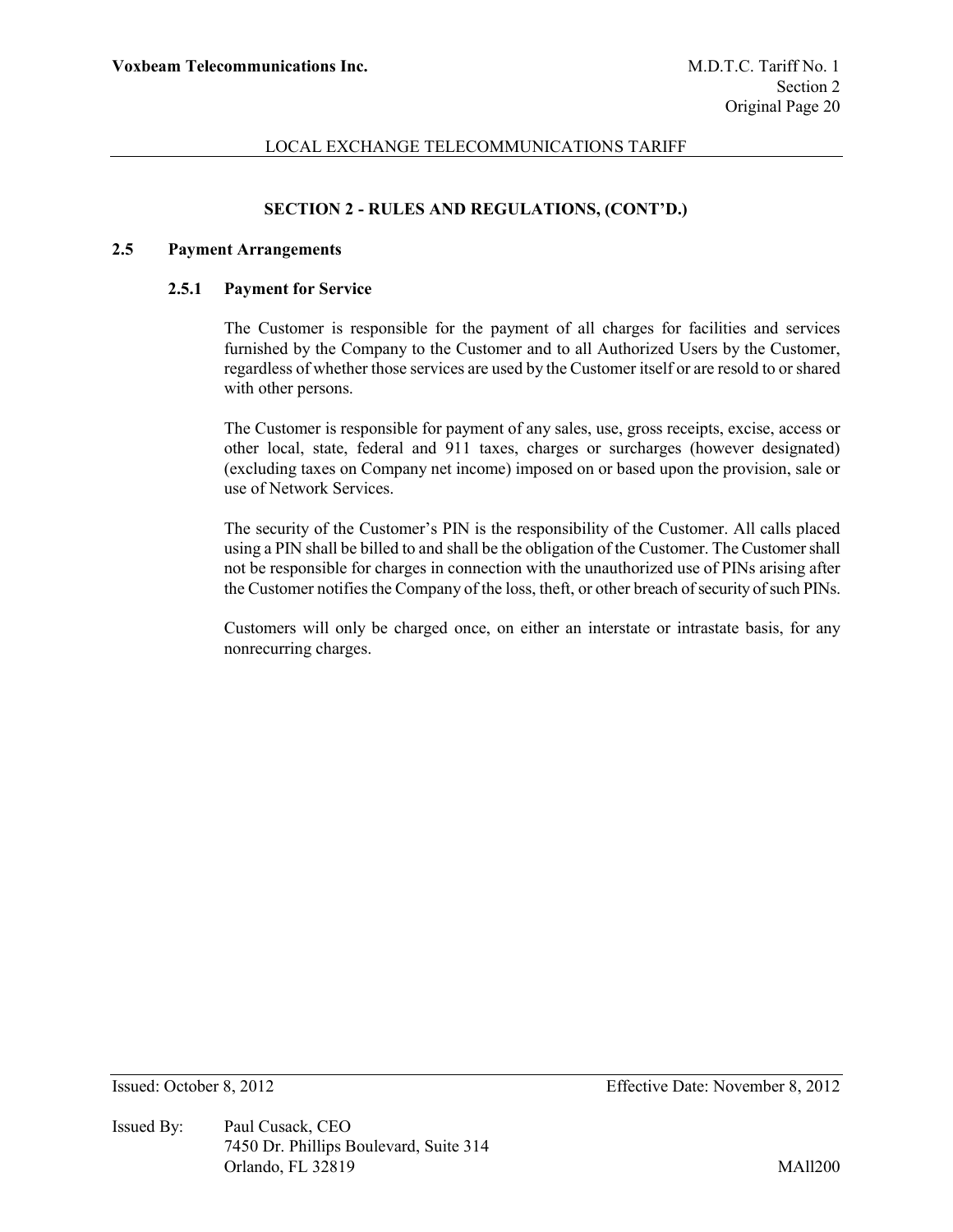# **SECTION 2 - RULES AND REGULATIONS, (CONT'D.)**

#### **2.5 Payment Arrangements, (Cont'd.)**

### **2.5.2 Billing and Collection of Charges**

The Customer is responsible for payment of all charges incurred by the Customer or other Authorized Users for services and facilities furnished to the Customer by the Company.

- **A.** Nonrecurring charges are due and payable within thirty (30) days after the invoice date, unless otherwise agreed to in advance.
- **B.** The Company shall present invoices for recurring charges monthly to the Customer, in advance of the month in which service is provided, and Recurring Charges shall be due and payable within thirty (30) days after the invoice date unless otherwise agreed to in advance. When billing is based on customer usage, charges will be billed monthly for the preceding billing periods.
- **C.** When service does not begin on the first day of the month, or end on the last day of the month, the charge for the fraction of the month in which service was furnished will be calculated on a pro rata basis. For this purpose, every month is considered to have thirty (30) days.
- **D.** Billing of the Customer by the Company will begin on the Service Commencement Date, which is the first day following the date on which the Company notifies the Customer that the service or facility is available for use, except that the Service Commencement Date may be postponed by mutual agreement of the parties, or if the service or facility does not conform to standards set forth in this tariff or the Service Order. Billing accrues through and includes the day that the service, circuit, arrangement or component is discontinued.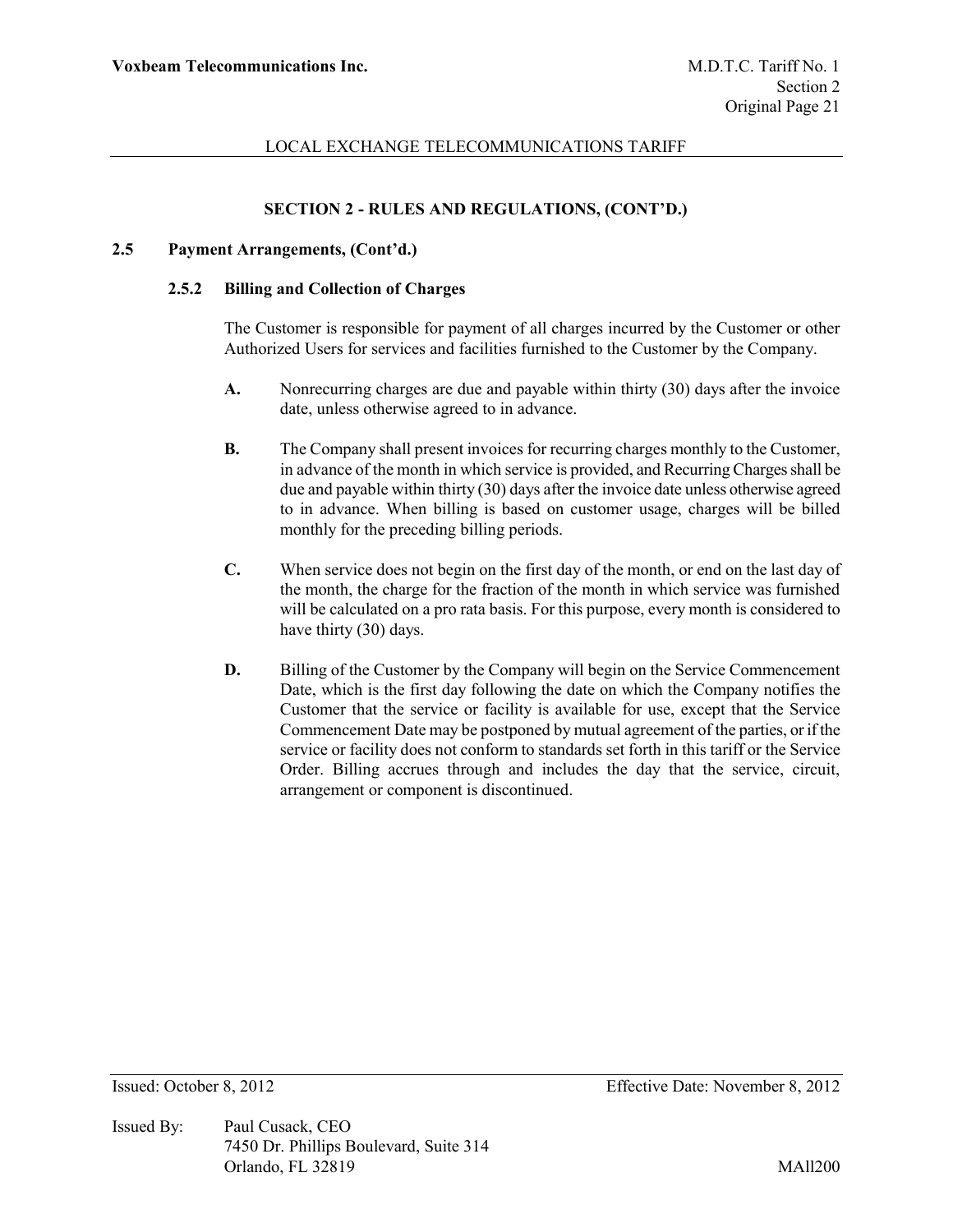# **SECTION 2 - RULES AND REGULATIONS, (CONT'D.)**

### **2.5 Payment Arrangements, (Cont'd.)**

### **2.5.2 Billing and Collection of Charges, (Cont'd.)**

- **E.** If any portion of the payment is not received by the Company, or if any portion of the payment is received by the Company in funds that are not immediately available, thirty (30) days following the invoice date, then a late payment penalty shall be due the Company. The late payment penalty shall be that portion of the payment not received by the date due minus any charges billed as local taxes multiplied by 1.5%. Late payment fees are only applicable to business Customers, and will be applied in conformance with 220 CMR 26.10.
- **F.** The Customer will be assessed a charge of twenty-five dollars (\$25.00) for each check submitted by the Customer to the Company that a financial institution refuses to honor.
- **G.** If service is disconnected by the Company in accordance with Section 2.6 following and later restored, restoration of service will be subject to all applicable installation charges. Service shall, at the Company's discretion, be restored when all past due amounts are paid or the event giving rise to the discontinuance (if other than nonpayment) is corrected.
- **H.** Invoices are available electronically and in paper form at the Customer's discretion. The Paper Invoice Fee of \$2.99 per month shall be waived for any Customer who elects Voxbeam's Electronic Billing Option and forgoes receipt of paper bills.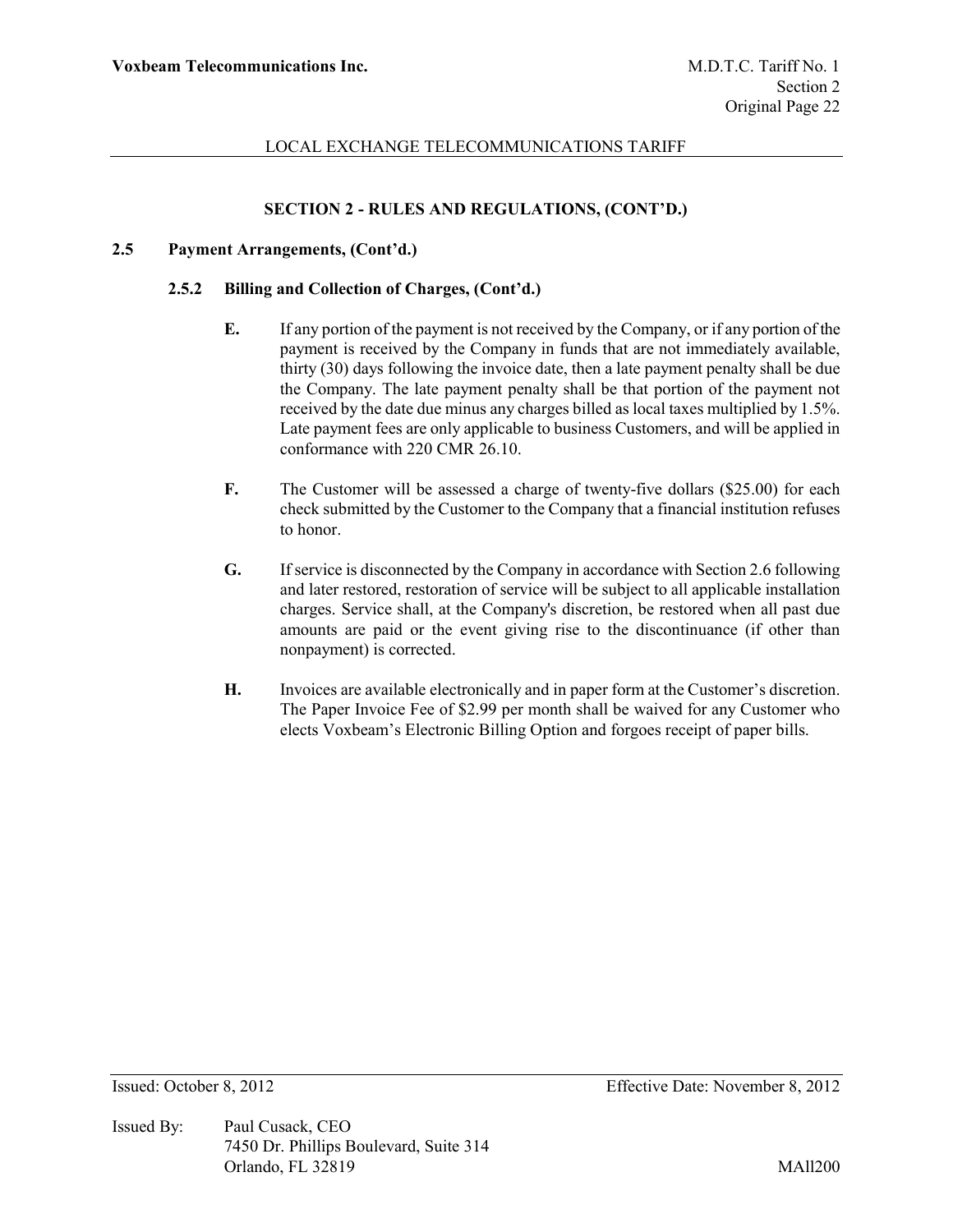## **SECTION 2 - RULES AND REGULATIONS, (CONT'D.)**

### **2.5 Payment Arrangements, (Cont'd.)**

#### **2.5.3 Disputed Bills**

- **A.** In the event that a billing dispute occurs concerning any charges billed to the Customer by the Company, the Company may require the Customer to pay the undisputed portion of the bill to avoid discontinuance of service for non-payment. The Customer must submit a documented claim for the disputed amount. The Customer will submit all documentation as may reasonably be required to support the claim. All claims must be submitted to the Company within 30 days of receipt of billing for those services. If the Customer does not submit a claim as stated above, the Customer waives all rights to filing a claim thereafter.
- **B.** Unless disputed the invoice shall be deemed to be correct and payable in full by the Customer. If the Customer is unable to resolve any dispute with the Company, then the Customer may file a complaint with the Consumer Division, Massachusetts Department of Telecommunications and Cable, Two South Station, 4<sup>th</sup> Floor, Boston, Massachusetts 02110, Telephone 617-305-3531 or 1-800-392-6066. Pursuant to its authority under M.G.L. Chapter 159, the Massachusetts Department of Telecommunications and Cable has discretion whether to adjudicate complaints between non-residential Customers and the Company.
- **C.** If the dispute is resolved in favor of the Customer and the Customer has withheld the disputed amount, no interest credits or penalties will apply.
- D. If the dispute is resolved in favor of the Company and the Customer has withheld the disputed amount, payment is due within 5 days of notice of resolution or late fees and penalties will apply.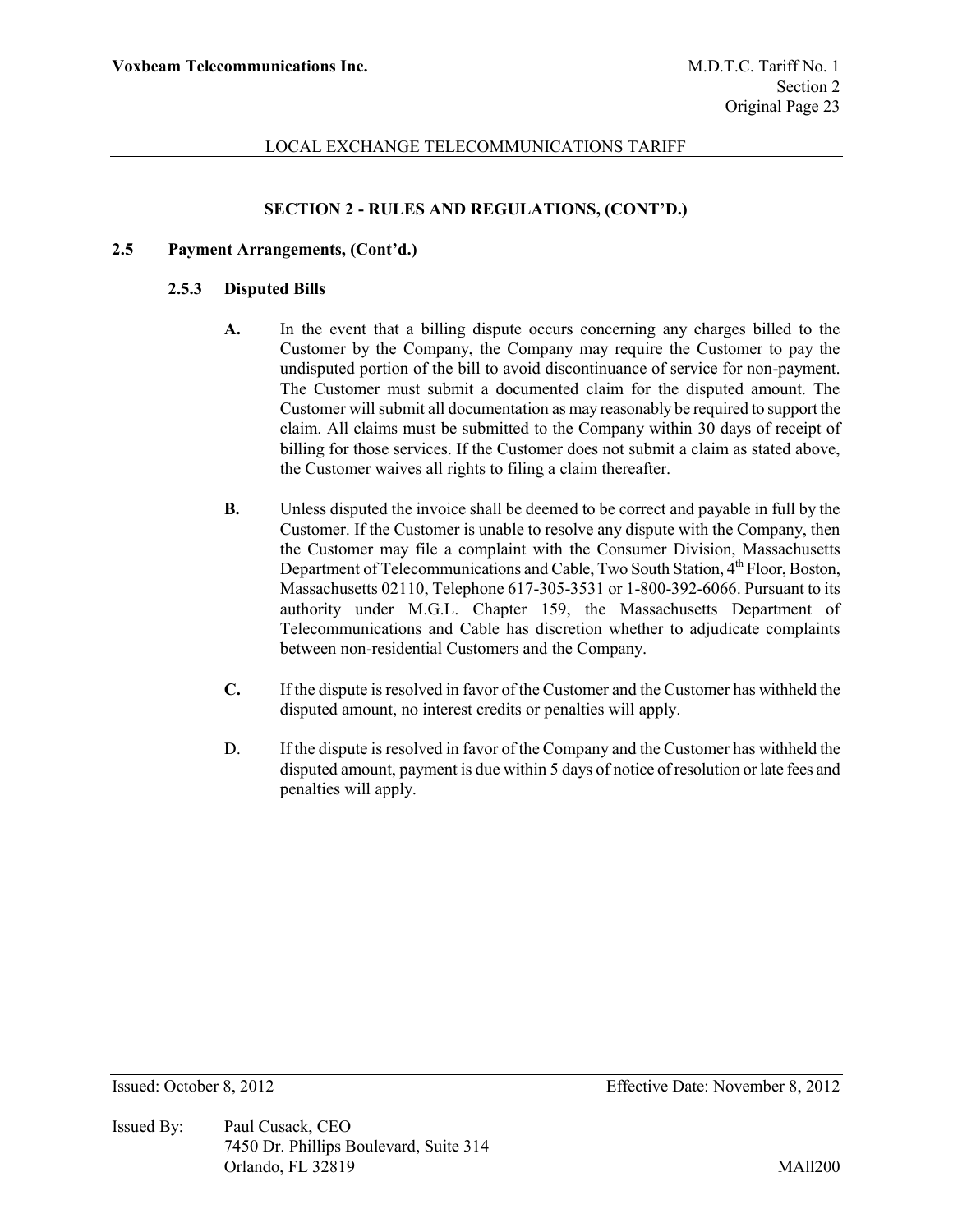# **SECTION 2 - RULES AND REGULATIONS, (CONT'D.)**

### **2.5 Payment Arrangements, (Cont'd.)**

#### **2.5.4 Advance Payments**

The Company may require a Customer to make an advance payment before services and facilities are furnished. The advance payment will not exceed an amount equal to the nonrecurring charge(s) and one month's charges for the service or facility. In addition, where special construction is involved, the advance payment may also include an amount equal to the estimated non-recurring charges for the special construction and recurring charges (if any) for a period to be set between the Company and the Customer. The advance payment will be credited to the Customer's initial bill. An advance payment may be required in addition to a deposit.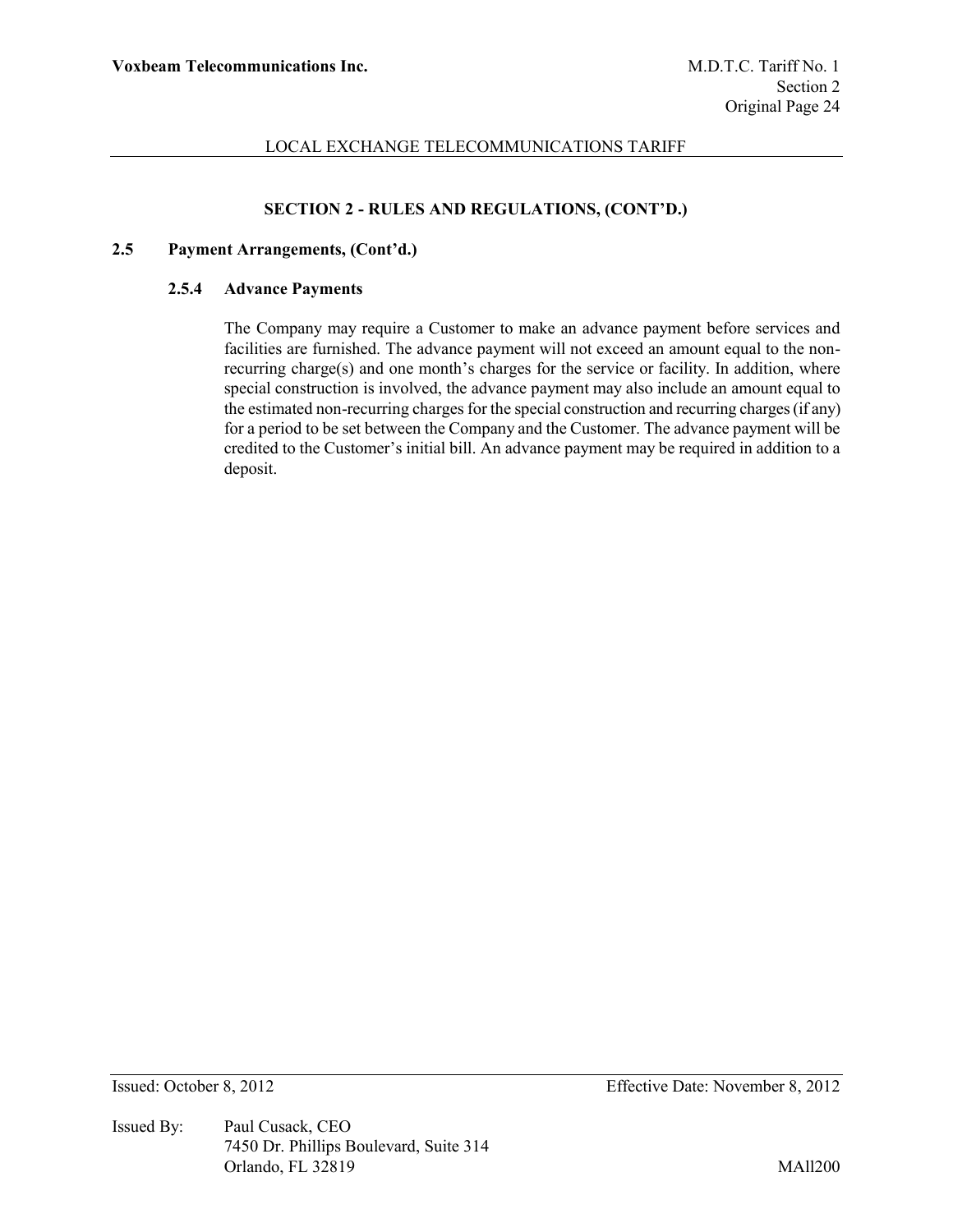## **SECTION 2 - RULES AND REGULATIONS, (CONT'D.)**

### **2.5 Payment Arrangements, (Cont'd.)**

#### **2.5.5 Deposits**

### **A. Commercial Customers**

- **1.** The Company may, in order to safeguard its interests, require a Customer which has a proven history of late payments to the Company or does not have established credit or has a bad credit rating to make a deposit prior to or at any time after the provision of service to the Customer to be held by the Company as a guarantee of the payment of rates and charges. No such deposit will be required of a Customer which has established satisfactory credit and has no history of late payments to the Company.
- **2.** The amount of the deposit which may be required of a Customer for the purpose of establishing credit shall not exceed two times the average monthly bill for Customers whose bills are payable in advance. The amount of deposit may be adjusted at the request of the Customer at any time when the character, purpose, or degree of the Customer's use of the service has materially changed, or when it is indicated that it will change.
- **3.** The making of a deposit shall not relieve any Customer of the obligation to pay current bills when due. A deposit shall only be applied to the indebtedness of the Customer for jurisdictional telecommunications services of the provider.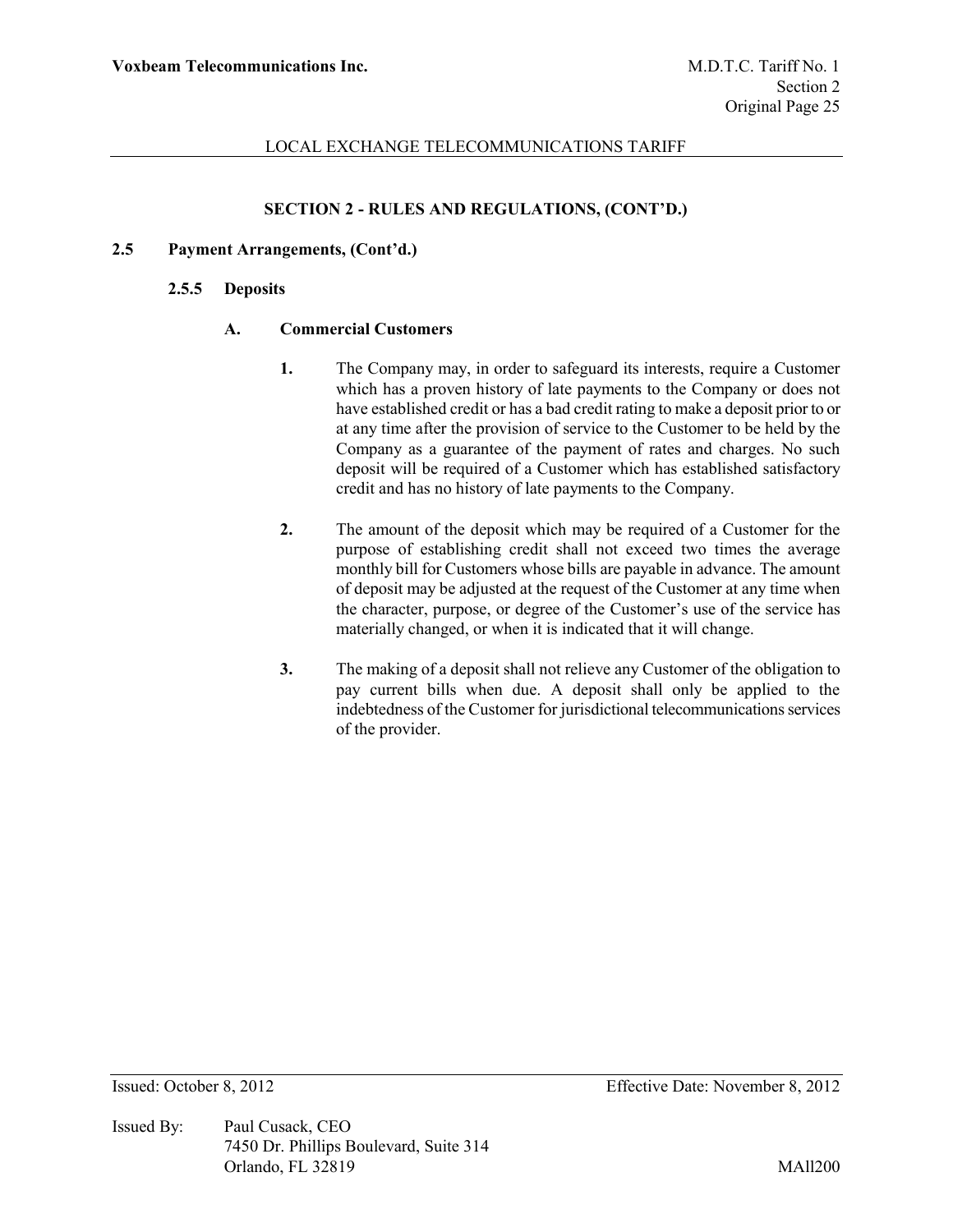## **SECTION 2 - RULES AND REGULATIONS, (CONT'D.)**

### **2.5 Payment Arrangements, (Cont'd.)**

#### **2.5.5 Deposits, (Cont'd.)**

### **A. Commercial Customers, (Cont'd.)**

- **4.** The Company will pay interest on deposits, to accrue from the date the deposit is made until it has been refunded, or until a reasonable effort has been made to effect refund. The Company will pay interest at the rate prescribed by the Department, and in conformance with 220 CMR 26.09.
- **5.** The Company shall keep a record of each cash deposit until the deposit is returned. The record will show the name of each Customer making a deposit; the premises occupied by the Customer when making the deposit and each successive premises occupied while the deposit is retained by the Company; the amount and date of making the deposit; and a record of each transaction, such as the payment of interest, interest credited, etc., concerning the deposit. Concurrently with receiving a deposit, the Company will provide the Customer a receipt showing the deposit date, the name and billing address of the Customer and the deposit amount.
- **6.** Upon discontinuance of service, or when a Customer has established credit by other means, the Company will promptly refund any deposit, plus accrued simple interest, or the balance, if any, in excess of the unpaid bills for the services furnished by the Company. A transfer of service from one location to another within the Company serving area shall not be deemed a discontinuance with the Company if the character of the service remains unchanged.
- **7.** Deposits will be refunded after twelve months of timely payment, with interest as specified above.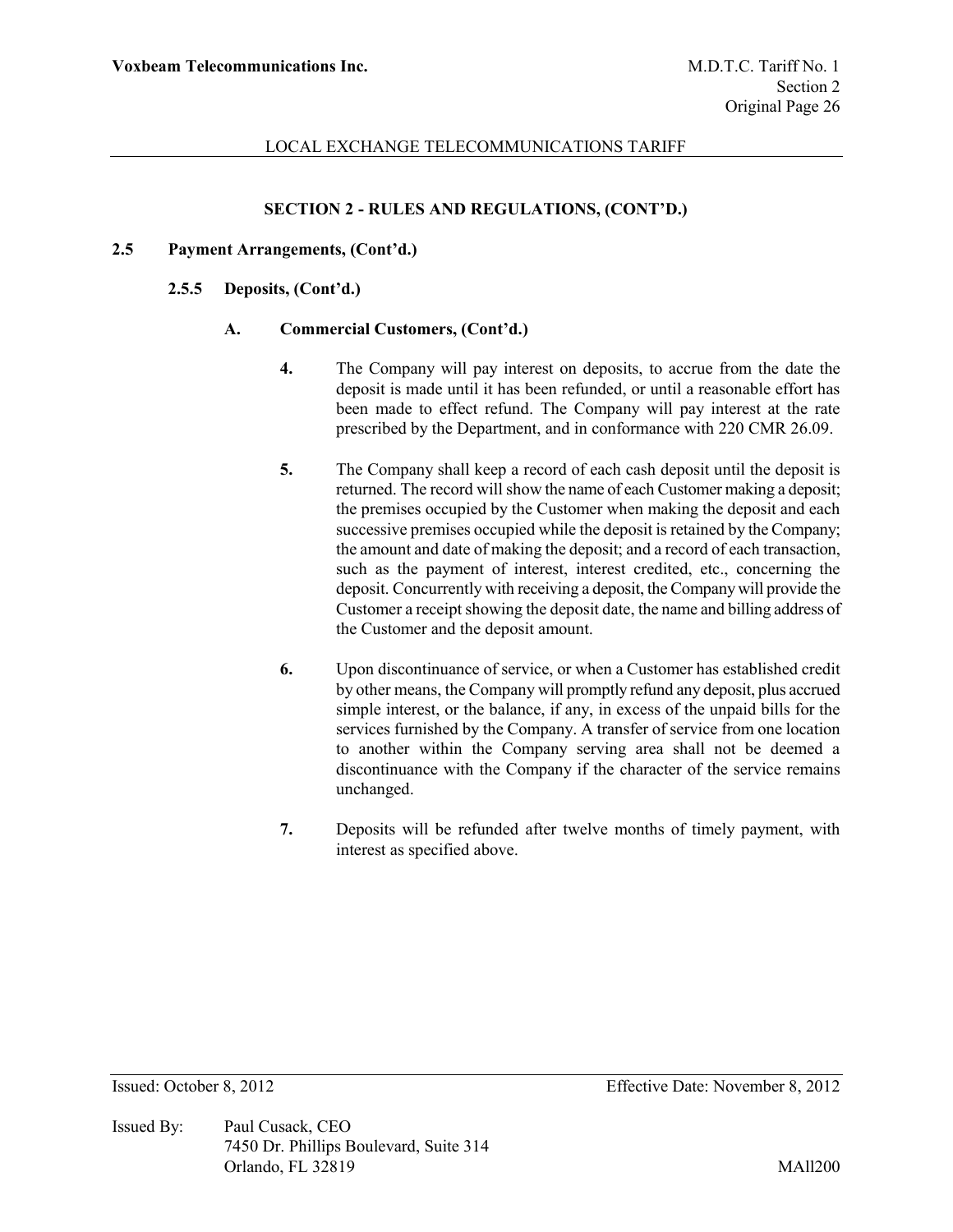# **SECTION 2 - RULES AND REGULATIONS, (CONT'D.)**

### **2.5 Payment Arrangements, (Cont'd.)**

#### **2.5.6 Cancellation of Application for Service**

- **A.** Applications for service cannot be canceled without Company agreement. Where the Company permits a Customer to cancel an application for service prior to the start of service or prior to any special construction, no charges will be imposed except for those specified below.
- **B.** Where, prior to cancellation by the Customer, the Company incurs any expenses in installing the service or in preparing to install the service that it otherwise would not have incurred, a charge equal to the costs incurred by the Company, less net salvage, shall apply, but in no case shall this charge exceed the sum of the charge for the minimum period of services ordered, including installation charges, and all charges others levy against the Company that would have been chargeable to the Customer had service commenced (all discounted to present value at six percent).
- **C.** Where the Company incurs any expense in connection with special construction, or where special arrangements of facilities or equipment have begun, before the Company receives a cancellation notice, a charge equal to the costs incurred by the Company, less net salvage, applies. In such cases, the charge will be based on such elements as the cost of the equipment, facilities, and material, the cost of installation, engineering, labor, and supervision, general and administrative expense, other disbursements, depreciation, maintenance, taxes, provision for return on investment, and any other costs associated with the special construction or arrangements.
- **D.** Special charges described in 2.5.6.A. through 2.5.6.C. will be calculated and applied on a case-by-case basis.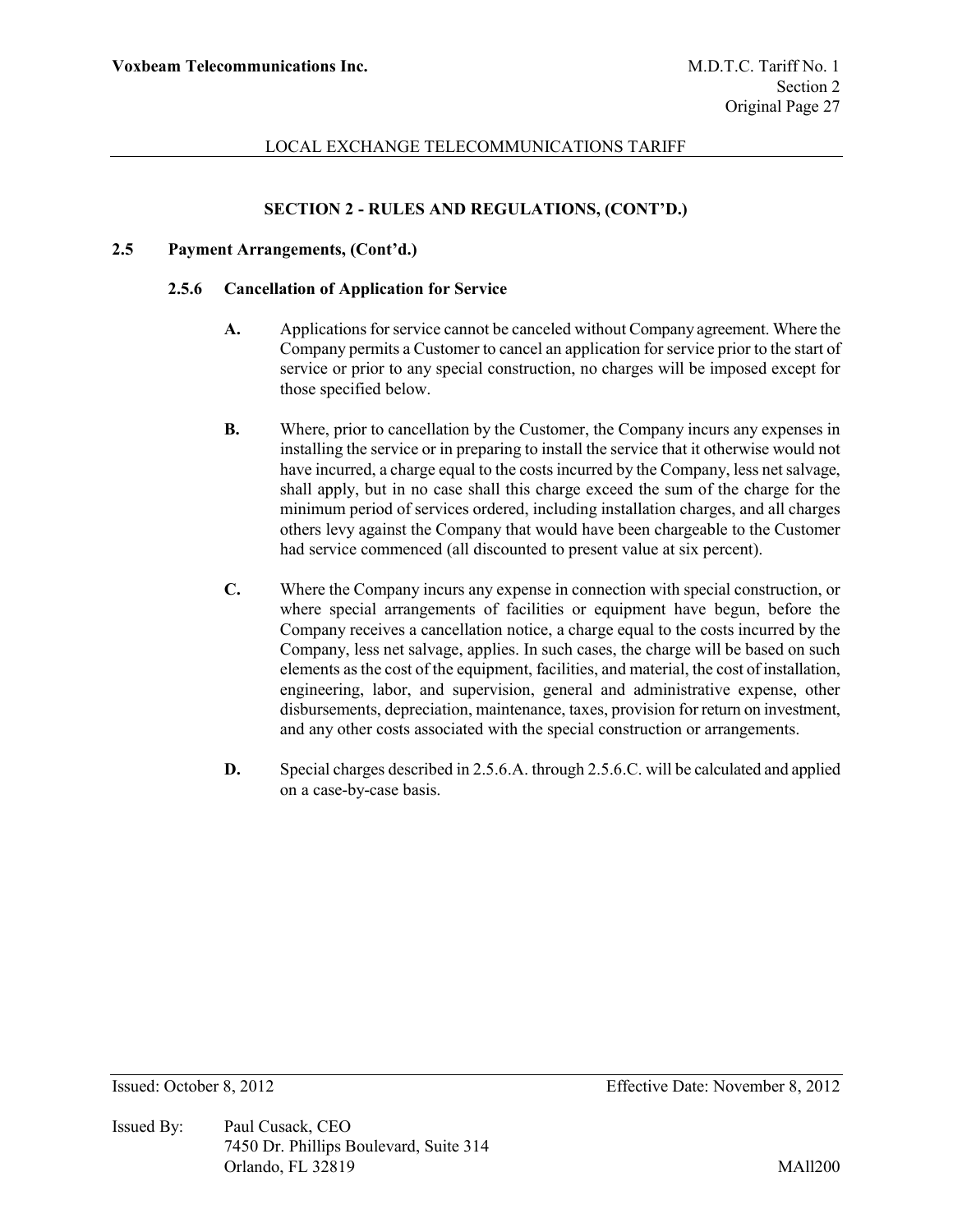## **SECTION 2 - RULES AND REGULATIONS, (CONT'D.)**

# **2.5 Payment Arrangements, (Cont'd.)**

### **2.5.7 Changes in Service Requested**

If the Customer makes or requests material changes in circuit engineering, equipment specifications, service parameters, premises locations, or otherwise materially modifies any provision of the application for service, the Customer's installation fee shall be adjusted accordingly.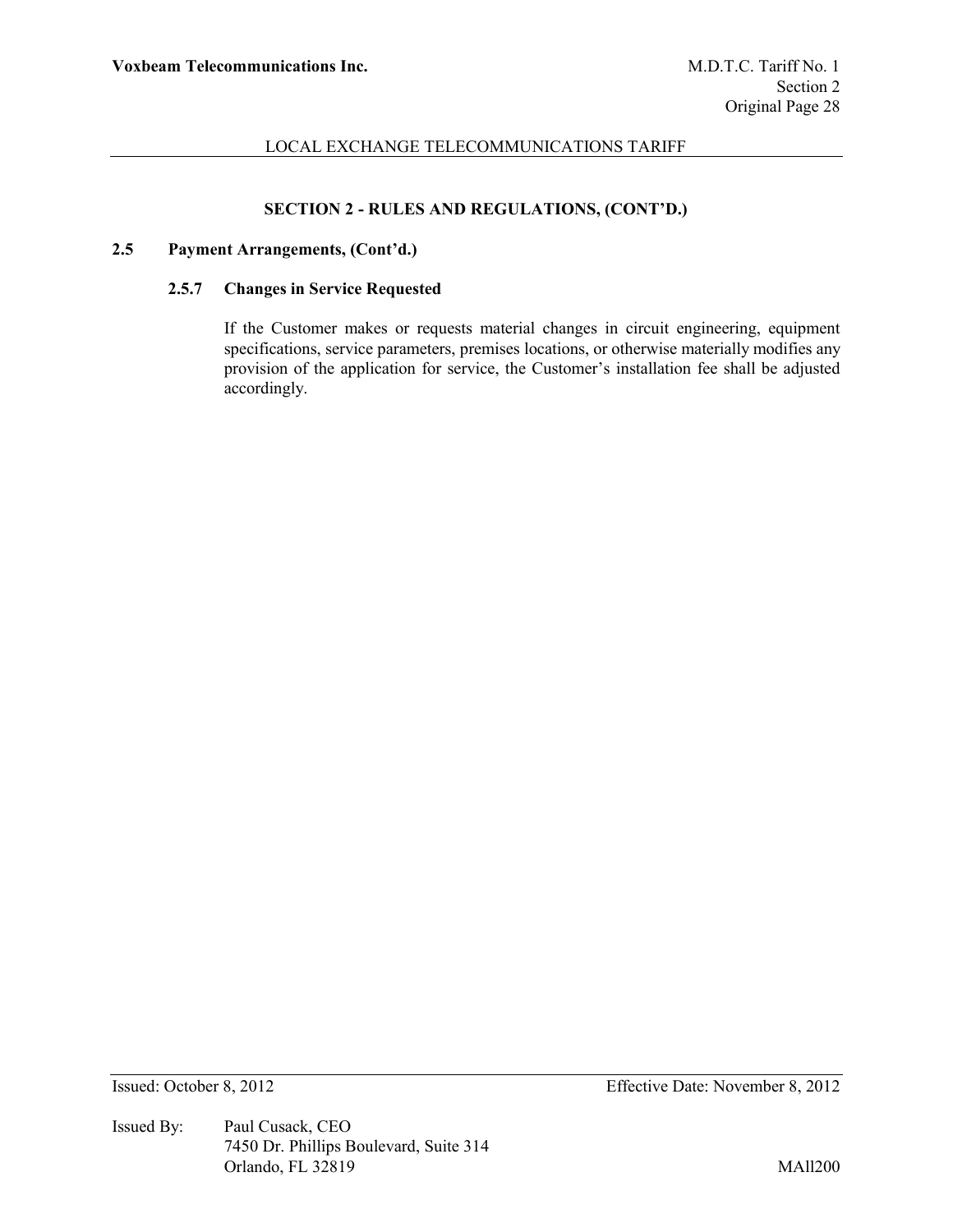# **SECTION 2 - RULES AND REGULATIONS, (CONT'D.)**

# **2.6 Discontinuance of Service**

Service continues to be provided until canceled by the Customer, in writing, or until discontinued by the Company as set forth below. The Company may render bills subsequent to the termination of service for charges incurred before termination.

Without incurring liability, Voxbeam may refuse or discontinue service for the following reasons provided that, unless otherwise stated, business Customers will be given five (5) days written notice by first class mail, with a final notice by Certified Mail five (5) days prior to discontinuance.

- **2.6.1** For noncompliance with or violation of any State, municipal, or Federal law, ordinance or regulation pertaining to telephone service.
- **2.6.2** For noncompliance with or violation of Department regulation or Voxbeam's rules and regulations on file with the Department.
- **2.6.3** Without notice by reason of any order or decision of a court or other government authority having jurisdiction which prohibits Company from furnishing such services.
- **2.6.4** For failure of the Customer to make proper application for service or for use of telephone service for any other property or purpose than that described in the application.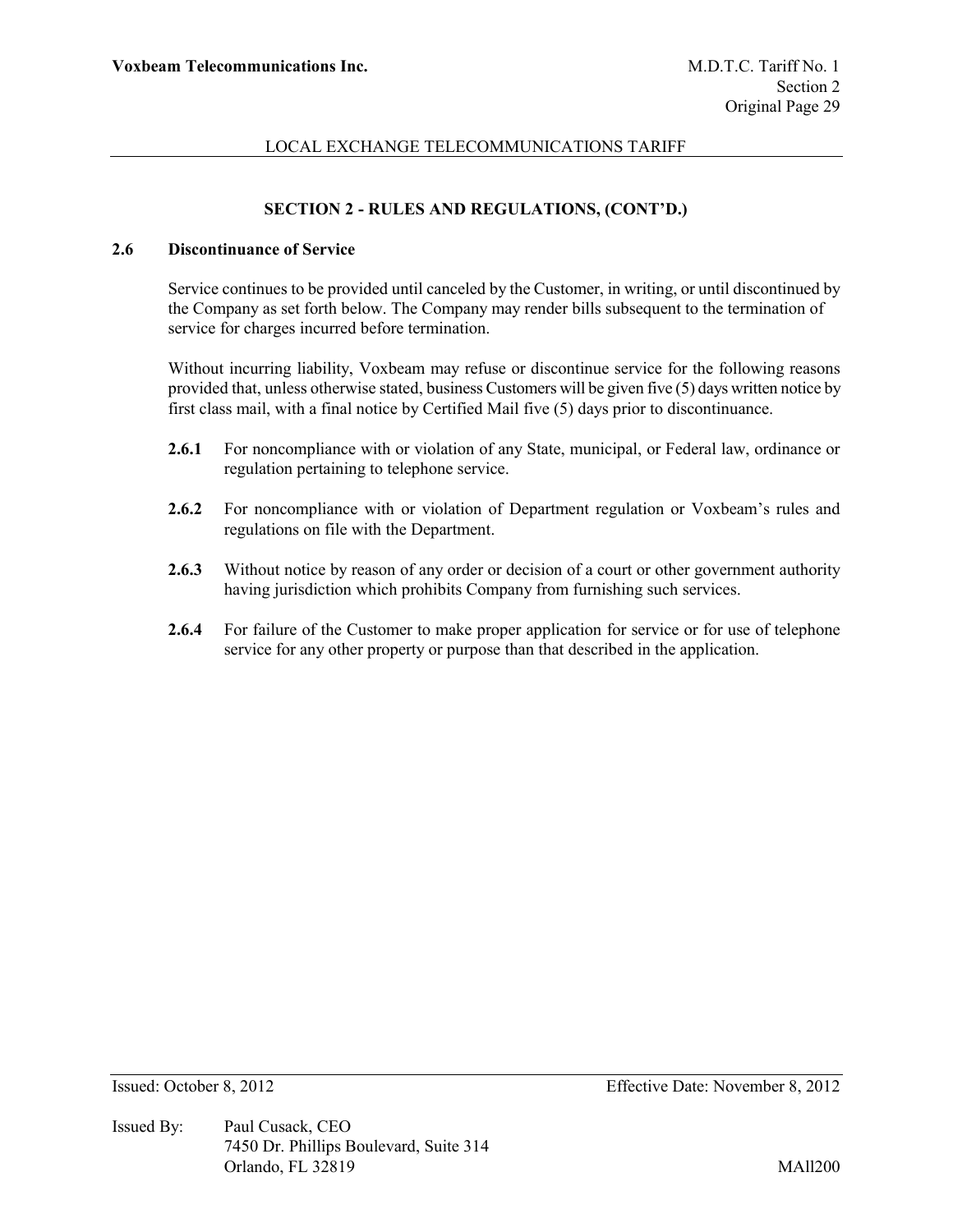## **SECTION 2 - RULES AND REGULATIONS, (CONT'D.)**

#### **2.6 Discontinuance of Service, (Cont'd.)**

- **2.6.5** Without notice in the event of tampering with the equipment or services owned by the Company or its agents.
- **2.6.6** Without notice in the event of Customer use of equipment or services in such a manner as to adversely affect Company equipment or Company service to others.
- **2.6.7** For neglect or refusal to provide reasonable access to the Company or its agents for the purpose of inspection and maintenance of equipment owned by the Company or its agents.
- **2.6.8** For non-payment of any amount past due to the Company by the Customer.
- **2.6.9** Without notice for unauthorized or unlawful use of Authorization Codes. Authorization Codes are issued only by the Company to the Customer and may not be sold or otherwise distributed without the written consent of the Company.
- **2.6.10** Without notice in the event of any other unauthorized or fraudulent use of service. Whenever service is discontinued for fraudulent use of service, the Company may, before restoring service, require the Customer to make, at his or her own expense, all changes in facilities or equipment necessary to eliminate illegal use and to pay an amount reasonably estimated as the loss in revenues resulting from such fraudulent use.
- **2.6.11** For Customer's breach of contract for service between the Company and the Customer.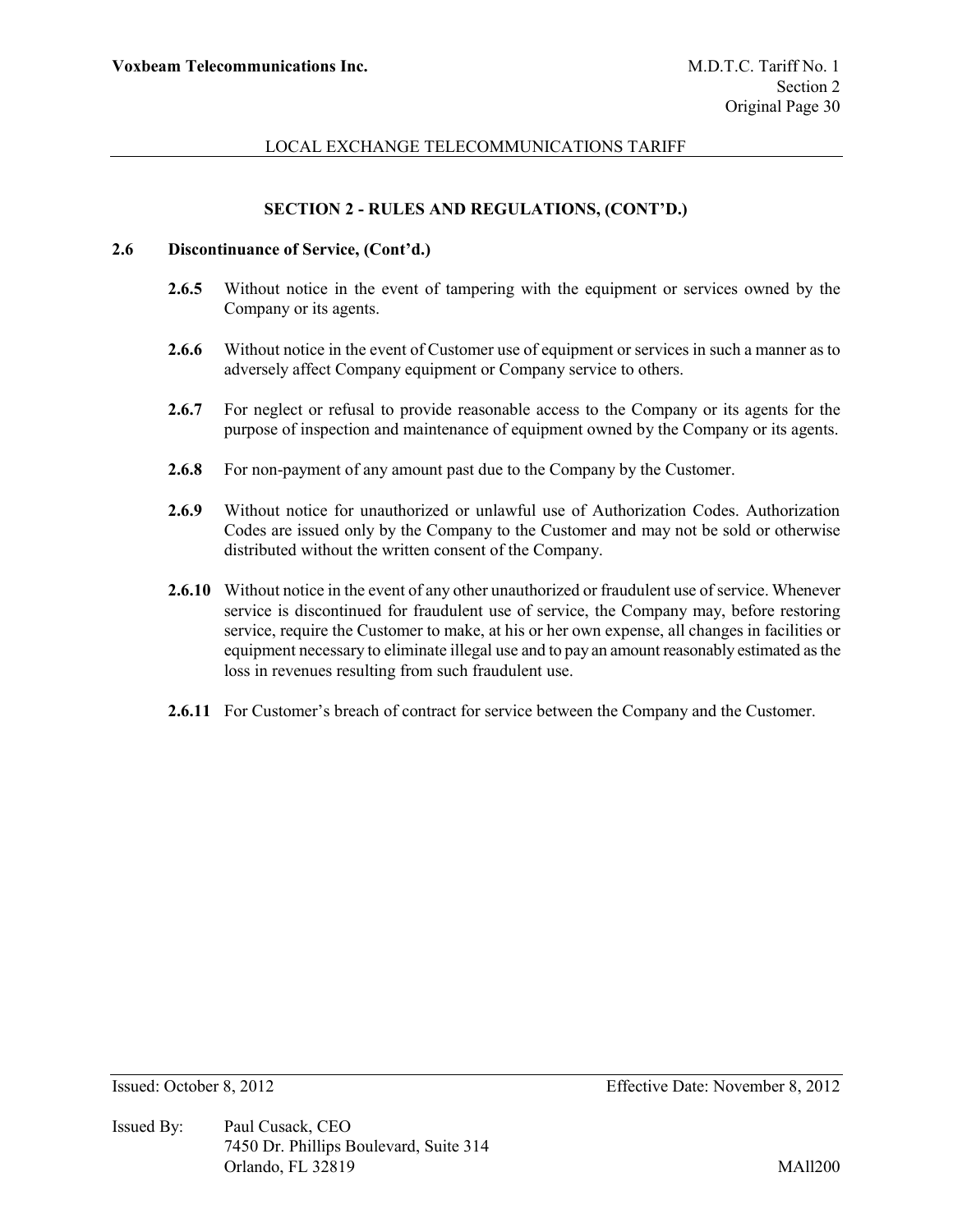## **SECTION 2 - RULES AND REGULATIONS, (CONT'D.)**

### **2.7 Allowances for Interruptions in Service**

Interruptions in service that are not due to the negligence of, or noncompliance with the provisions of this tariff by, the Customer or the operation or malfunction of the facilities, power or equipment provided by the Customer, will be credited to the Customer as set forth in 2.7.1 for the part of the service that the interruption affects.

### **2.7.1 General**

- **A.** A credit allowance will be given when service is interrupted, except as specified below. A service is interrupted when it becomes inoperative to the Customer, e.g., the Customer is unable to transmit or receive, because of a failure of a component furnished by the Company under this rate sheet.
- **B.** An interruption period begins when the Customer reports a service, facility or circuit to be inoperative and, if necessary, releases it for testing and repair. An interruption period ends when the service, facility or circuit is operative.
- **C.** If the Customer reports a service, facility or circuit to be interrupted but declines to release it for testing and repair, or refuses access to its premises for test and repair by the Company, the service, facility or circuit is considered to be impaired but not interrupted. No credit allowances will be made for a service, facility or circuit considered by the Company to be impaired.
- **D.** The Customer shall be responsible for the payment of service charges as set forth herein for visits by Company agents or employees to the premises of the Customer when the service difficulty or trouble report results from the use of equipment or facilities provided by any party other than the Company, including but not limited to the Customer.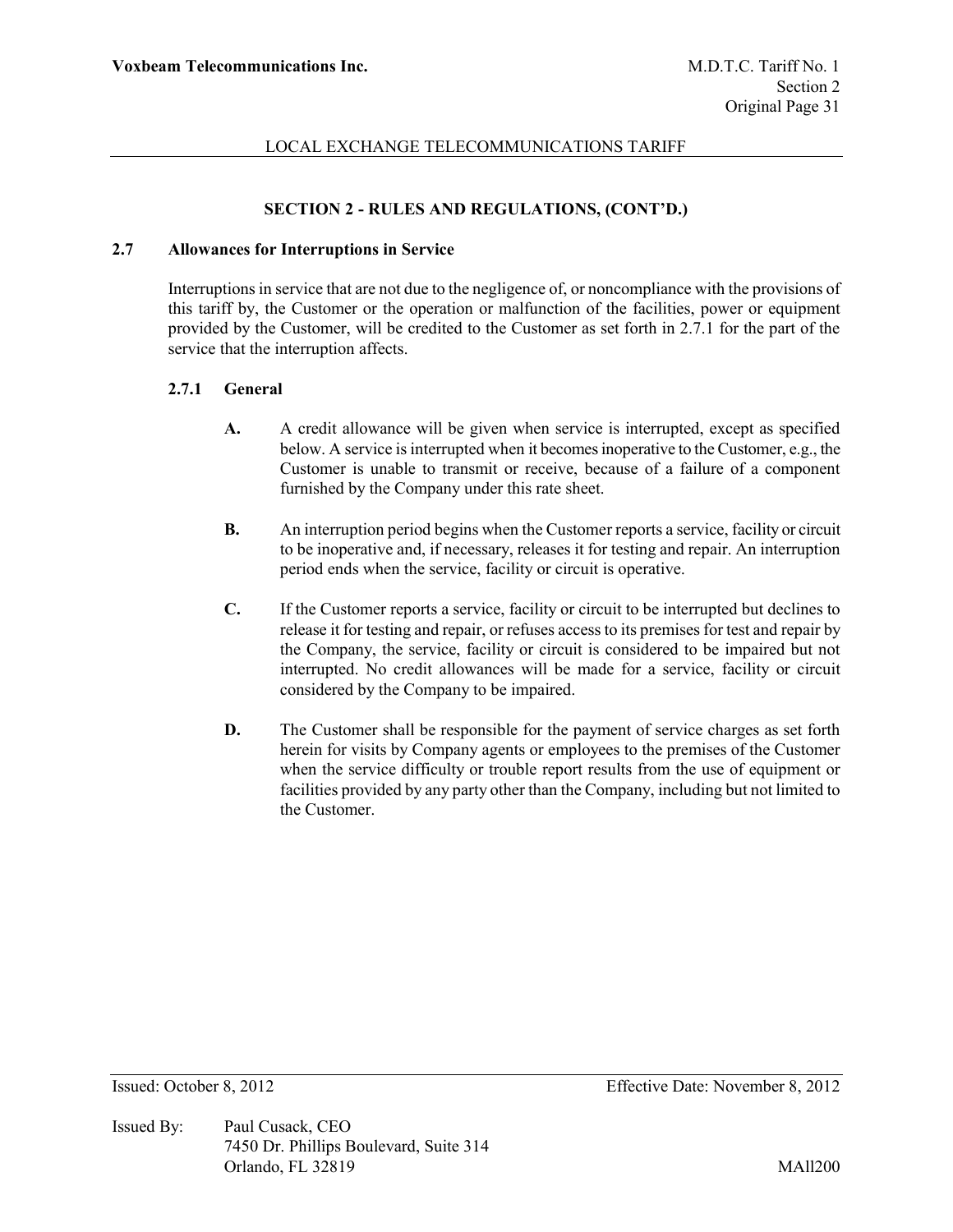## **SECTION 2 - RULES AND REGULATIONS, (CONT'D.)**

#### **2.7 Allowances for Interruptions in Service, (Cont'd.)**

#### **2.7.2 Limitations of Allowances**

No credit allowance will be made for any interruption in service:

- **A.** Due to the negligence of or noncompliance with the provisions of this rate sheet by any person or entity other than the Company, including but not limited to the Customer;
- **B.** Due to the failure of power, equipment, systems, connections or services not provided by the Company;
- **C.** Due to circumstances or causes beyond the reasonable control of the Company;
- **D.** During any period in which the Company is not given full and free access to its facilities and equipment for the purposes of investigating and correcting interruptions;
- **E.** A service will not be deemed to be interrupted if a Customer continues to voluntarily make use of the service. If the service is interrupted, the Customer can get a service credit, use another means of communications provided by the Company (pursuant to Section 2.7.3), or utilize another service provider;
- **F.** During any period when the Customer has released service to the Company for maintenance purposes or for implementation of a Customer order for a change in service arrangements;
- **G.** That occurs or continues due to the Customer's failure to authorize replacement of any element of special construction; and
- **H.** That was not reported to the Company within thirty (30) days of the date that service was affected.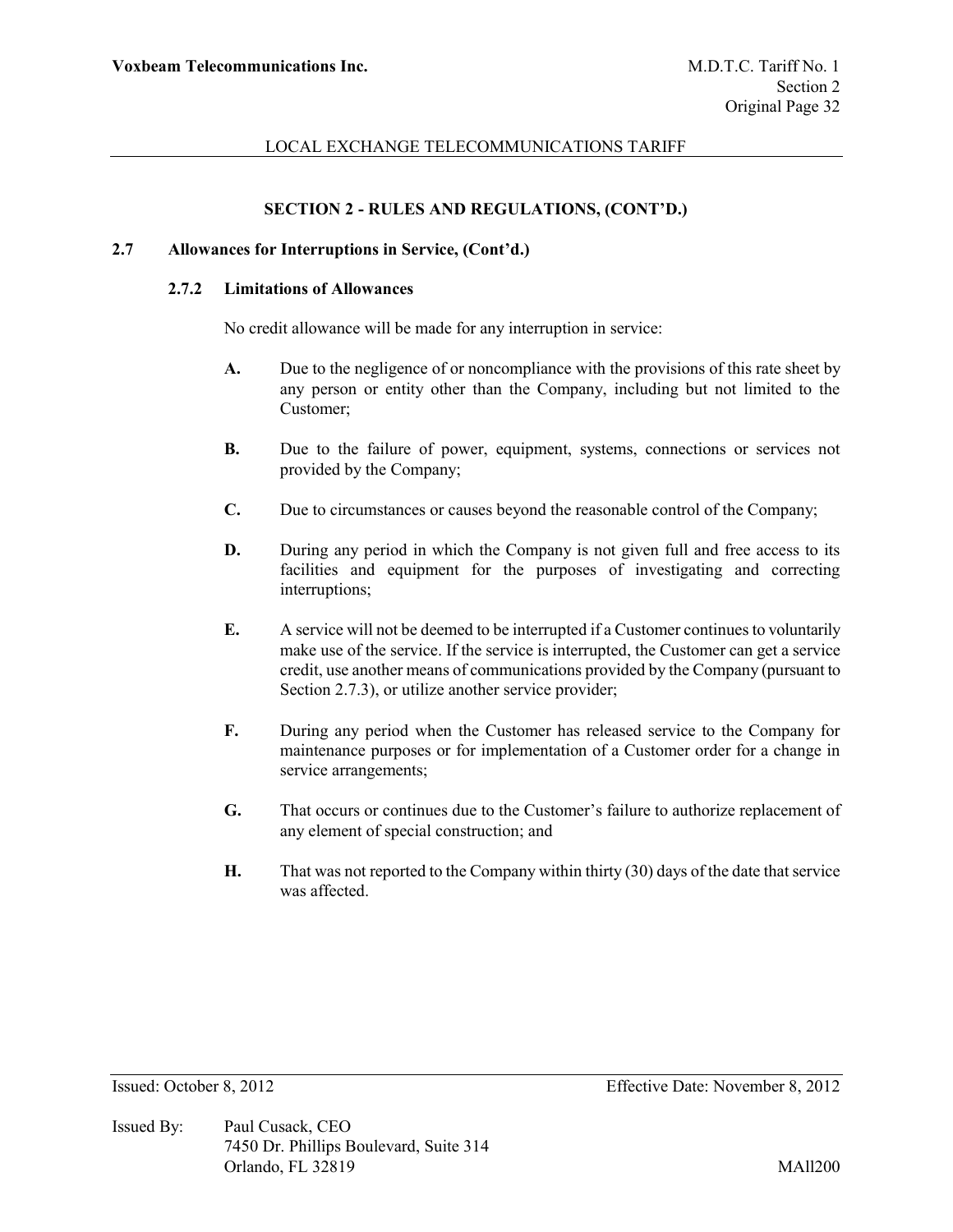## **SECTION 2 - RULES AND REGULATIONS, (CONT'D.)**

### **2.7 Allowances for Interruptions in Service, (Cont'd.)**

#### **2.7.3 Use of Another Means of Communications**

If the Customer elects to use another means of communications during the period of interruption, the Customer must pay the charges for the alternative service used.

### **2.7.4 Application of Credits for Interruptions in Service**

- **A.** Credits for interruptions in service that is provided and billed on a flat rate basis for a minimum period of at least one month, beginning on the date that billing becomes effective, shall in no event exceed an amount equivalent to the proportionate charge to the Customer for the period of service during which the event that gave rise to the claim for a credit occurred. A credit allowance is applied on a pro rata basis against the rates specified hereunder and is dependent upon the length of the interruption. Only those facilities on the interrupted portion of the circuit will receive a credit.
- **B.** For calculating credit allowances, every month is considered to have thirty (30) days.
- **C.** A credit allowance will be given for interruptions of thirty (30) minutes or more. Two or more interruptions of fifteen (15) minutes or more during any one 24-hour period shall be combined into one cumulative interruption.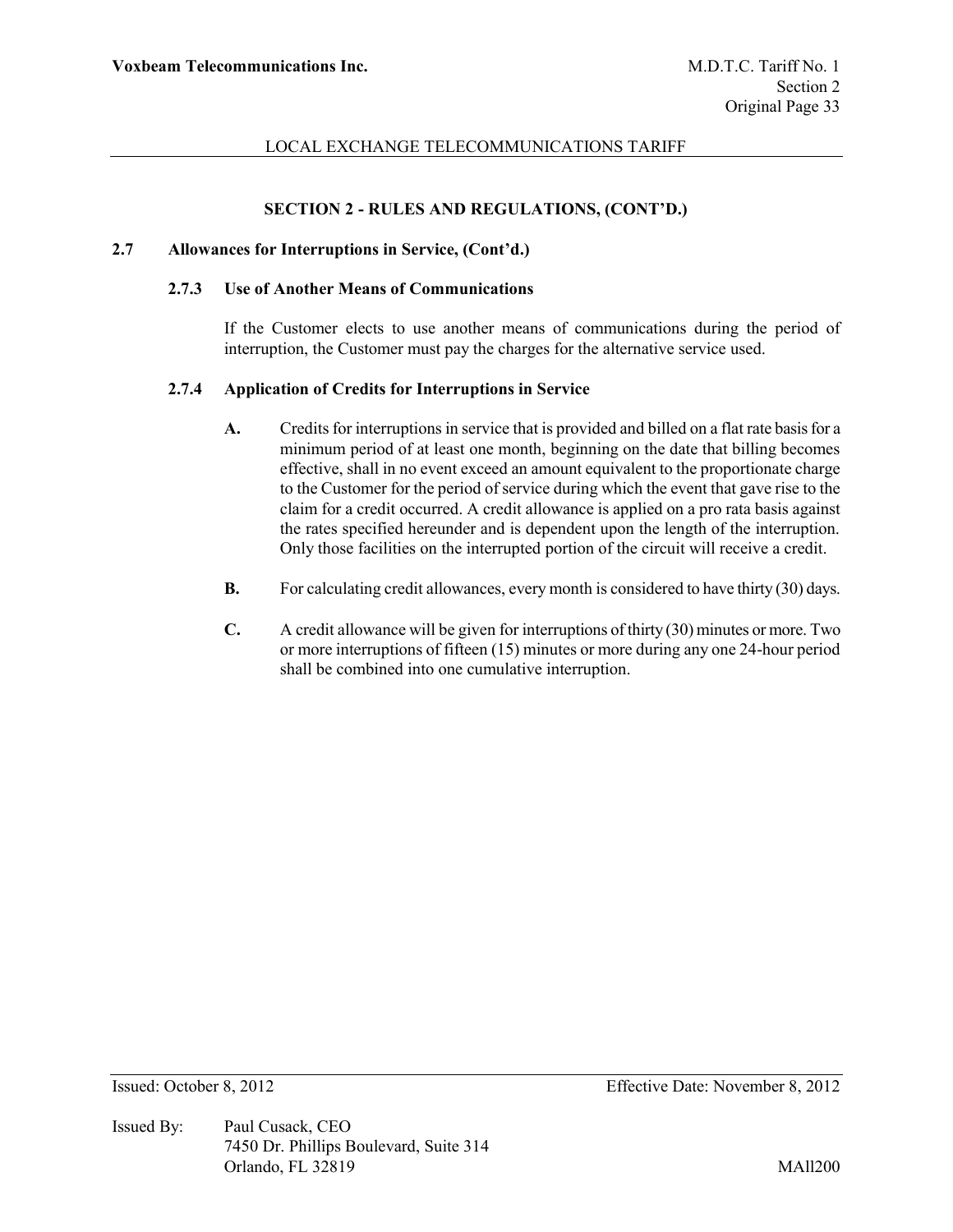# **SECTION 2 - RULES AND REGULATIONS, (CONT'D.)**

### **2.7 Allowances for Interruptions in Service, (Cont'd.)**

### **2.7.4 Application of Credits for Interruptions in Service, (Cont'd.)**

#### **D. Interruptions of 24 Hours or Less**

**Length of Interruption Amount of Service To Be Credited** Less than 2 hours Over 2 Hours Credit Formula

### **Credit Formula:**

Credit =  $A/720 \times B$ 

 $A =$  outage time in hours (must be 8 or more)  $B =$  total monthly Recurring Charge for affected service.

# **2.7 Allowances for Interruptions in Service, (Cont'd.)**

#### **2.7.5 Cancellation For Service Interruption**

Cancellation or termination for service interruption is permitted only if any circuit experiences a single continuous outage of 8 hours or more or cumulative service credits equaling 16 hours in a continuous 12-month period. The right to cancel service under this provision applies only to the single circuit that has been subject to the outage or cumulative service credits.

Issued By: Paul Cusack, CEO 7450 Dr. Phillips Boulevard, Suite 314 Orlando, FL 32819 MAll200

Issued: October 8, 2012 Effective Date: November 8, 2012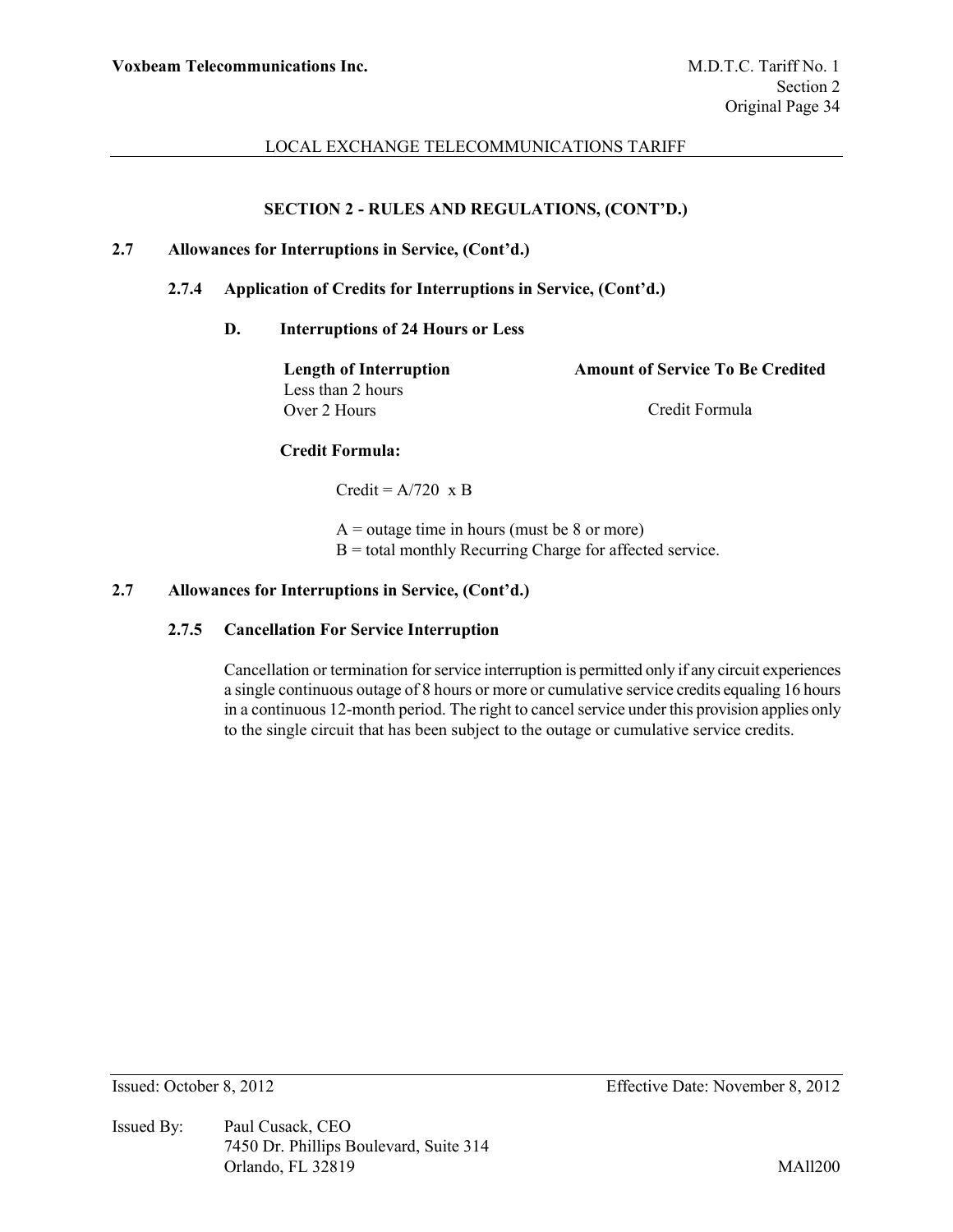# **SECTION 2 - RULES AND REGULATIONS, (CONT'D.)**

#### **2.8 Use of Customer's Service by Others**

#### **2.8.1 Joint Use Arrangements**

Joint use arrangements will be permitted for all services provided under this tariff. From each joint use arrangement, one member will be designated as the Customer responsible for the manner in which the joint use of the service will be allocated. The Company will accept orders to start, rearrange, relocate, or discontinue service only from the designated Customer. Without affecting the Customer's ultimate responsibility for payment of all charges for the service, each joint user shall be responsible for the payment of the charges billed to it.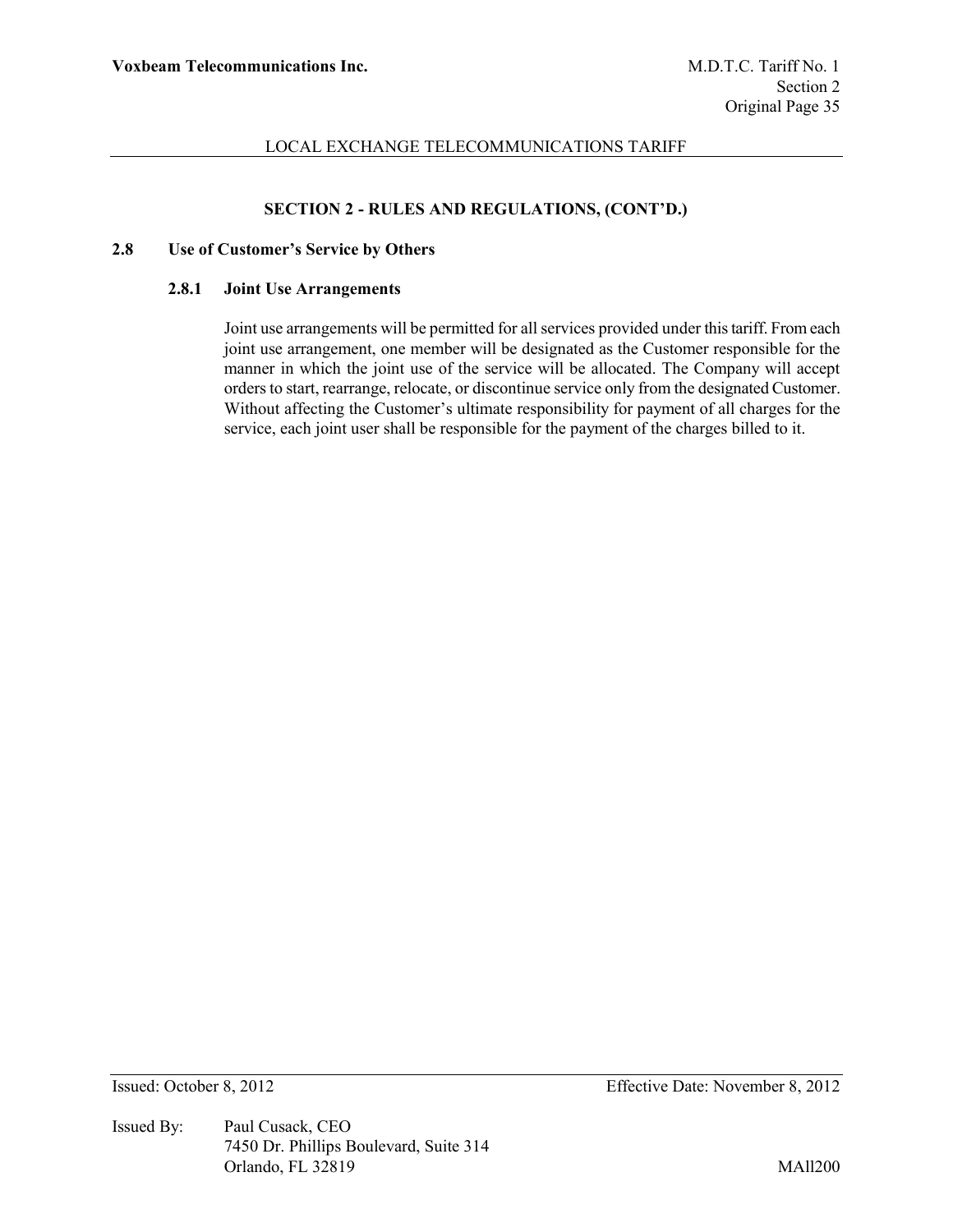# **SECTION 2 - RULES AND REGULATIONS, (CONT'D.)**

## **2.9 Cancellation of Service/Termination Liability**

If a Customer cancels a Service Order or terminates services before the completion of the term for any reason whatsoever other than a service interruption (as defined in Section 2.7.1 above), the Customer agrees to pay to the Company termination liability charges, as defined below unless otherwise stated in written Service Order. These charges shall become due as of the effective date of the cancellation or termination and be payable within the period, set forth in Section 2.5.2.

#### **2.9.1 Termination Liability**

The Customer's termination liability for cancellation of service shall be equal to:

- **A.** all unpaid Non-Recurring charges reasonably expended by the Company to establish service to the Customer; plus
- **B.** any disconnection, early cancellation or termination charges reasonably incurred and paid to third parties by the Company on behalf of the Customer; plus
- **C.** all Recurring Charges specified in the applicable Service Order Tariff for the balance of the then current term.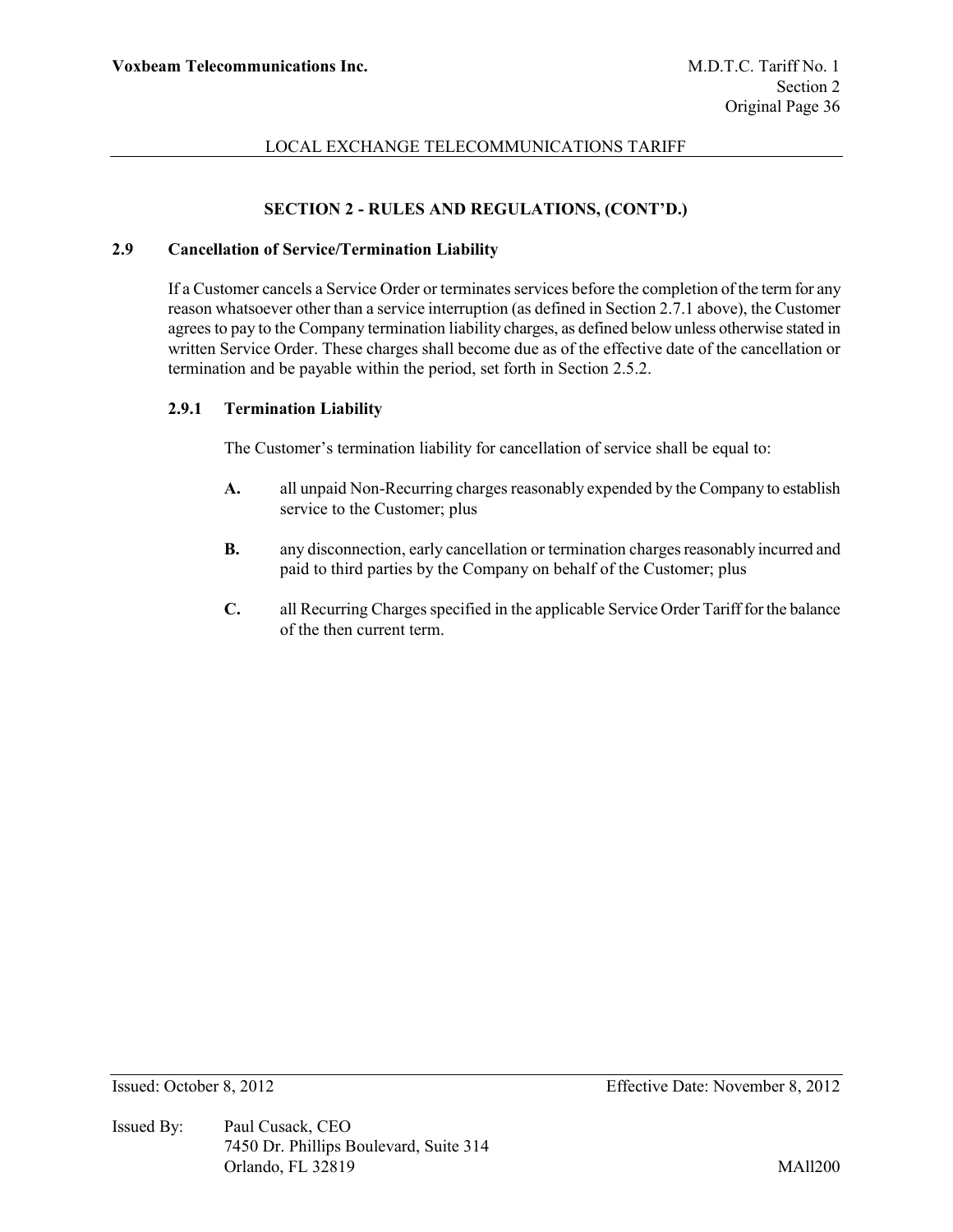# **SECTION 2 - RULES AND REGULATIONS, (CONT'D.)**

# **2.10 Transfers and Assignments**

Neither the Company nor the Customer may assign or transfer its rights or duties in connection with the services and facilities provided by the Company without the written consent of the other party, except that the Company may assign its rights and duties:

- **2.10.1** to any subsidiary, parent company or affiliate of the Company; or
- **2.10.2** pursuant to any sale or transfer of substantially all the assets of the Company; or
- **2.10.3** pursuant to any financing, merger or reorganization of the Company.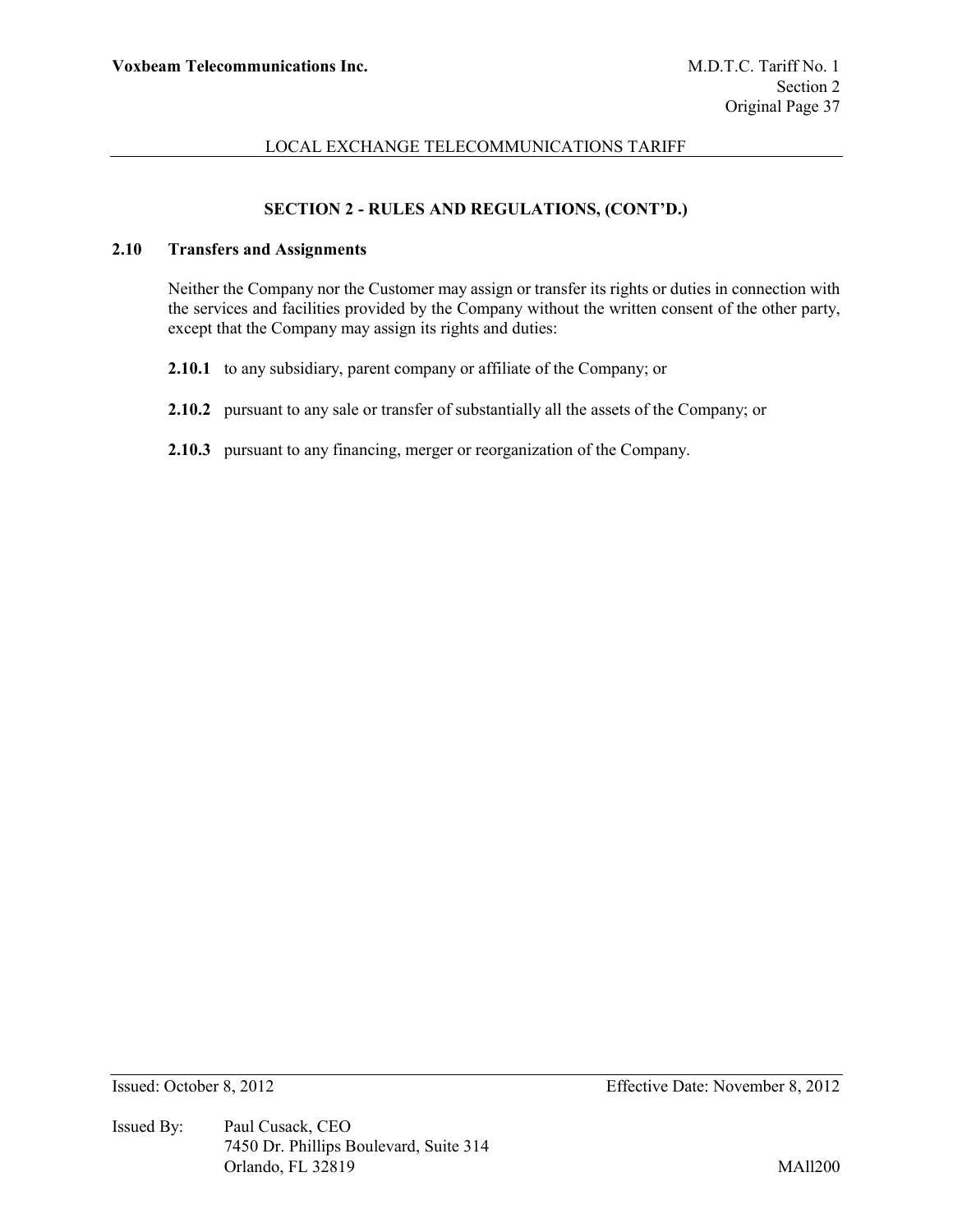# **SECTION 2 - RULES AND REGULATIONS, (CONT'D.)**

### **2.11 Customer Liability for Unauthorized Use of the Network**

Unauthorized use of the network occurs when a person or entity that does not have actual, apparent, or implied authority to use the network, obtains Company services provided under this tariff.

### **2.11.1 Customer Liability for Fraud and Unauthorized Use of the Network**

- **A.** The Customer is liable for the unauthorized use of the network obtained through the fraudulent use of a Company calling card, if such a card is offered by the Company, or an accepted credit card, provided that the unauthorized use occurs before the Company has been notified.
- **B.** A Company calling card is a telephone calling card issued by the Company at the Customer's request, which enables the Customer or user(s) authorized by the Customer to place calls over the Network and to have the charges for such calls billed to the Customer's account.

An accepted credit card is any credit card that a cardholder has requested or applied for and received, or has signed, used, or authorized another person to use to obtain credit. Any credit card issued as an renewal or substitute in accordance with this paragraph is an accepted credit card when received by the cardholder.

- **C.** The Customer must give the Company written or oral notice that an unauthorized use of a Company calling card or an accepted credit card has occurred or may occur as a result of loss, and/or theft.
- **D.** The Customer is responsible for payment of all charges for calling card services furnished to the Customer or to users authorized by the Customer to use service provided under this rate sheet, unless due to the negligence of the Company. This responsibility is not changed due to any use, misuse, or abuse of the Customer's service or Customer-provided equipment by third parties, the Customer's employees, or the public.

The liability of the Customer for unauthorized use of the Network by credit card fraud will not exceed the lesser of fifty dollars (\$50.00) or the amount of money, property, labor, or services obtained by the unauthorized user before notification to the Company.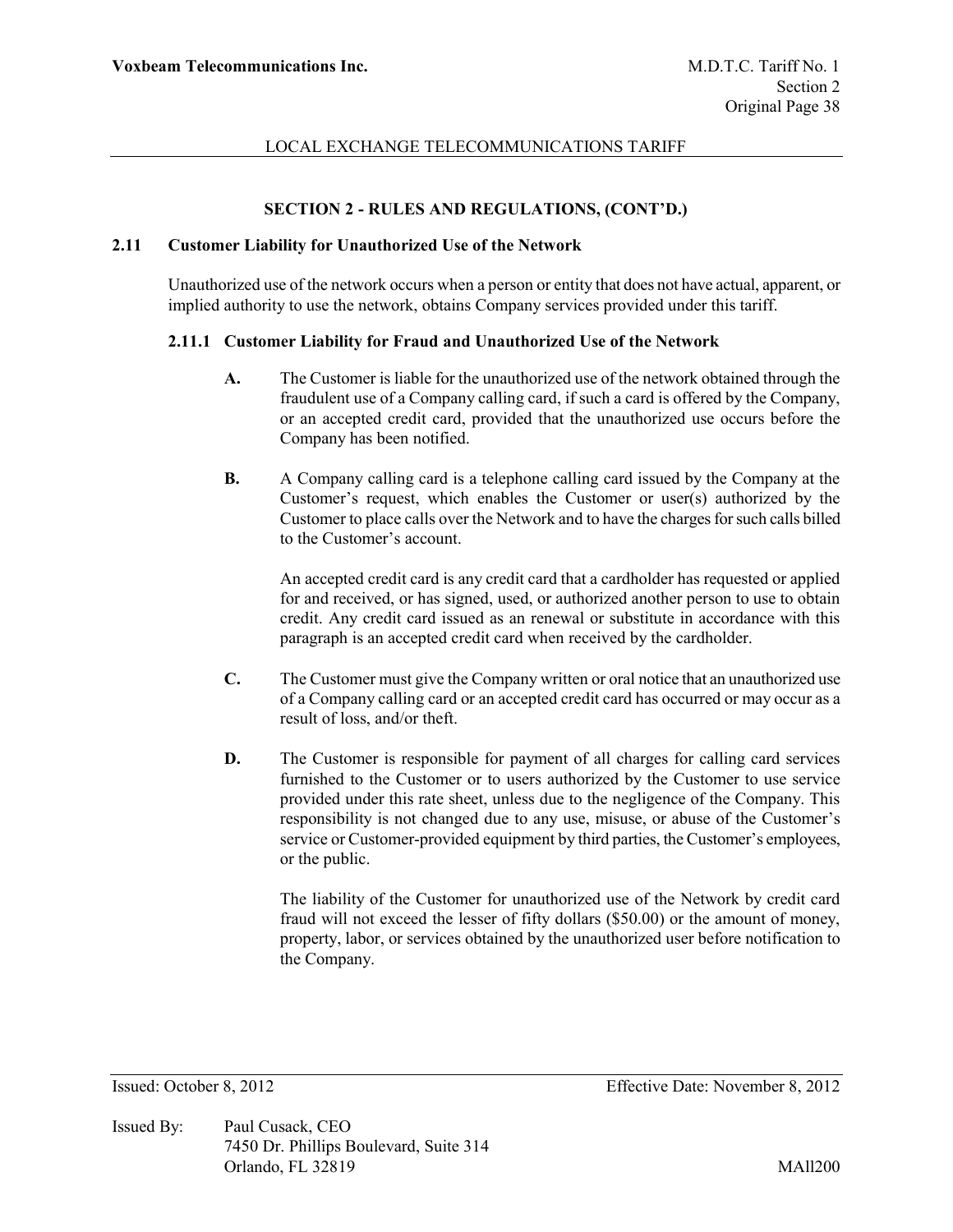# **SECTION 2 - RULES AND REGULATIONS, (CONT'D.)**

### **2.12 Notices and Communications**

- **2.12.1** The Customer shall designate on the Service Order the address to which the Company shall mail or deliver all notices and other communications, except that the Customer may also designate a separate address to which Company bills for service shall be mailed.
- **2.12.2** The Company shall designate on the Service Order an address to which the Customer shall mail or deliver all notices and other communications, except that Company may designate a separate address on each bill for service to which the Customer shall mail payment on that bill.
- **2.12.3** Except as otherwise stated in this tariff, all notices or other communications required to be given pursuant to this tariff will be in writing. Notices and other communications of either party, and all bills mailed by the Company, shall be presumed to have been delivered to the other party on the third business day following placement of the notice, communication or bill with the U.S. Mail or a private delivery service, prepaid and properly addressed, or when actually received or refused by the addressee, whichever occurs first.
- **2.12.4** The Company or the Customer shall advise the other party of any changes to the addresses designated for notices, other communications or billing, by following the procedures for giving notice set forth herein.

### **2.13 Taxes, Fees and Surcharges**

The Company reserves the right to bill any and all applicable taxes, fees and surcharges in addition to normal rates and charges for services provided to the Customer. Taxes and fees include, but are not limited to, Federal Excise Tax, State Sales Tax, Municipal Tax, and Gross Receipts Tax. Unless otherwise specified in this tariff, such taxes, fees and surcharges are in addition to rates as quoted in this tariff and will be itemized separately on Customer invoices.

Issued By: Paul Cusack, CEO 7450 Dr. Phillips Boulevard, Suite 314 Orlando, FL 32819 MAll200

Issued: October 8, 2012 Effective Date: November 8, 2012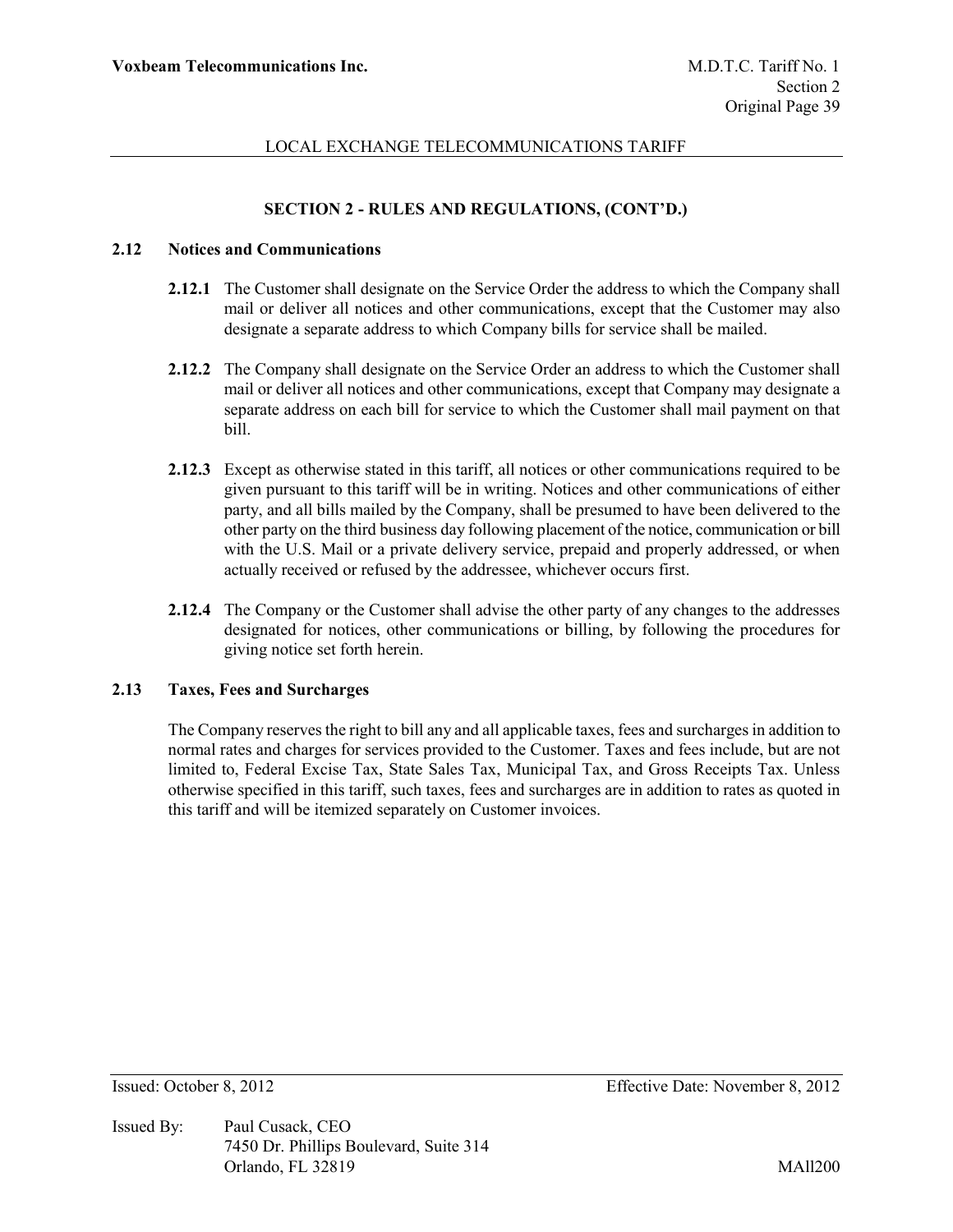# **SECTION 2 - RULES AND REGULATIONS, (CONT'D.)**

### **2.14 Miscellaneous Provisions**

#### **2.14.1 Telephone Number Changes**

Whenever any Customer's telephone number is changed after a directory is published, the Company shall intercept all calls to the former number for at least one hundred and twenty (120) days and give the calling party the new number provided existing central office equipment will permit, and the Customer so desires.

When service in an existing location is continued for a new Customer, the existing telephone number may be retained by the new Customer only if the former Customer consents in writing, and if all charges against the account are paid or assumed by the new Customer.

## **2.14.2 Maintenance and Operations Records**

Records of various tests and inspections, to include non-routine corrective maintenance actions or monthly traffic analysis summaries for network administration, necessary for the purposes of the Company or to fulfill the requirements of Department rules shall be kept on file in the office of the Company as required under Department rules.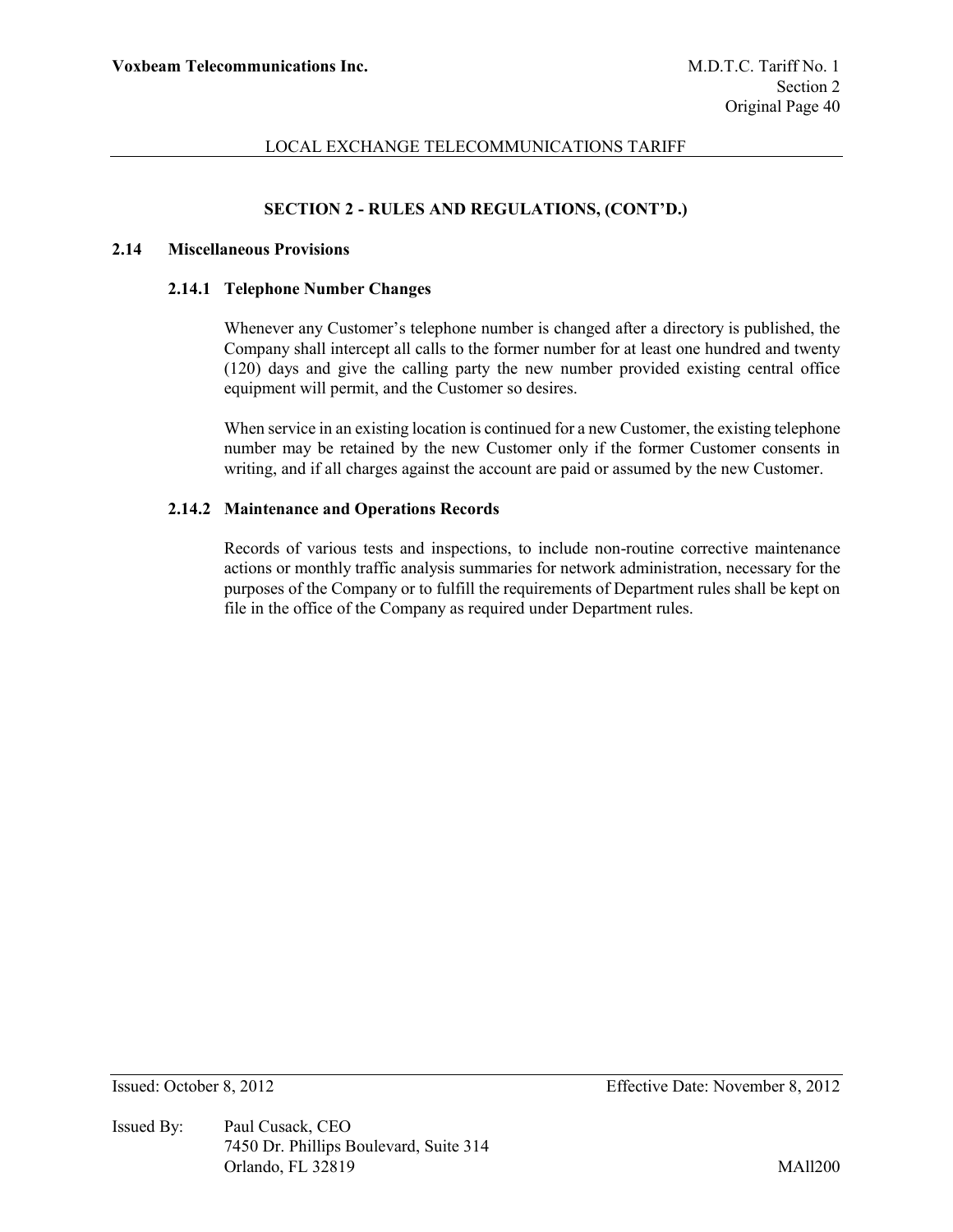# **SECTION 3 - SERVICE AREAS**

# **3.1 Local Exchange Service Areas**

Local exchange services are provided, subject to availability of facilities and equipment, in the exchanges and local calling areas currently served by the Incumbent LEC.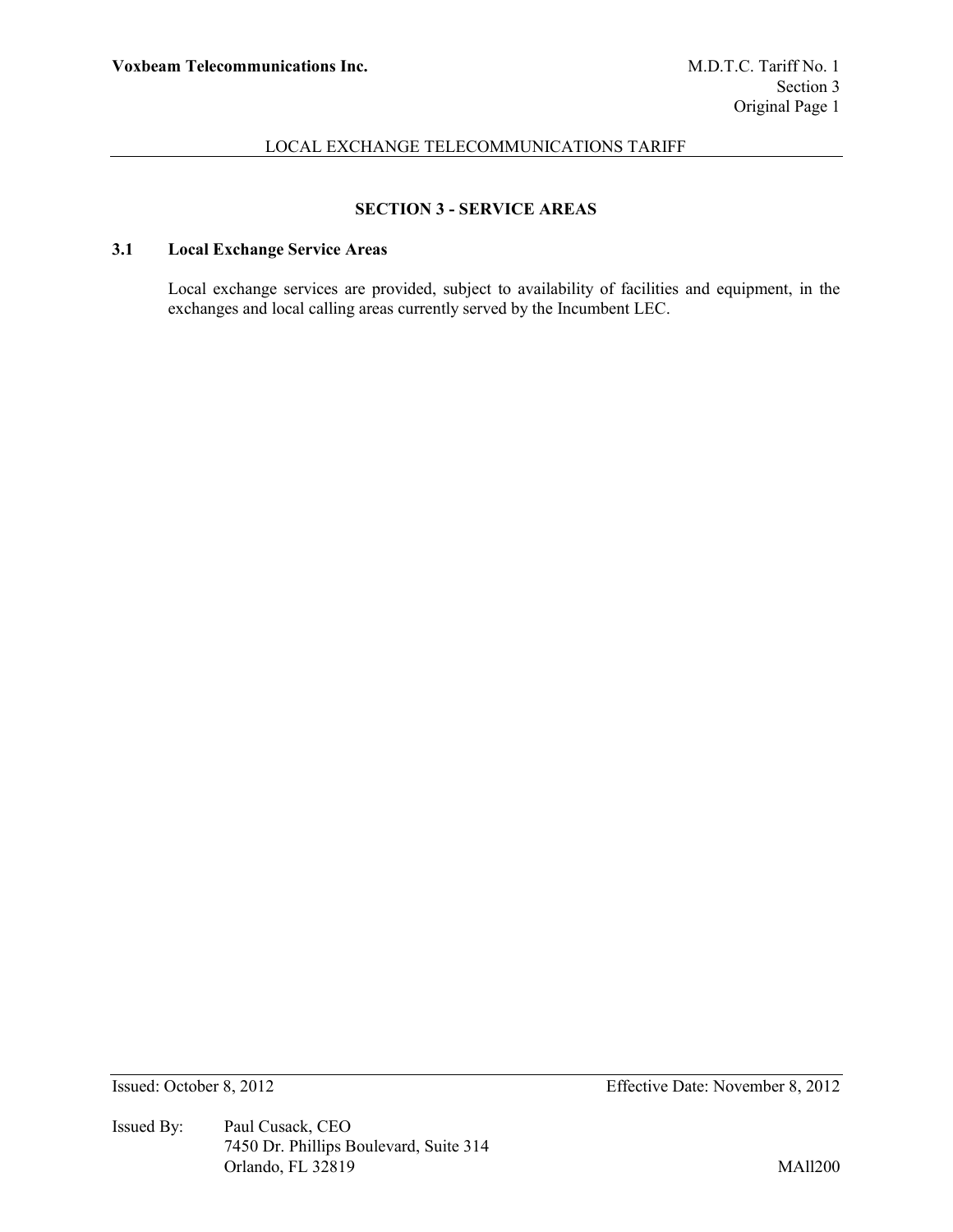### **SECTION 4 - SERVICE CHARGES AND SURCHARGES**

# **4.1 Service Order and Change Charges**

**4.1.1** Non-recurring charges apply to processing Service Orders for new service and for changes in service.

**Primary Line Connection Charge:** Applies to requests for initial connection or establishment of telephone service with the Company.

**Secondary Line Connection Charge:** Applies to installation of a second or additional access line.

**Service Order Charge:** Applies to connection of new lines and to services orders associated with Customer requests for changes in service, moves, and the addition of services, including the additional of calling features.

### **4.1.2 Rates**

| Line Connection Charge |         |
|------------------------|---------|
| Primary Line           | \$60.00 |
| Secondary Line         | \$60.00 |
| Service Order Charge   |         |
| Moves/Adds/Changes     | \$25.00 |
|                        |         |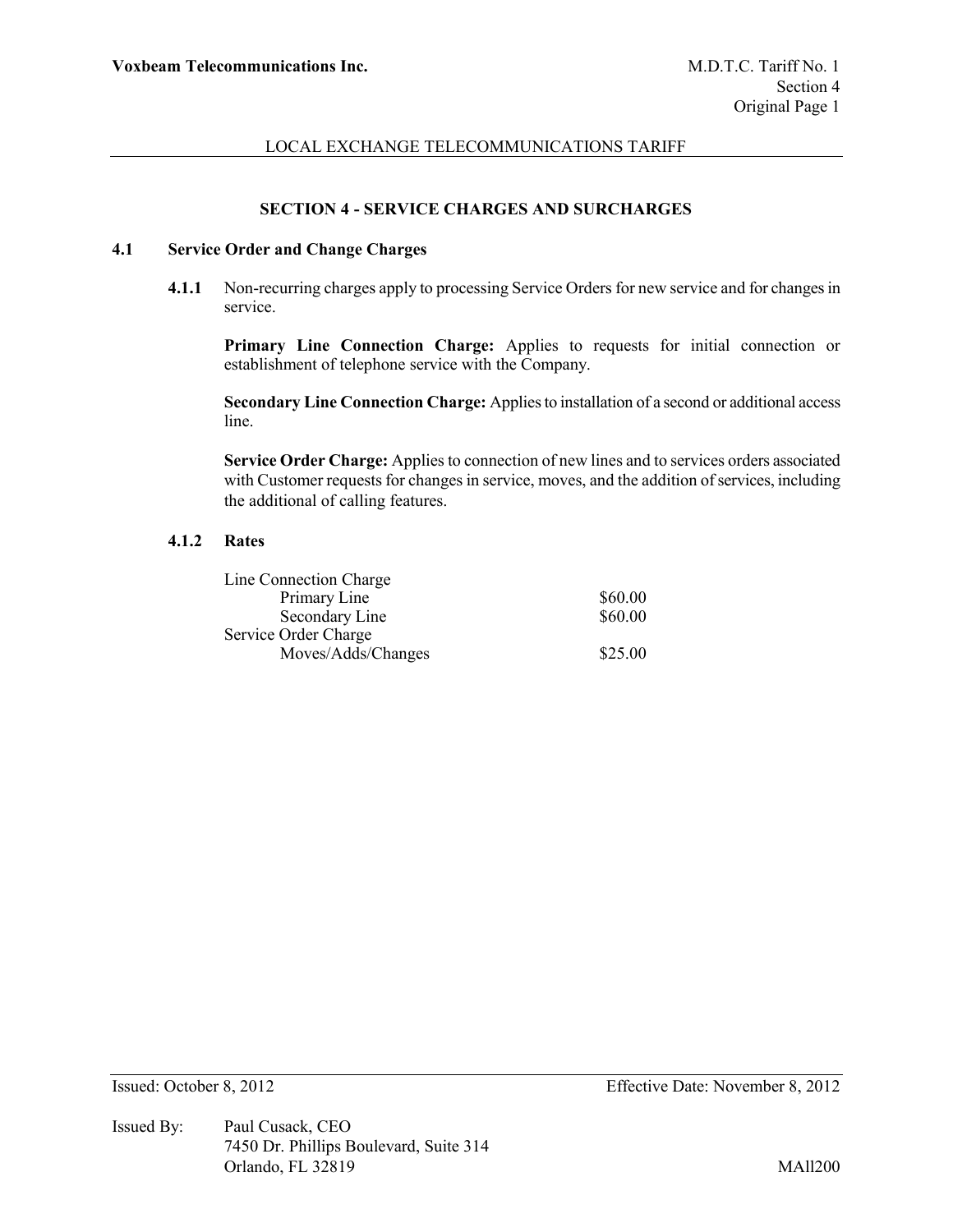### **SECTION 4 - SERVICE CHARGES AND SURCHARGES, (CONT'D.)**

# **4.2 Premises Visit Charge**

Premises Visit charges apply when the installation of network access facilities or trouble resolution require a visit to the Customer's premises. This charge applies in addition to the Technician Dispatch Charge.

| Installation Charge $-1st$ Hour               | \$120.00 |
|-----------------------------------------------|----------|
| Repair Charge $-1^{st}$ 1/2 Hour              | \$91.00  |
| Repair Charge – Each Add'l $\frac{1}{2}$ Hour | \$46.00  |

### **4.3 Restoral Charge**

A restoration charge applies to the restoration of suspended service and facilities because of nonpayment of bills and is payable at the time that the restoration of the suspended service and facilities is arranged. The restoration charge does not apply when, after disconnection of service, service is later re-installed.

Per occasion, per line: \$40.00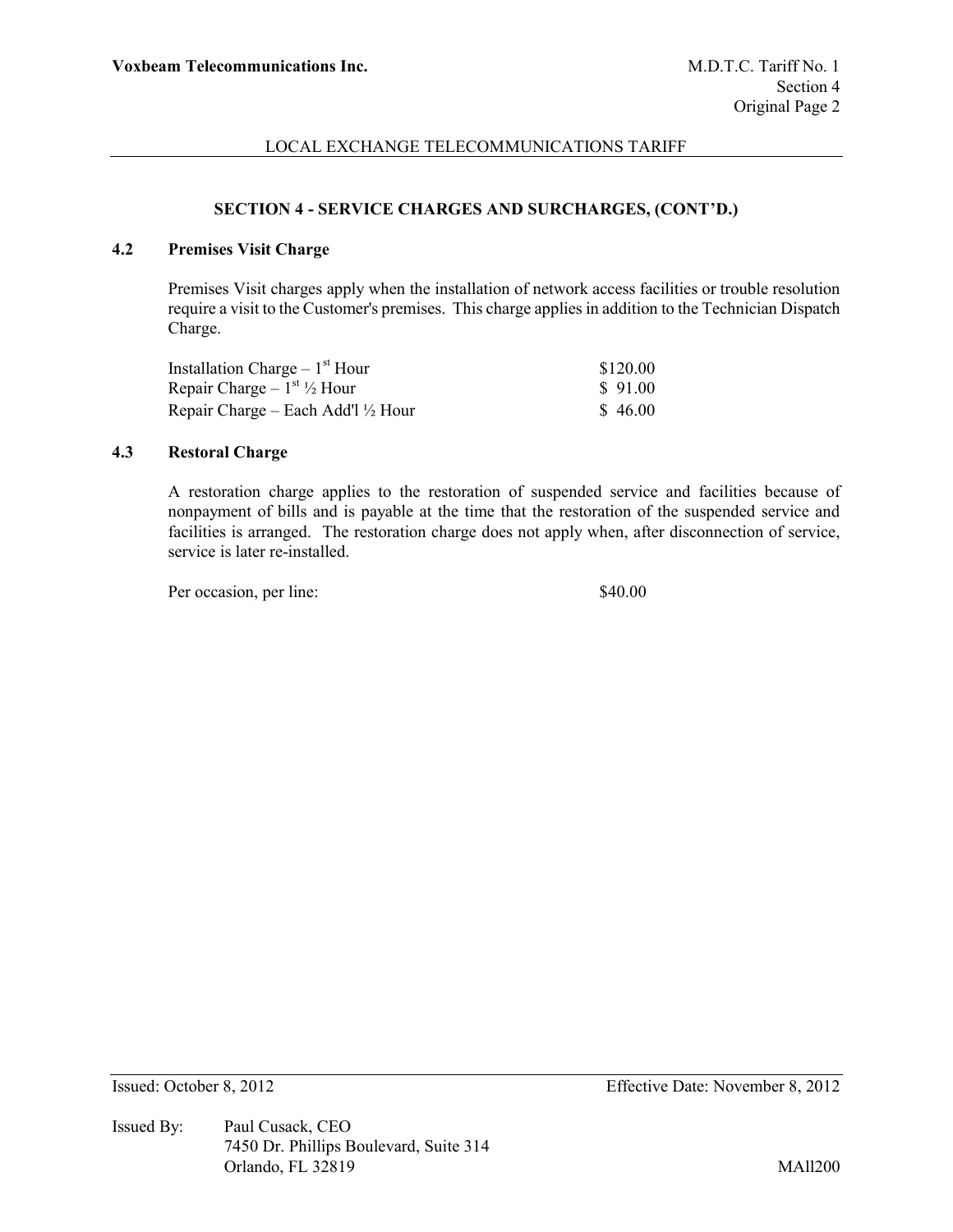#### **SECTION 4 - SERVICE CHARGES AND SURCHARGES, (CONT'D.)**

#### **4.4 Carrier Presubscription**

#### **4.4.1 General**

Carrier Presubscription is a procedure whereby a Customer designates to the Company the carrier that the Customer wishes to be the carrier of choice for IntraLATA and InterLATA toll calls. Such calls are automatically directed to the designated carrier, without the need to use carrier access codes or additional dialing to direct the call to the designated carrier. Presubscription does not prevent a Customer who has presubscribed to an IntraLATA or InterLATA toll carrier from using carrier access codes or additional dialing to direct calls to an alternative long distance carrier on a per call basis.

**4.4.2 Presubscription Options** - Customers may select the same carrier or separate carriers for IntraLATA and InterLATA long distance. The following options for long distance Presubscription are available:

| Customer selects the Company as the presubscribed carrier for IntraLATA         |
|---------------------------------------------------------------------------------|
| and InterLATA toll calls subject to presubscription.                            |
| Customer may select the Company as the presubscribed carrier for                |
| IntraLATA calls subject to presubscription and some other carrier as the        |
| presubscribed carrier for interLATA toll calls subject to presubscription.      |
| Customer may select a carrier other than the Company for IntraLATA toll         |
| calls subject to presubscription and the Company for InterLATA toll calls       |
| subject to presubscription.                                                     |
| Customer may select the carrier other than the Company for both IntraLATA       |
| and InterLATA toll calls subject to presubscription                             |
| Customer may select two different carriers, neither being the Company for       |
| IntraLATA and InterLATA toll calls. One carrier to be the Customers'            |
| primary intraLATA interexchange carrier. The other carrier to be the            |
| Customer's primary InterLATA interexchange carrier.                             |
| Customer may select a carrier other than the Company for no presubscribed       |
| carrier for IntraLATA toll calls subject to presubscription which will require  |
| the Customer to dial a carrier access code to route all IntraLATA toll calls to |
| the carrier of choice for each call.                                            |
|                                                                                 |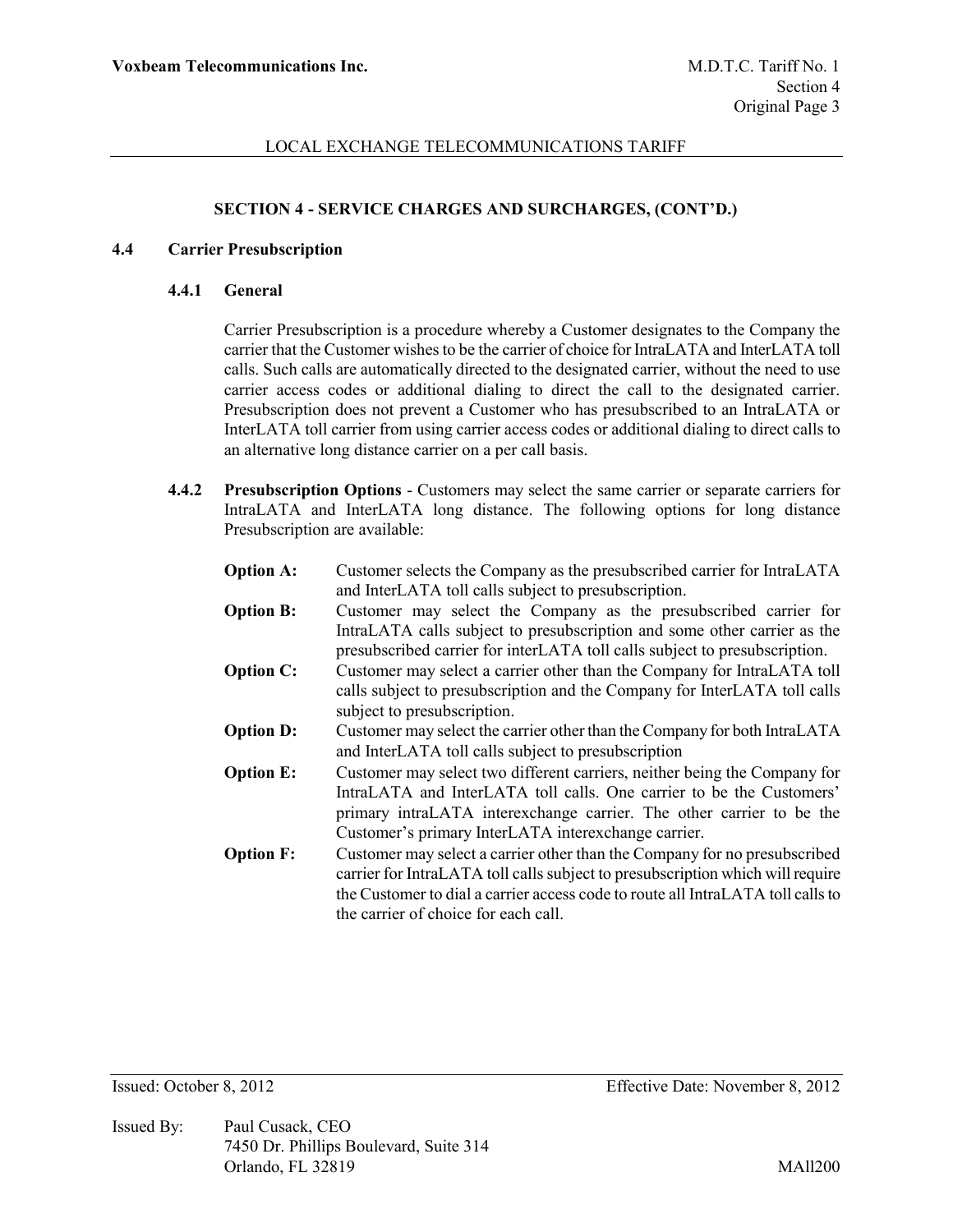## **SECTION 4 - SERVICE CHARGES AND SURCHARGES, (CONT'D.)**

# **4.4 Carrier Presubscription, (Cont'd.)**

### **4.4.3 Rules and Regulations**

Customers of record will retain their primary interexchange carrier(s) until they request that their dialing arrangements be changed.

Customers of record or new Customers may select either Options A, B, C, D, E or F for intraLATA Presubscription.

Customers may change their selected Option and/or presubscribed toll carrier at any time subject to charges specified in 4.4.5 below.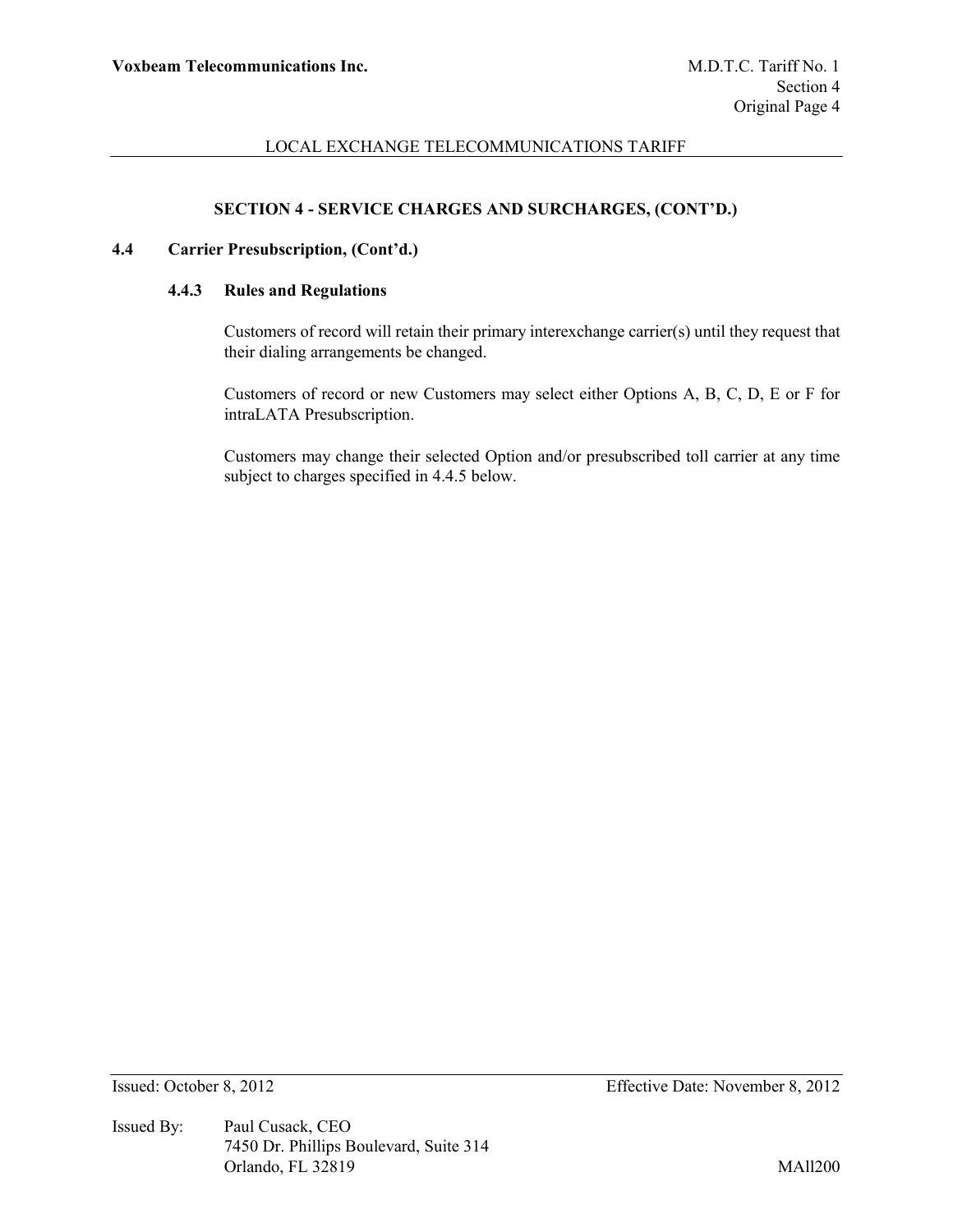### **SECTION 4 - SERVICE CHARGES AND SURCHARGES, (CONT'D.)**

### **4.4 Carrier Presubscription, (Cont'd.)**

#### **4.4.4 Presubscription Procedures**

A new Customer will be asked to select intraLATA and interLATA toll carriers at the time the Customer places an order to establish local exchange service with the Company. The Company will process the Customer's order for service. All new Customers' initial requests for intraLATA toll service presubscription shall be provided free of charge.

If a new Customer is unable to make selection at the time the new Customer places an order to establish local exchange service, the Company will read a random listing of all available intraLATA and interLATA carriers to aid the Customer in selection. If selection is still not possible, the Company will inform the Customer that he/she will be given 90 calendar days in which to inform the Company of his/her choice for primary toll carrier(s) free of charge. Until the Customer informs the Company of his/her choice of primary toll carrier, the Customer will not have access to long distance services on a presubscribed basis, but rather will be required to dial a carrier access code to route all toll calls to the carrier(s) of choice. Customers who inform the Company of a choice for toll carrier presubscription within the 90 day period will not be assessed a service charge for the initial Customer request.

Customers of record may initiate a intraLATA or interLATA presubscription change at any time, subject to the charges specified in 4.4.5 below. If a Customer of record inquires of the Company of the carriers available for toll presubscription, the Company will read a random listing of all available intraLATA carriers to aid the Customer in selection.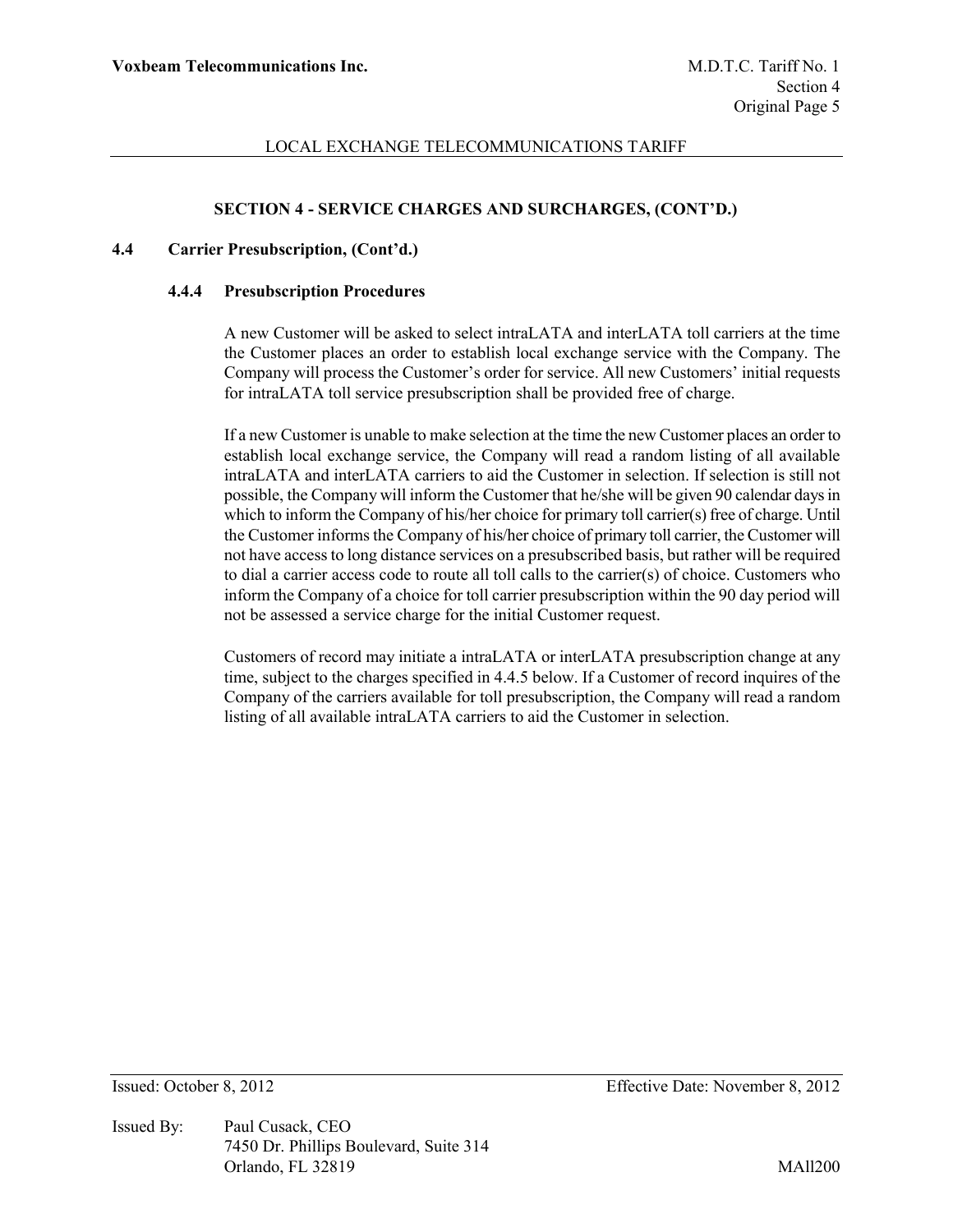### **SECTION 4 - SERVICE CHARGES AND SURCHARGES, (CONT'D.)**

## **4.4 Carrier Presubscription, (Cont'd.)**

#### **4.4.5 Presubscription Charges**

### **A. Application of Charges**

After a Customer's initial selection for a presubscribed toll carrier and as detailed in Paragraph 4.4.4 above, for any change thereafter, an Presubscription Change Charge, as set for the below will apply. Customers who request a change in intraLATA and interLATA carriers with the same order will be assessed a single charge per line.

#### **B. Nonrecurring Charges**

| Per line, trunk, or port       |        |
|--------------------------------|--------|
| Initial Line, or Trunk or Port | \$5.00 |
| Additional Line, Trunk or Port | \$5.00 |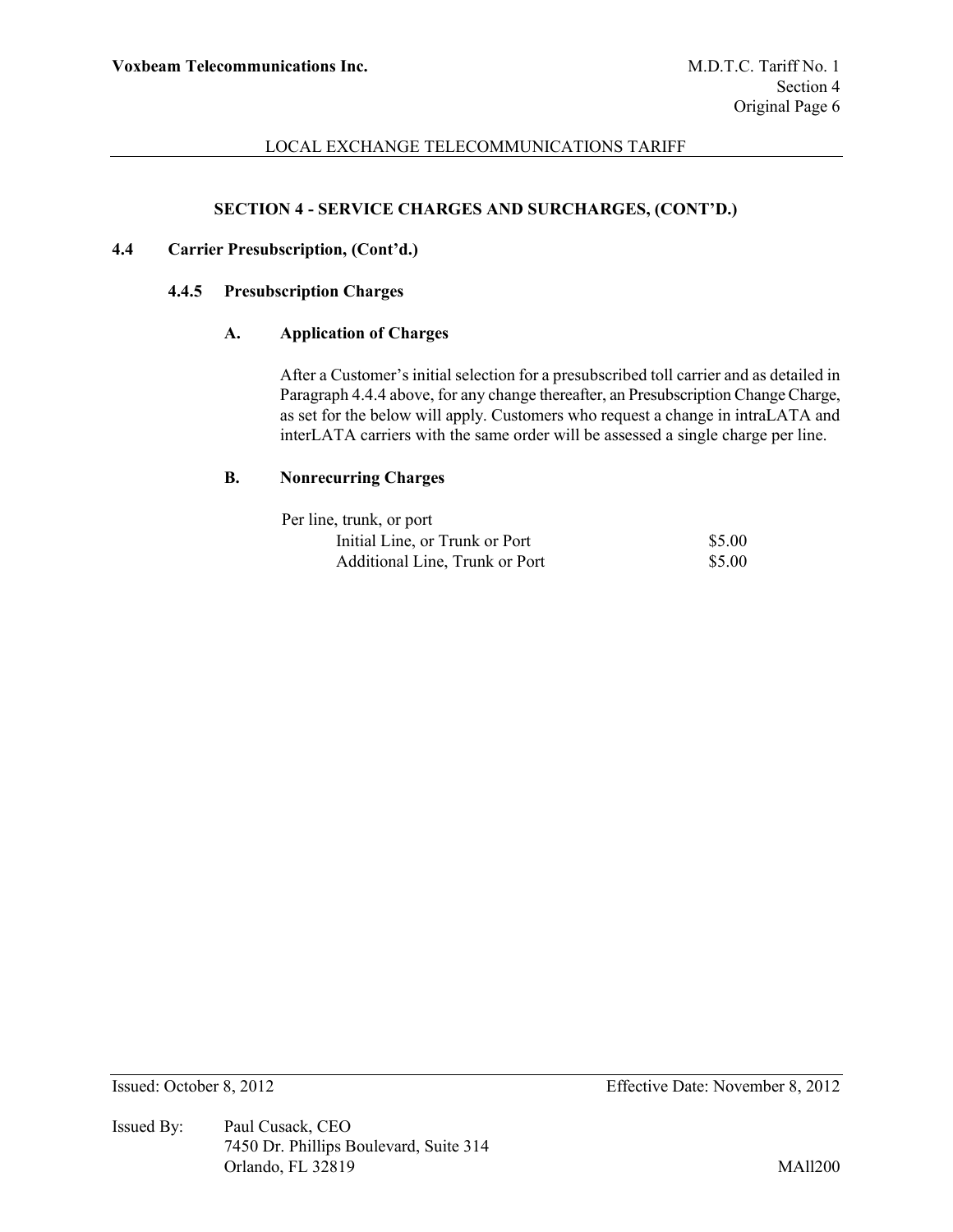# **SECTION 4 - SERVICE CHARGES AND SURCHARGES, (CONT'D.)**

### **4.5 Public Telephone Surcharge**

In order to recover Company expenses to comply with the FCC's pay telephone compensation plan effective on October 7, 1997 (FCC 97-371), an undiscountable per call charge is applicable to all intrastate calls that originate from any pay telephone used to access Company provided services. This surcharge, which is in addition to standard tariffed usage charges and any applicable service charges and surcharges associated with service, applies for the use of the instrument used to access Company provided service and is unrelated to the service accessed from the pay telephone.

Pay telephones include coin-operated and coinless phones owned by local telephone companies, independent companies and interexchange carriers. The Public Pay Telephone Surcharge applies to the initial completed call and any reoriginated call (e.g., using the "#" symbol). The Public Pay Telephone Surcharge does not apply to calls placed from pay telephones at which the Customer pays for service by inserting coins during the progress of the call.

Whenever possible, the Public Pay Telephone Surcharge will appear on the same invoice containing the usage charges for the surcharged call. In cases where proper pay telephone coding digits are not transmitted to the Company prior to completion of a call, the Public Pay Telephone Surcharge may be billed on a subsequent invoice after the Company has obtained information from a carrier that the originating station is an eligible pay telephone.

Rate Per Call:  $$0.60$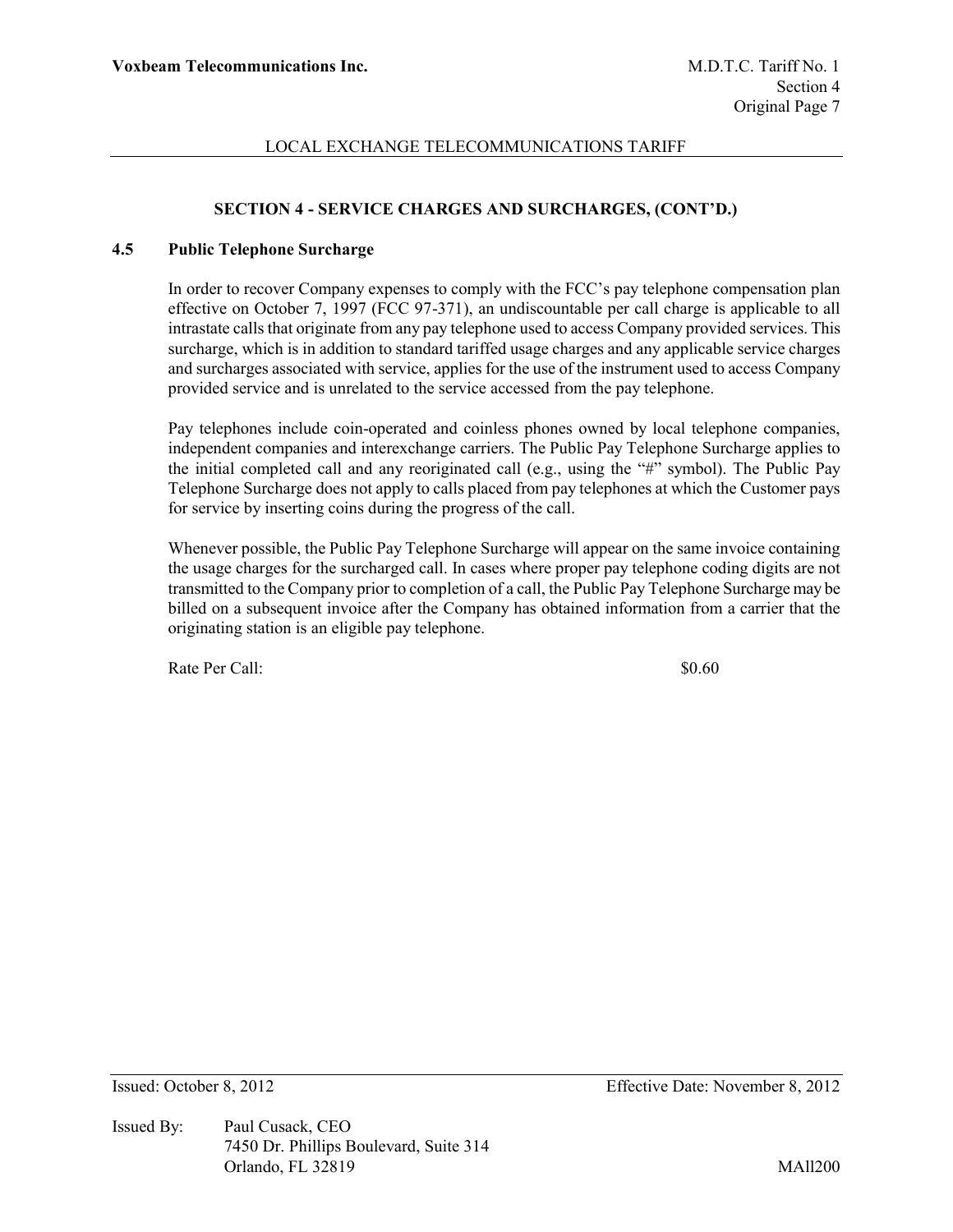# **SECTION 5 - LOCAL EXCHANGE SERVICE**

# **5.1 General**

Local exchange service is offered to business Customers on a presubscription basis from equal access originating end offices only. Service is provided on a term basis only. Unless other specified, the minimum term is one (1) year. Rates for service may vary by call type and/or term commitment. Usage rates, per call charges and monthly fees may apply. In addition, applicable Service Order and other non-recurring charges may apply. Call timing is defined in the description for each service. Service is available 24 hours a day, 7 days a week. Service is available where technically feasible and where facilities permit.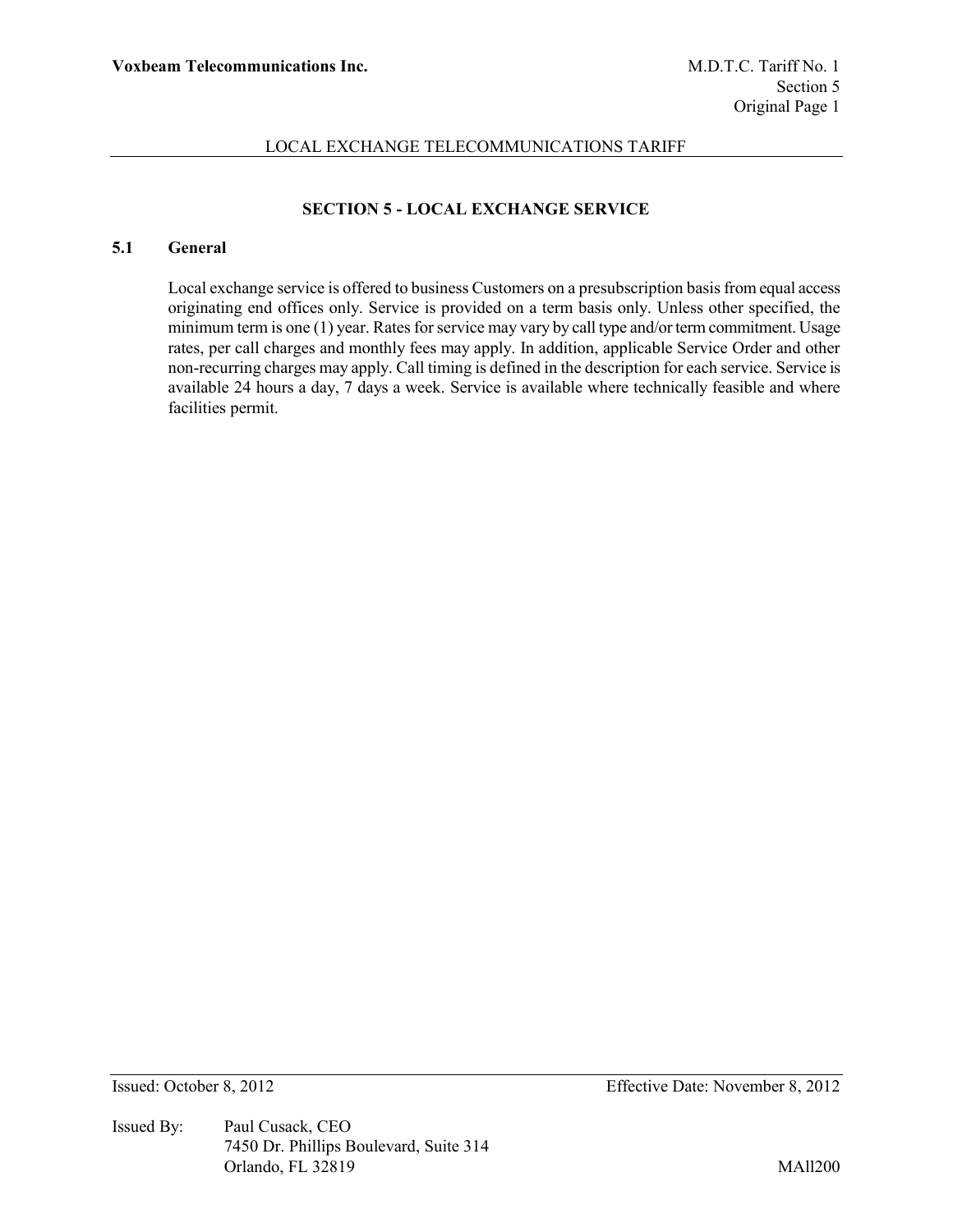# **SECTION 5 - LOCAL EXCHANGE SERVICE, (CONT'D.)**

### **5.2 Charges Based on Duration of Use**

Where charges for a service are specified based on the duration of use, such as the duration of a telephone call, the following rules apply:

- **5.2.1** Calls are measured in durational increments identified for each service. All calls that are fractions of a measurement increment are rounded-up to the next whole unit.
- **5.2.2** Timing on completed calls begins when the call is answered by the called party. Answering is determined by hardware answer supervision in all cases where this signaling is provided by the terminating local carrier and any intermediate carrier(s). Timing for operator service person-to-person calls start with completion of the connection to the person called or an acceptable substitute, or to the PBX station called.
- **5.2.3** Timing terminates on all calls when the calling party hangs up or the Company network receives an off-hook signal from the terminating carrier.
- **5.2.4** Calls originating in one time period and terminating in another will be billed in proportion to the rates in effect during different segments of the call.
- **5.2.5** All times refer to Eastern Standard Time.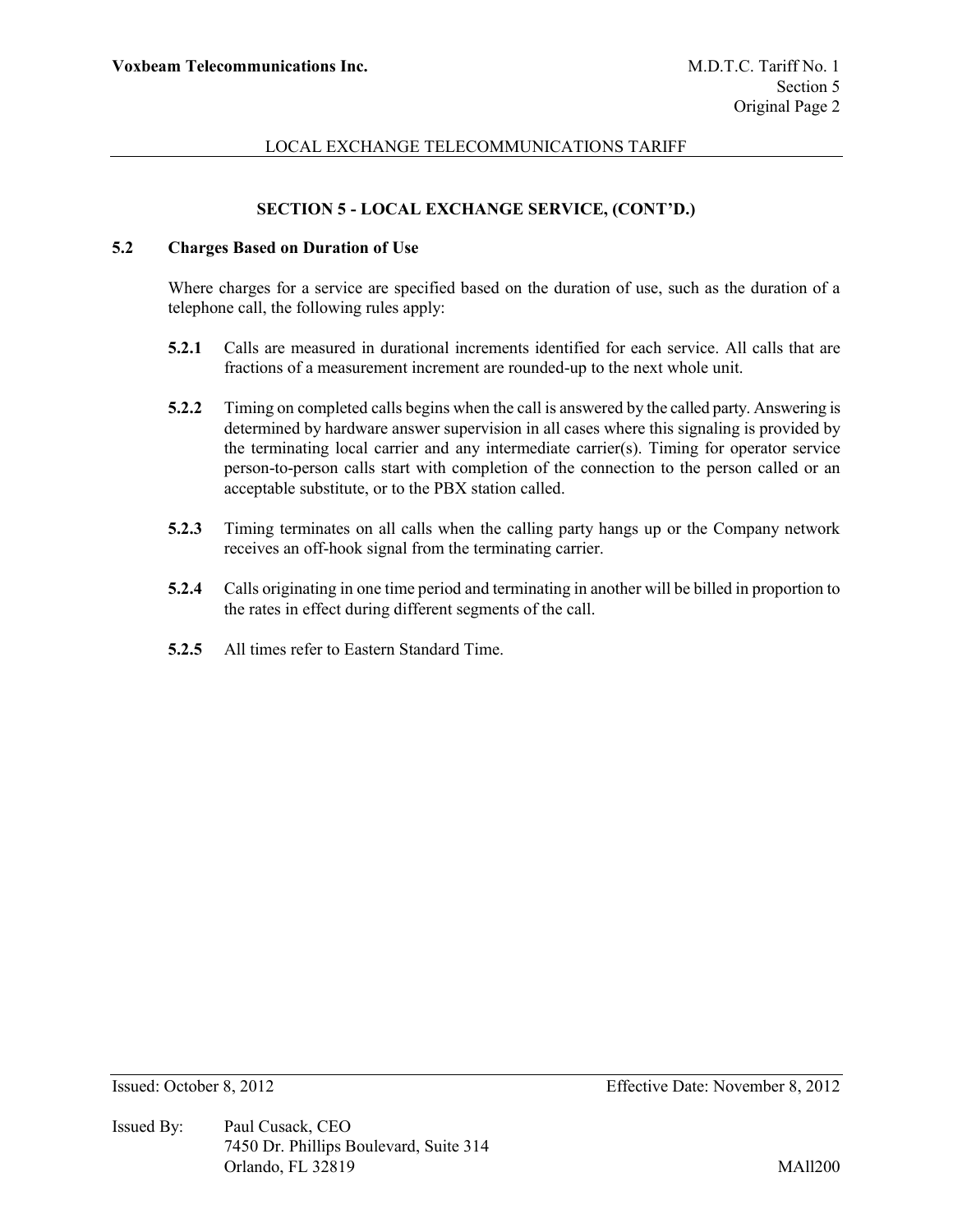#### **SECTION 5 - LOCAL EXCHANGE SERVICE, (CONT'D.)**

#### **5.3 Basic Local Exchange Service**

#### **5.3.1 General**

Basic Local Exchange Service provides a Customer with a telephonic connection to, and a unique telephone number on, the Company switching network that enables the Customer to:

- **A.** receive calls from other stations on the public switched telephone network;
- **B.** access the Company Local Calling Services and other Services as set forth in this tariff;
- **C.** access interexchange calling services of the Company and of other carriers;
- **D.** access (at no additional charge) to Company operators and business office for service related assistance;
- **E.** access toll-free telecommunications services such as 800 NPA; and access toll-free emergency services by dialing 0 or 9-1-1 (where available);
- **F.** access relay services for the hearing and/or speech impaired.

Basic Local Exchange Services cannot be used to originate calls to caller-paid information services (e.g., 900, 976) provided by other companies. Calls to those numbers and other numbers used for caller-paid information services will be blocked by the Company switch. Each Basic Local Exchange Service corresponds to one or more telephonic communications channels that can be used to place or receive one call at a time.

Individual line Business Basic Local Exchange Service is comprised of exchange access lines defined as follows:

**Exchange Access Line -** The service central office line equipment and all the Company plant facilities up to the demarcation point. These facilities are Company-provided and maintained and provide access to and from the telecommunications network for message toll service and for local calling appropriate to the tariffed use offering selected by the Customer.

#### **5.3.2 Rates and Charges**

Per Access Line  $\$60.00$ 

**Monthly Rate**

Issued By: Paul Cusack, CEO 7450 Dr. Phillips Boulevard, Suite 314 Orlando, FL 32819 MAll200

Issued: October 8, 2012 Effective Date: November 8, 2012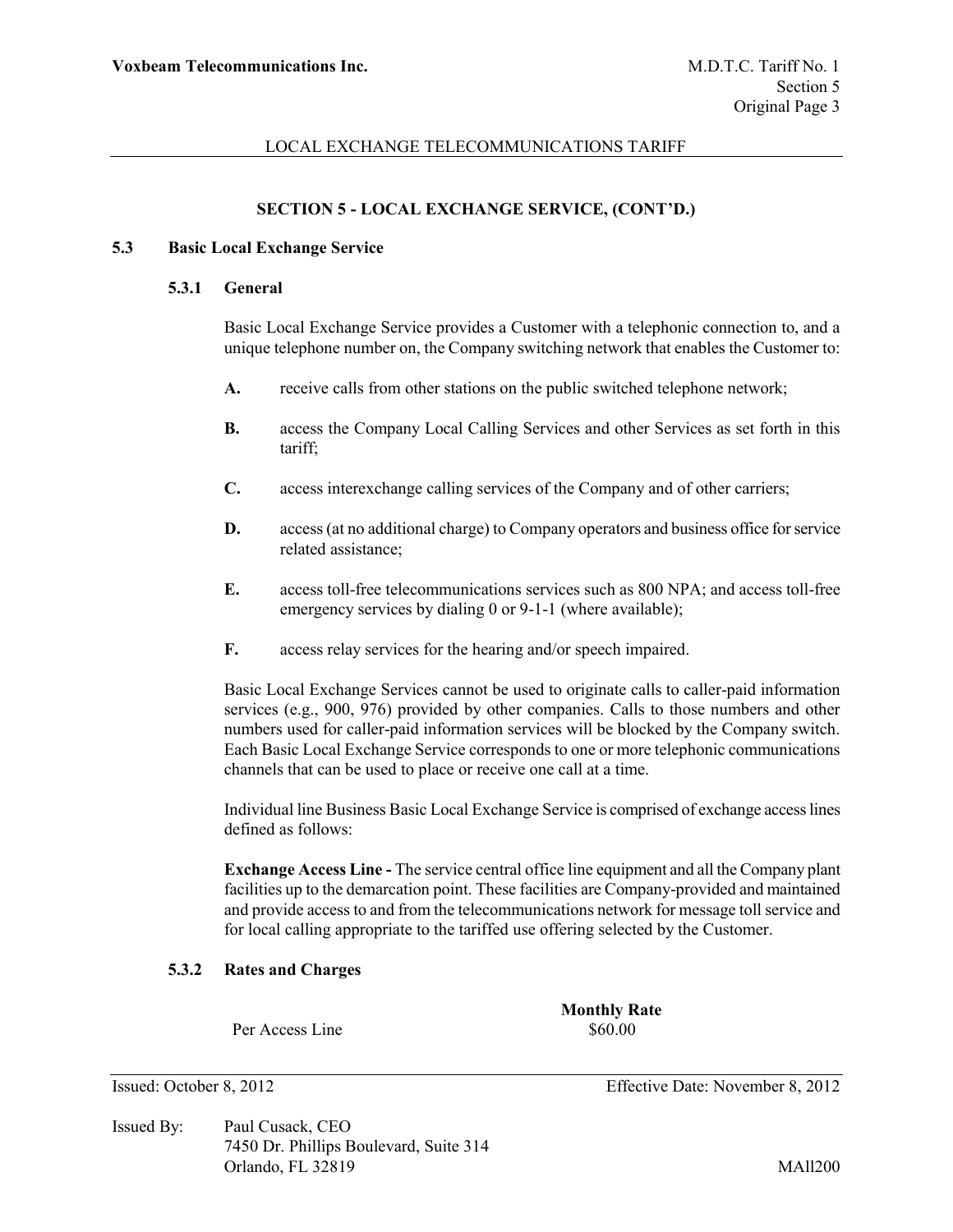## **SECTION 5 - LOCAL EXCHANGE SERVICE, (CONT'D.)**

### **5.4 Direct Inward Dial (DID) Service**

#### **5.4.1. General**

- A. DID Service provides a Customer with a voice grade telephonic communications trunk channel to receive incoming voice or data calls to local telephone numbers assigned to the Customer. DID Service does not provide a line-side connection. DID Service transmits the dialed digits for all incoming calls, allowing the Customer's incoming calls to be routed as required by the Customer to the Customer's designated equipment.
- B. DID Service may be provided in conjunction with non-regulated services offered by the Company pursuant to contract. To the extent that contractual rates for DID Service differ from those set forth in Section 5.4.3 below, the Company will file a Customer-Specific Pricing (CSP) filing with the Department, pursuant to the Department's CSP filing requirements.

#### **5.4.2 Service Eligibility, Restrictions and Limitations**

- A. Connectivity to E911, operator services and directory assistance is not supported by DID Service.
- B. The Company reserves the right to provision DID service based upon the availability of facilities and equipment necessary to support the Customer's specific service requirements.
- C. The Company, at its sole discretion, reserves the right to limit the quantity of DID number blocks a Customer may obtain. Requests for 30 or more DID number blocks must be provided to the Company in writing no less than five (5) months prior to activation. In addition, the Company reserves the right to review vacant DID stations or stations not in use to determine their utilization. Should the Company determine, based on its own discretion, that there is inefficient number utilization, the Company may reassign the DID numbers. The Company will apply this provision on a nondiscriminatory manner.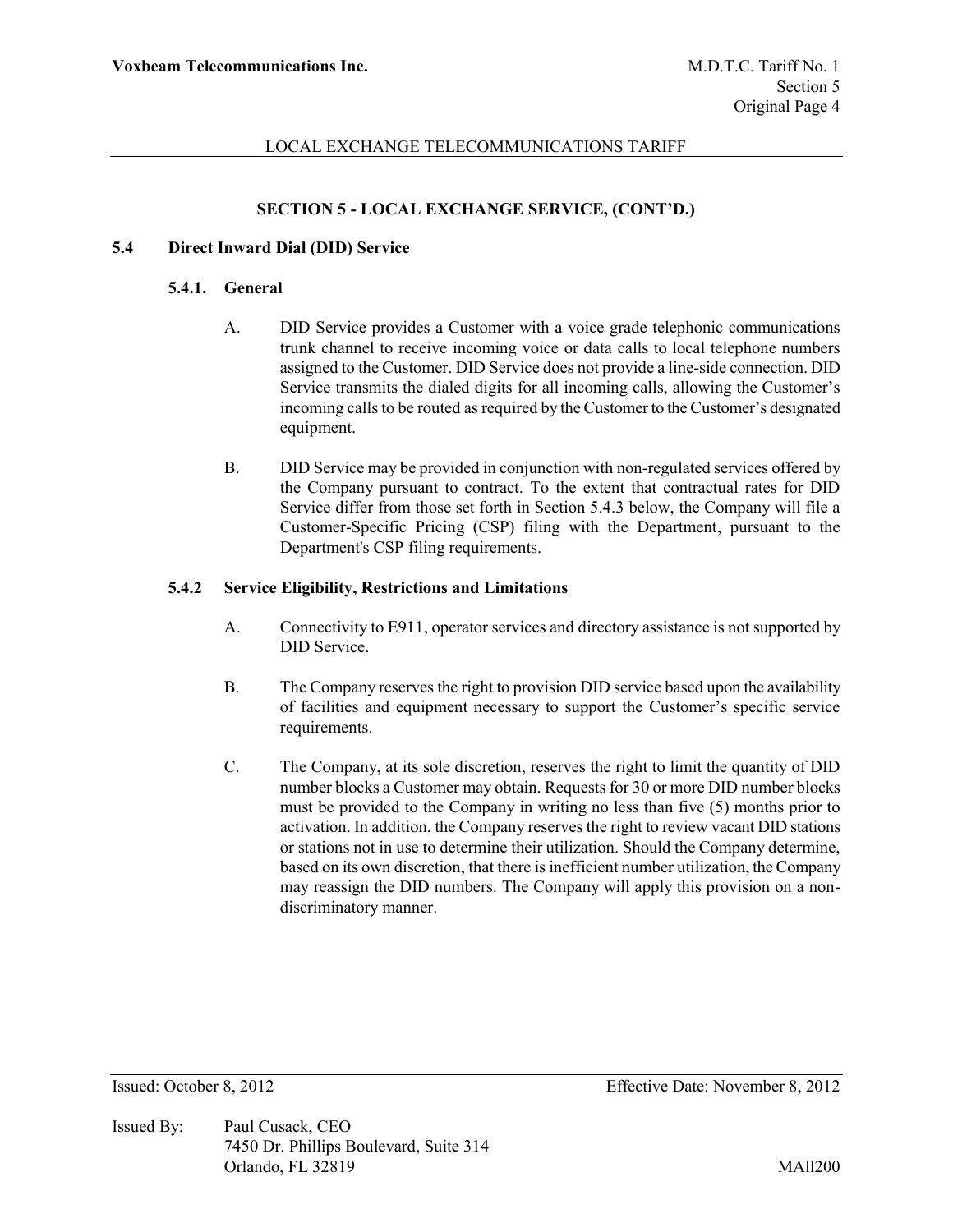# **SECTION 5 – LOCAL EXCHANGE SERVICE, (CONT'D.)**

#### **5.4 Direct Inward Dial (DID) Service, (Cont'd.)**

#### **5.4.2 Service Eligibility, Restrictions and Limitations, (Cont'd.)**

D. The Customer has no property right to the telephone number or any other call number destination associated with DID service furnished by the Company, and no right to the continuance of service through any particular end office. The Company reserves the right to change such numbers, or the end office designation associated with such number, or both, assigned to the Customer, where the Company deems it necessary to do so in the conduct of business.

#### **5.4.3 Rates and Charges**

The following rates apply to DID Service.

|                | <b>Nonrecurring</b> | <b>Annual Recurring Charge</b> |
|----------------|---------------------|--------------------------------|
| Per DID Number | \$0.00              | \$0.10                         |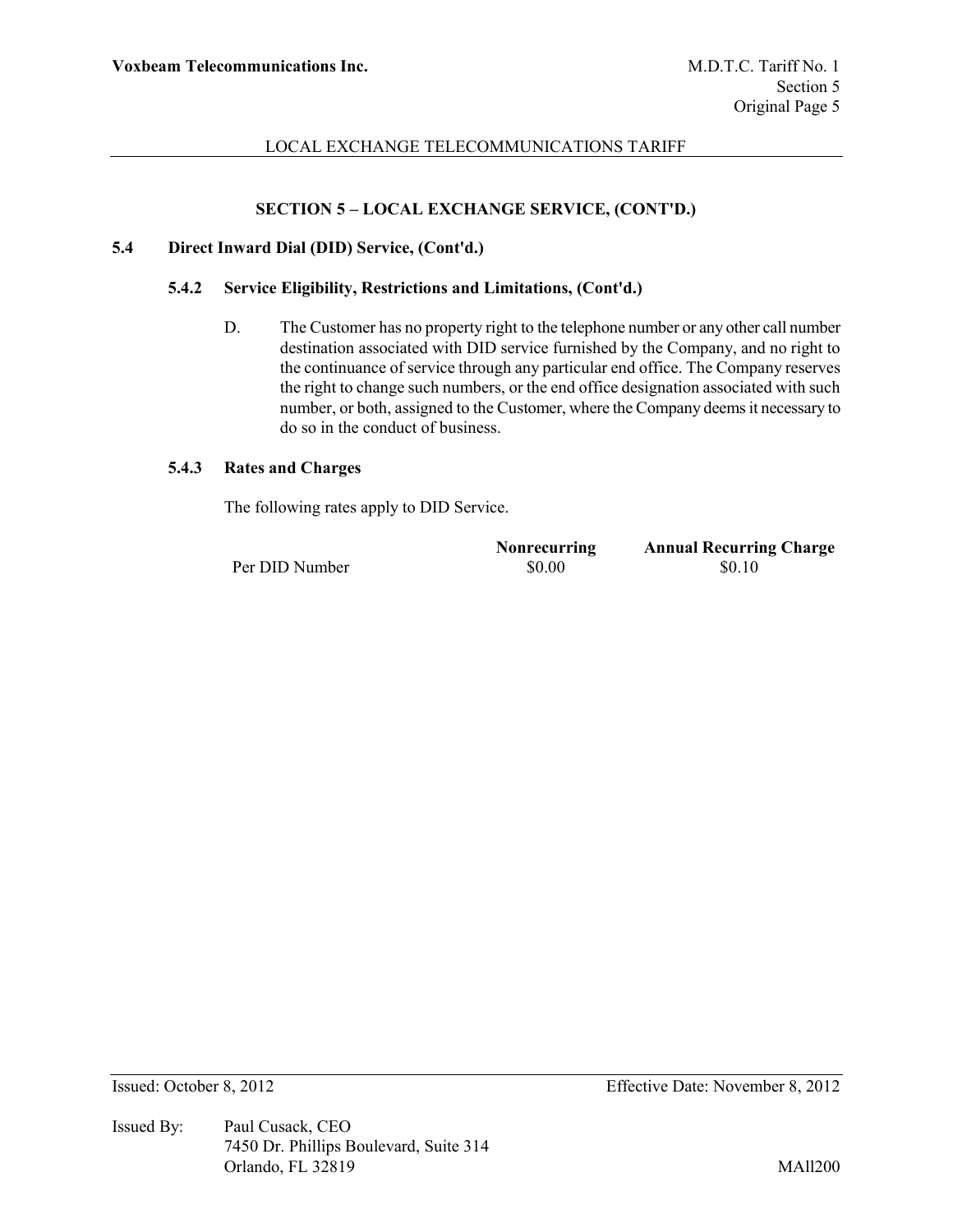# **SECTION 5 – LOCAL EXCHANGE SERVICE, (CONT'D.)**

### **5.5 Direct Inward Dial/Direct Outward Dial (DID/DOD) Service**

#### **5.5.1 General**

- A. DID/DOD Service combines DID Service as described in Section 5.4 with Direct Outward Dial (DOD) service. DOD service is not provided independently of DID service. DID/DOD Service provides a Customer with a voice grade telephonic communications trunk channel to place and receive voice or data calls. DID/DOD Service does not provide a line-side connection. It transmits the dialed digits for incoming or outgoing calls, allowing the Customer's calls to be routed as required by the Customer to the Customer's designated equipment. Where available from the Company, long distance services can be provided in conjunction with DID/DOD Service or Customers may choose to route traffic to other carriers for long distance termination.
- B. Connectivity to E911, operator services and directory assistance is supported by DID/DOD Service.
- C. DID/DOD Service may be provided in conjunction with non-regulated services offered by the Company pursuant to contract. To the extent that contractual rates for DID/DOD Service differ from those set forth in Section 5.5.3 below, the Company will file a Customer-Specific Pricing (CSP) filing with the Department, pursuant to the Department's CSP filing requirements.

### **5.5.2 Service Eligibility, Restrictions and Limitations**

- A. The Company reserves the right to provision DID/DOD service based upon the availability of facilities and equipment necessary to support the Customer's specific service requirements.
- B. The Company, at its sole discretion, reserves the right to limit the quantity of DID/DOD number blocks a Customer may obtain. Requests for 30 or more DID/DOD number blocks must be provided to the Company in writing no less than five (5) months prior to activation. In addition, the Company reserves the right to review vacant DID/DOD stations or stations not in use to determine their utilization. Should the Company determine, based on its own discretion, that there is inefficient number utilization, the Company may reassign the DID/DOD numbers. The Company will apply this provision on a non-discriminatory manner.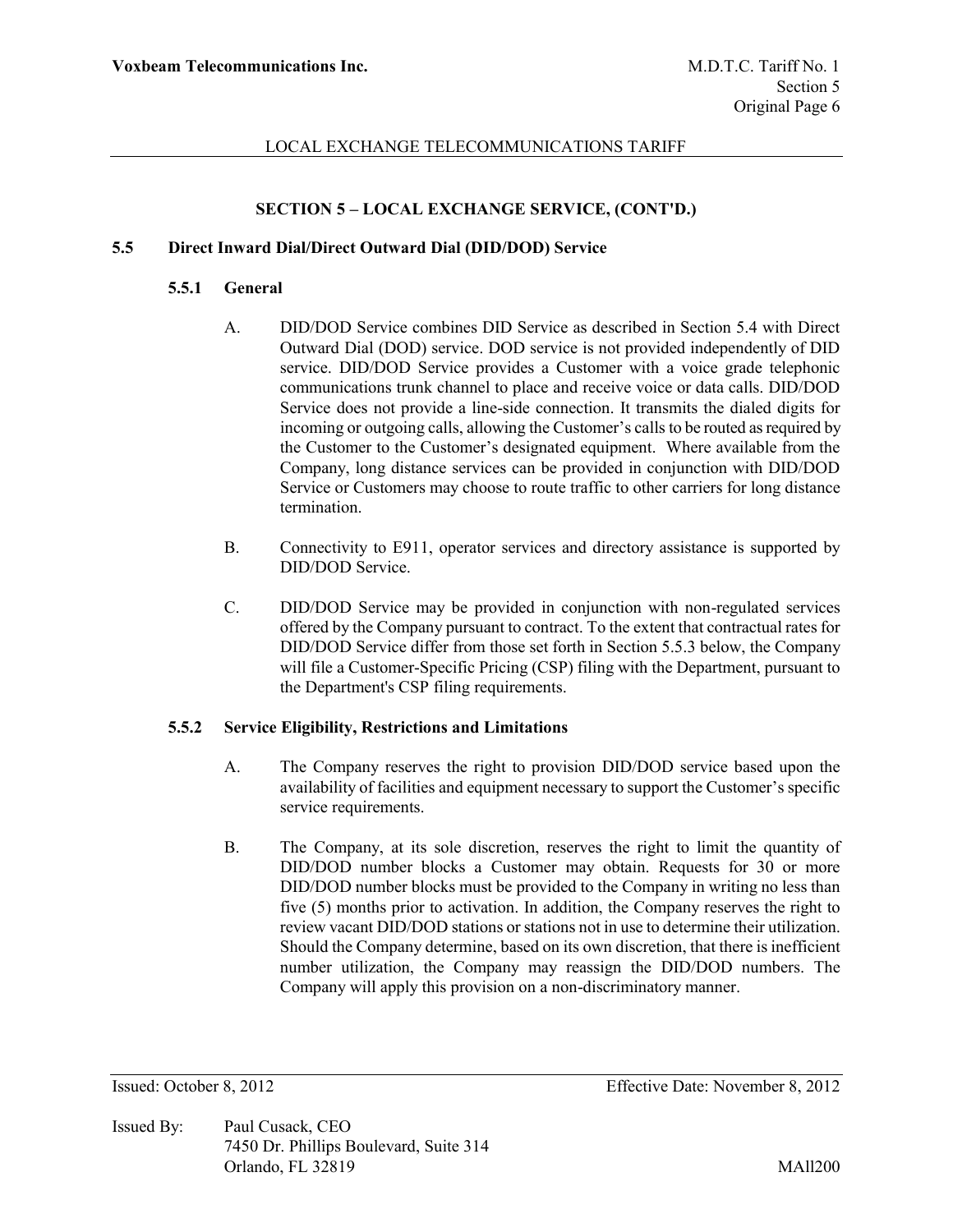# **SECTION 5 – LOCAL EXCHANGE SERVICE, (CONT'D.)**

### **5.5 Direct Inward Dial/Direct Outward Dial (DID/DOD) Service, (Cont'd.)**

### **5.5.2 Service Eligibility, Restrictions and Limitations, (Cont'd.)**

C. The Customer has no property right to the telephone number or any other call number destination associated with service furnished by the Company, and no right to the continuance of service through any particular end office. The Company reserves the right to change such numbers, or the end office designation associated with such number, or both, assigned to the Customer, where the Company deems it necessary to do so in the conduct of its business.

#### **5.5.3 Rates and Charges**

The following rates apply to DID/DOD Service.

|                    | <b>Nonrecurring</b> | <b>Annual Recurring Charge</b> |
|--------------------|---------------------|--------------------------------|
| Per DID/DOD Number | \$0.00              | \$0.10                         |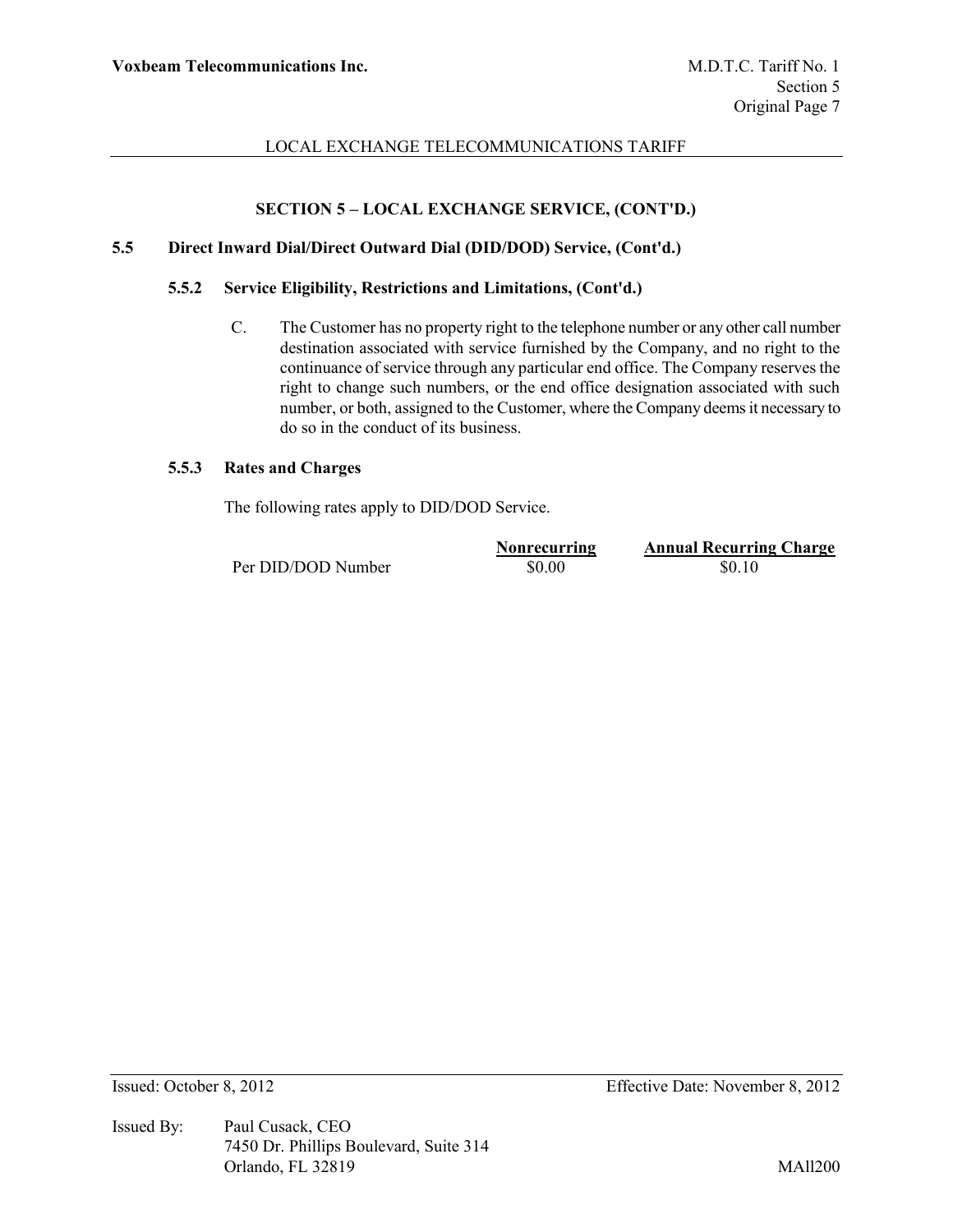## **SECTION 6 - SUPPLEMENTAL SERVICES**

### **6.1 Optional Calling Features**

The features in this section are made available on an individual basis or as part of multiple feature packages. All features are provided subject to availability; features may not be available with all classes of service. Transmission levels may not be sufficient in all cases.

### **6.1.1 Feature Descriptions**

**Anonymous Call Rejection –** Gives the Customer the ability to prevent future calls from specific telephone numbers and can be activated after receipt of an unwanted call or after entering a telephone number from which the calling party does not wish to receive future calls. The screening list holds a maximum of fifteen (15) numbers.

**Auto Call Back –** Allows a Customer to return the most recent incoming call and hear an announcement of the last telephone number that called.

**Auto Redial –** Automatically redials a busy number for up to 30 minutes until line is available.

**Call Forwarding –** Allows incoming calls forwarded to be forwarded to another line specified by the Customer by dialing a code and the telephone number to which the calls will be forwarded.

**Call Trace –** Allows a called party to initiate an automatic trace of the last call received. Call Trace is available on a usage basis only.

**Call Waiting / Call Waiting with Caller ID –** Allows the Customer engaged in a call to receive a tone signal indicating a second call is waiting, and by operation of the switchhook to place the first call on hold and answer the waiting call. Call Waiting with Caller ID provides Call Waiting service with the display of Caller ID information for the call that is waiting.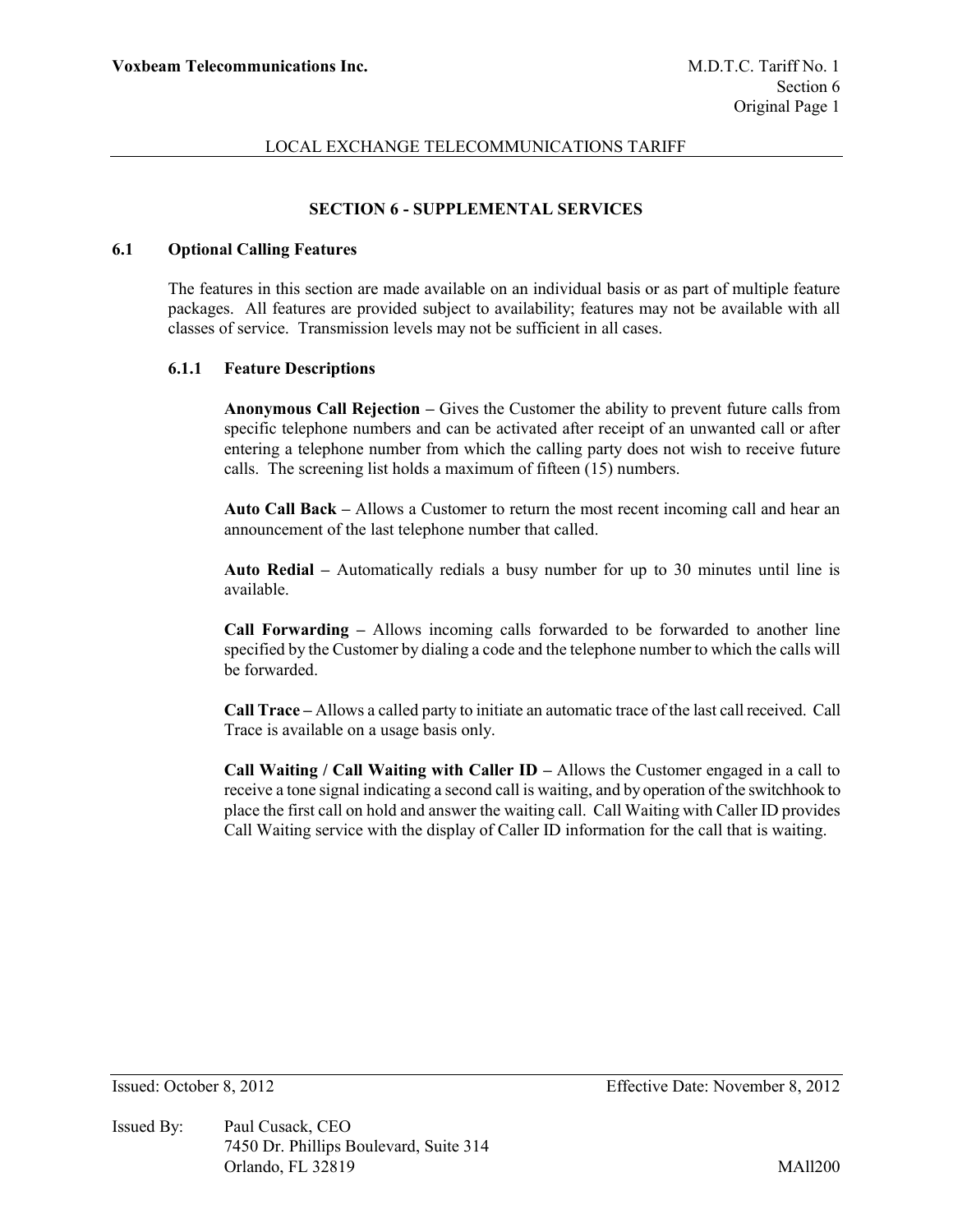## **SECTION 6 – SUPPLEMENTAL SERVICES, (CONT'D.)**

### **6.1 Optional Calling Features, (Cont'd.)**

#### **6.1.1 Feature Descriptions, (cont'd.)**

**Caller ID-Number Only –** Provides for the display of the calling party telephone number on Caller ID compatible Customer premises equipment.

**Caller ID Name and Number –** Provides for the display of the calling party name and telephone number on Caller ID compatible Customer premises equipment.

**Custom Ringing –** Allows a Customer to have up to two separate telephone numbers (one main and one additional number) associated with one local exchange access line. Each telephone numbers has a distinctive ring on incoming calls for identification purposes.

**Priority Call –** Allows a Customer to assign a maximum of fifteen (15) callers' telephone numbers to a special list. The customer will hear a distinctive ring at his location when calls are received from callers' telephone numbers on that list.

**Speed Calling 8 –** Allows the Customer to dial an abbreviated code to originate a call to any of 8 programmed telephone numbers.

**Three-Way Calling –** Allows the Customer to add a third party to an existing conversation.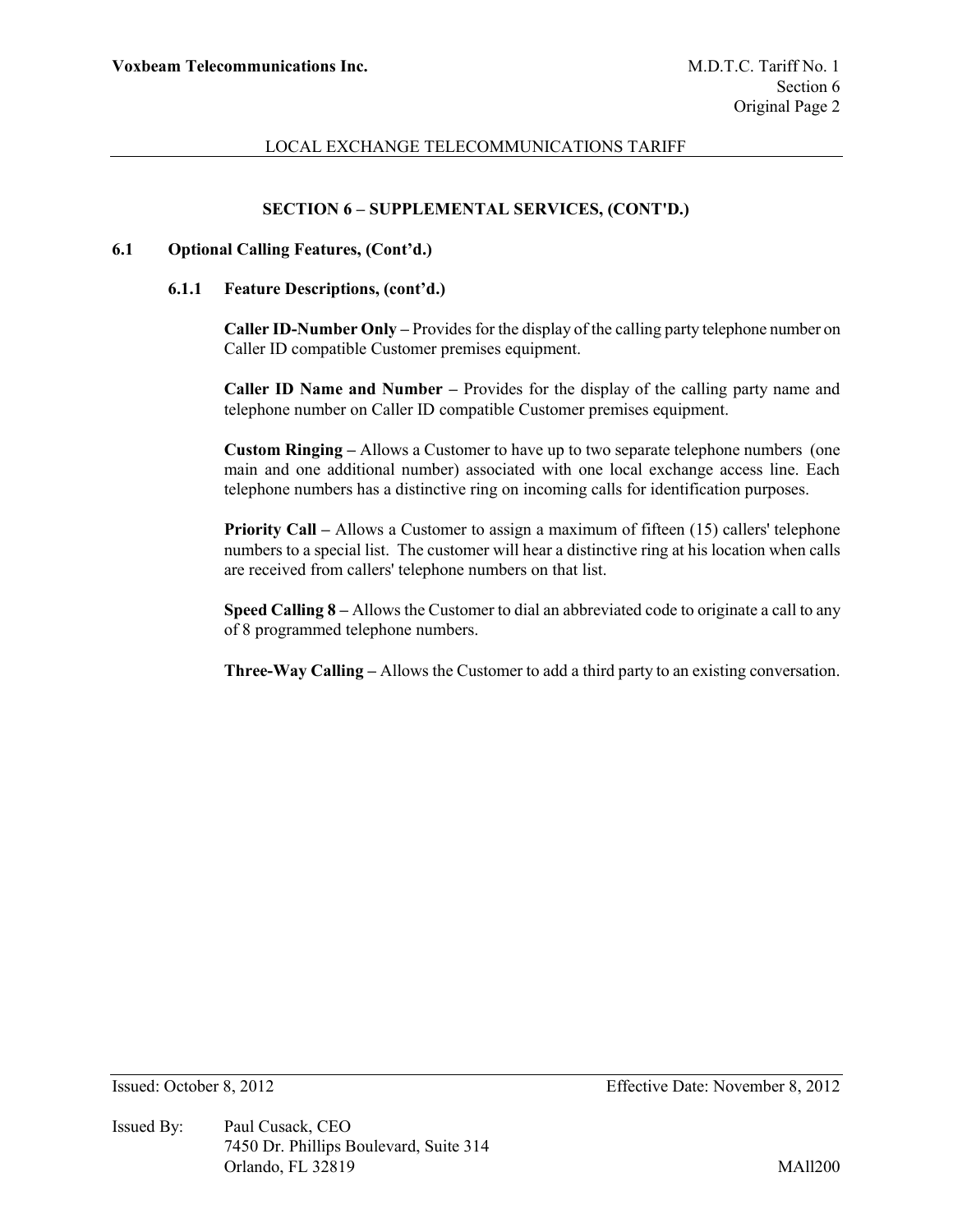## **SECTION 6 – SUPPLEMENTAL SERVICES, (CONT'D.)**

# **6.1 Optional Calling Features, (Cont'd.)**

#### **6.1.2 Rates**

### **A. Features Offered on a Monthly Basis**

The following optional calling features are offered to Customers on a monthly basis. Customers are allowed unlimited use of each feature. No usage sensitive charges apply. Multiline Customers must order the appropriate number of features based on the number of lines that will have access to the feature.

| Feature                                   | <b>Monthly Recurring Charge</b> |
|-------------------------------------------|---------------------------------|
| Auto Call Back (*69)                      | \$4.00                          |
| Auto Redial                               | \$3.00                          |
| Call Forwarding - Busy Line               | \$2.00                          |
| Call Waiting/ Call Waiting with Caller ID | \$6.00                          |
| Caller ID Name and Number                 | \$8.50                          |
| Distinctive Ringing                       | \$6.50                          |
| Priority Call                             | \$1.75                          |
| Speed Calling 8                           | \$3.00                          |
| Speed Calling 30                          | \$4.00                          |
| Three Way Calling                         | \$4.99                          |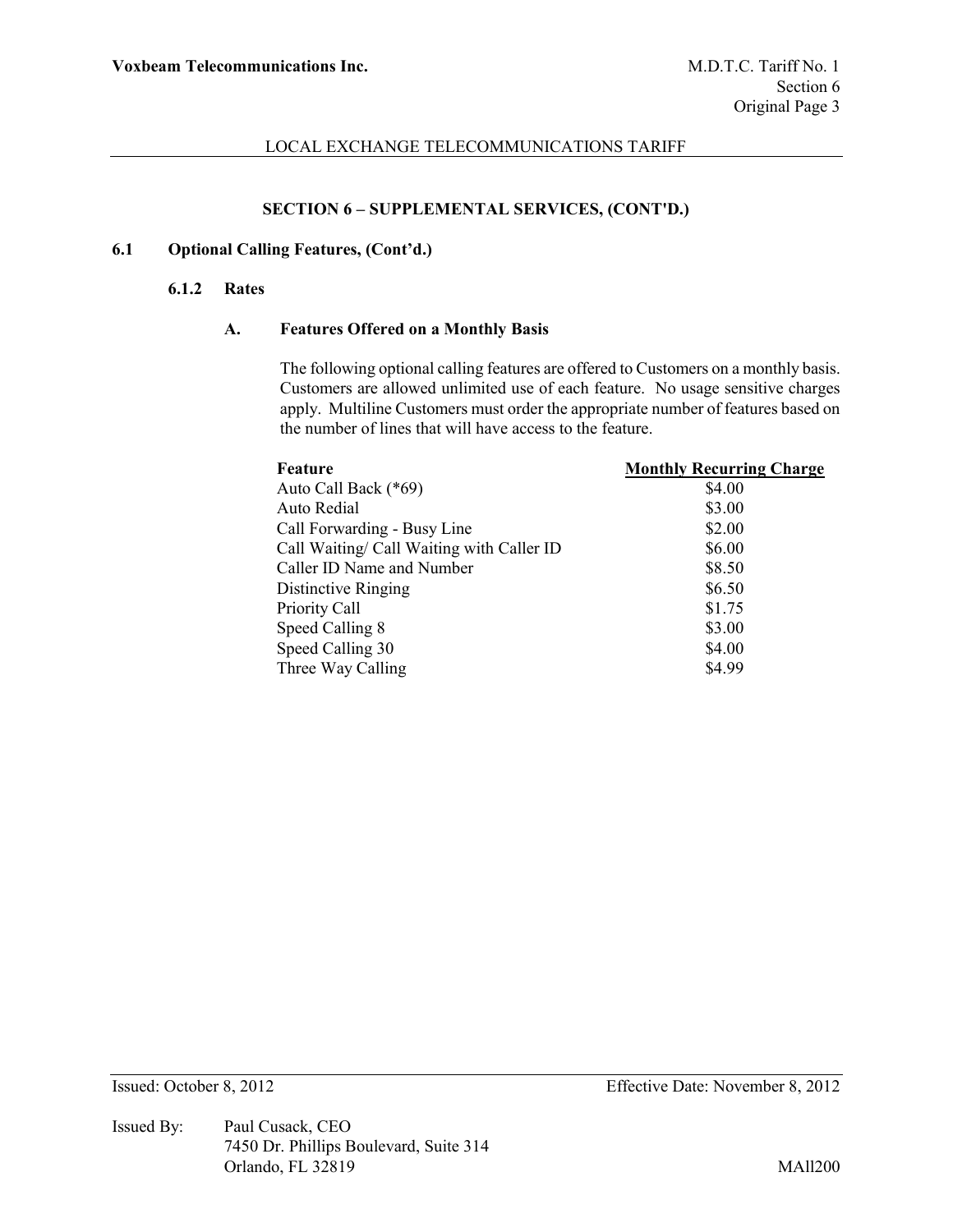### **SECTION 6 - SUPPLEMENTAL SERVICES, (CONT'D.)**

# **6.1 Optional Calling Features, (Cont'd.)**

#### **6.1.2 Rates, (Cont'd.)**

### **B. Features Offered on a Usage Sensitive Basis**

The following features are available to all local exchange Business line Customers where facilities and services permit. Customers may utilize each feature by dialing the appropriate access code. The Customer will be billed the Per Feature Activation Charge shown in the following table each time a feature is used by the Customer.

| Feature               | Per Use |
|-----------------------|---------|
| Call Block            | \$1.00  |
| Call Return           | \$1.00  |
| Call Trace            | \$1.00  |
| Three Way Calling     | \$1.00  |
| <b>Repeat Dialing</b> | \$1.00  |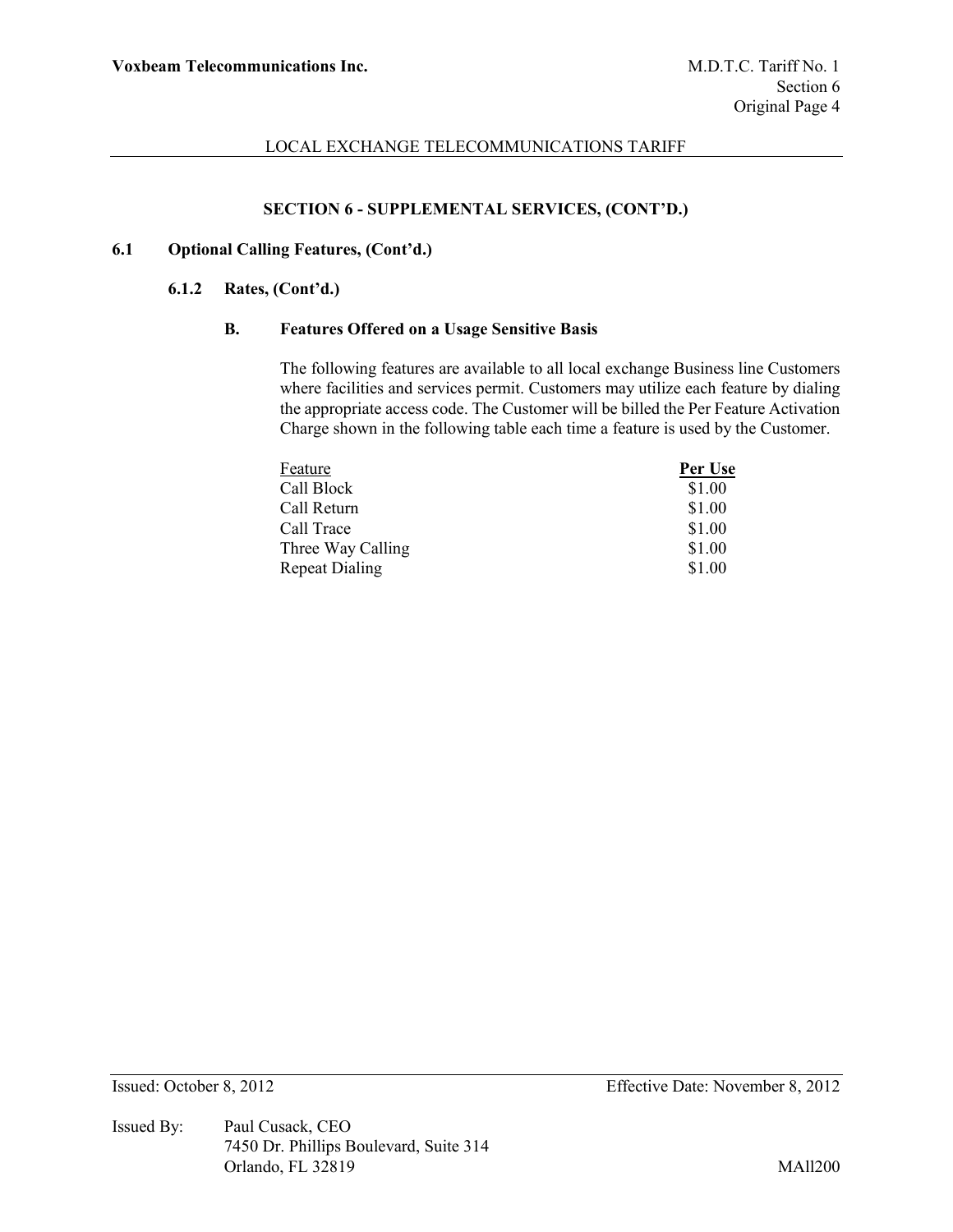## **SECTION 6 - SUPPLEMENTAL SERVICES, (CONT'D.)**

### **6.2 Directory Assistance Services**

#### **6.2.1 General**

A Customer may obtain assistance, for a charge, in determining a telephone number by dialing Directory Assistance (DA).

A call to DA is considered completed whether or not the number(s) requested are available from DA records.

Direct-dialed calls to DA are exempt from rates and regulations when placed from:

- **A.** 10 free calls per month from main business and/or residence telephone lines or PBX trunk lines;
- **B**. all directory assistance calls made by customers who are 65 years old or older;
- **C.** a single-line registered main telephone exchange line of a handicapped user. A main line may be registered for exemption with the carrier in those instances where one of the users of the line is considered to be legally blind, or visually or physically handicapped as defined by the Federal Register, Vol. 35 #126. Where a user's handicap prevents the dialing of a telephone in a conventional manner or permits only the dialing of "0", those calls placed from the registered line, and not directly dialed, will also be exempt;
- **D.** all pay telephones;
- **E.** exchange lines in the Commonwealth of Massachusetts and its political subdivisions; and
- **F.** also exempt are directory assistance calls for telephone numbers which are non-listed, or non-listed and non-published, or when the DA operator provides an incorrect number. The Customer must inform the Company of the error in order to receive credit

# **6.2.2 Rates**

Unless one of the exceptions listed in Section 6.2.1 above applies, the charges as shown below apply for each request made to the DA operator:

 $Local DA$  \$1.50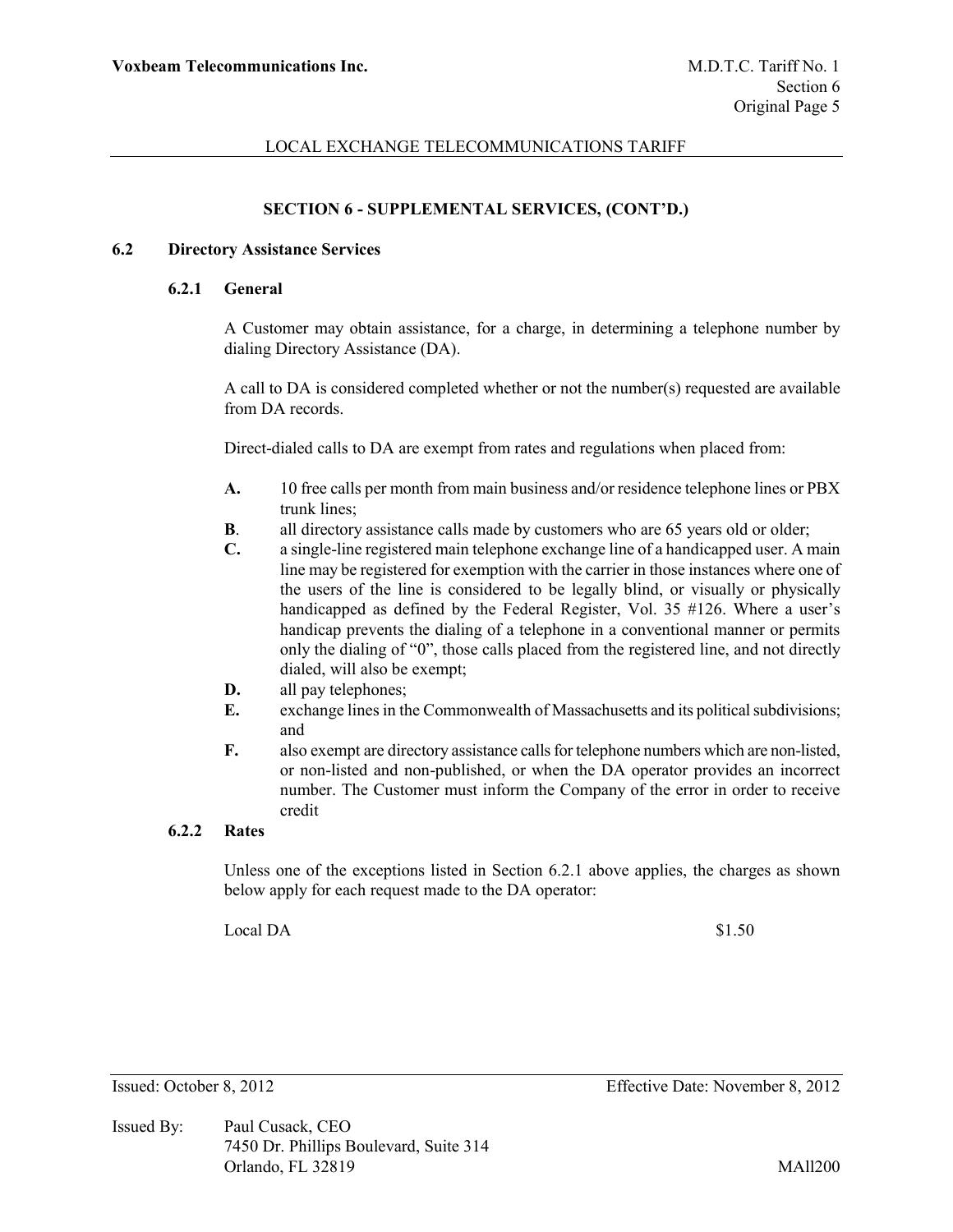# **SECTION 6 - SUPPLEMENTAL SERVICES, (CONT'D.)**

### **6.3 Operator Services**

The Company's operator services, available to presubscribed Customers, are accessible on a twentyfour (24) hour per day seven (7) days per week basis. In addition to the per call service charge, usage rates apply. The types of calls handled are as follows:

**Customer Dialed Calling/Credit Card Call -** This charge applies in addition to usage charges for station to station calls billed to an authorized Calling Card or Commercial Credit Card. The Customer must dial the destination telephone number where the capability exists for the Customer to do so. A separate rate applies in the event operator assistance is requested for entering the Customer's card number for billing purposes.

**Operator Dialed Calling/Credit Card Call -** This charge applies in addition to usage charges for station to station calls billed to an authorized telephone Calling Card or Commercial Credit Card and the operator dials the destination telephone number at the request of the Customer.

**Person-to-Person -** This charge applies in addition to usage charges for calls placed with the assistance of a Company operator to a particular party at the destination number. This charge applies regardless of billing method, including but not limited to billing to a Calling Card, Commercial Credit Card, Collect, by deposit of coins in Pay Telephones, or to a Third Party. Charges do not apply unless the specified party or an acceptable substitute is available.

**Third Party Billed -** Provides the Customer with the capability to charge a local call to a third number which is different from the called or calling party. The party answering at the third number has the option to refuse acceptance of the charges in advance or when queried by the operator.

**Collect Calls -** Provides the Customer with the capability to charge a call to the called party. On the operator announcement of a collect call, the called party has the option to refuse acceptance of charges in advance or when queried by the operator.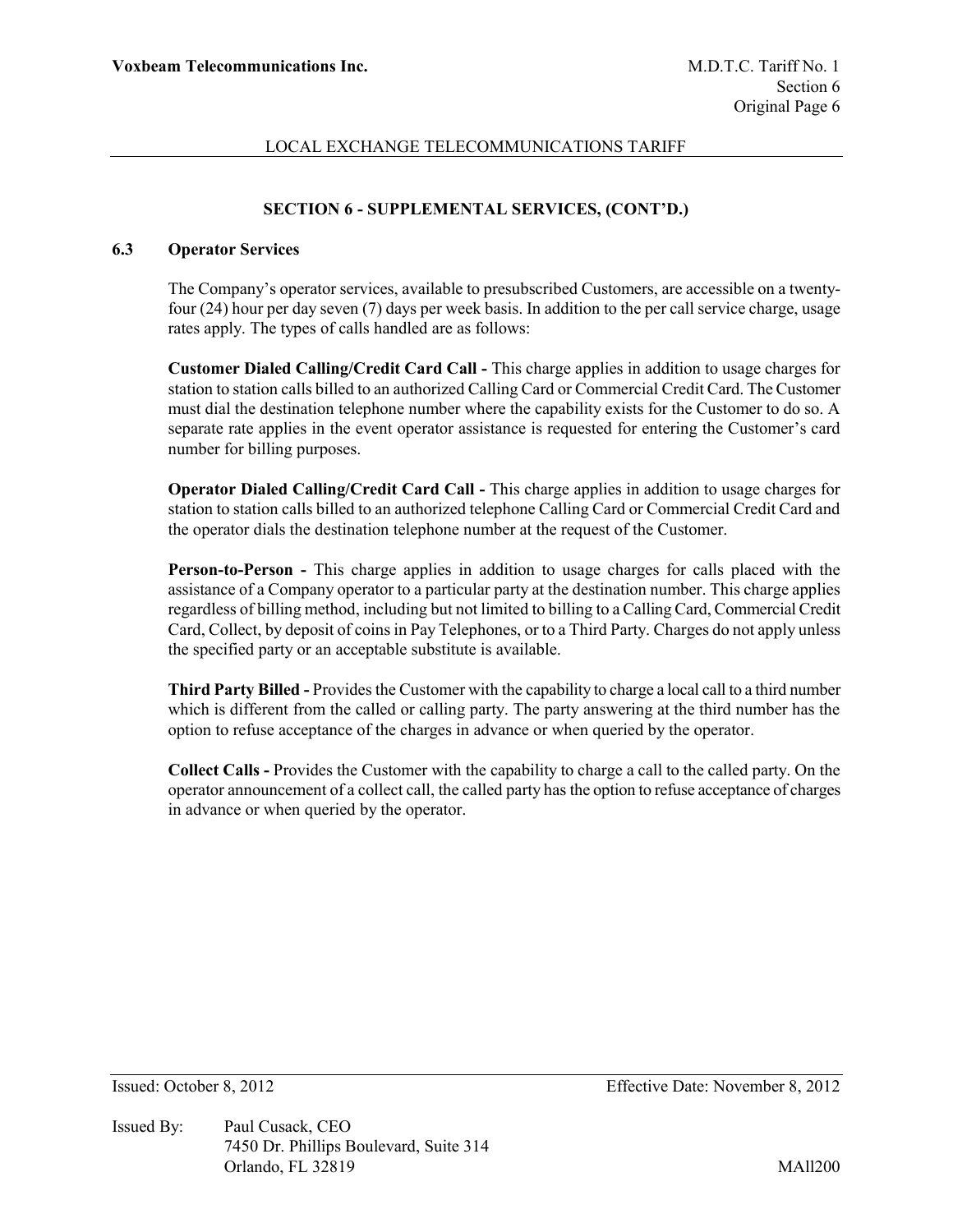# **SECTION 6 - SUPPLEMENTAL SERVICES, (CONT'D.)**

# **6.3 Operator Services, (Cont'd.)**

### **6.3.1 Local Usage Charges**

Usage charges for local operator assisted calls are those usage charges that would normally apply to the calling party's service. In addition to usage charges, an operator assistance charge applies to each call.

## **6.3.2 Per Call Service Charges**

| <b>Customer Dialed Calling Card</b> | \$0.75 |
|-------------------------------------|--------|
| <b>Operator Dialed Calling Card</b> | \$2.50 |
| <b>Operator Assisted</b>            |        |
| Collect                             | \$2.50 |
| 3rd Party Billed                    | \$2.50 |
| Person-to-Person                    | \$4.50 |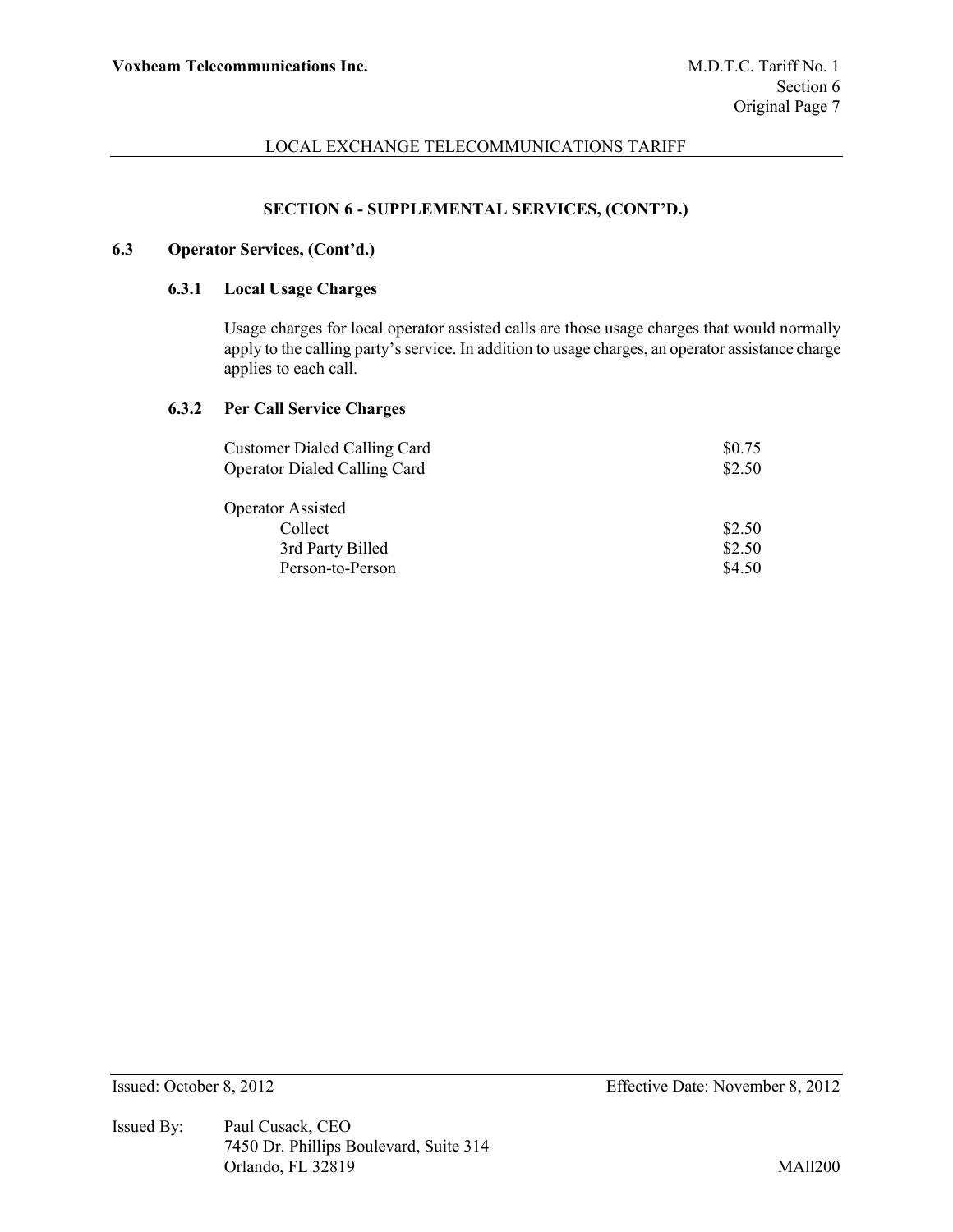# **SECTION 6 - SUPPLEMENTAL SERVICES, (CONT'D.)**

# **6.4 Busy Line Verification and Emergency Interrupt Service**

Upon request of a calling party the Company will verify a busy condition on a designated local service line. The operator will determine if the line is clear or in use and report to the calling party. At the request of the Customer, the operator will interrupt the call on the busy line. Emergency Interruption is only permitted in cases where the calling party indicates an emergency exists, requests interruption and the call has already been verified as busy.

No charge will apply when the calling party advises that the call is to or from an official public emergency agency. Busy Verification and Interrupt Service is furnished where and to the extent that facilities permit.

The Customer shall identify and save the Company harmless against all claims that may arise from either party to the interrupted call or any person.

### **6.4.1 Rates**

| Busy Line Verification, per request: | \$7.50 |
|--------------------------------------|--------|
| Busy Line Interrupt, per request:    | \$5.00 |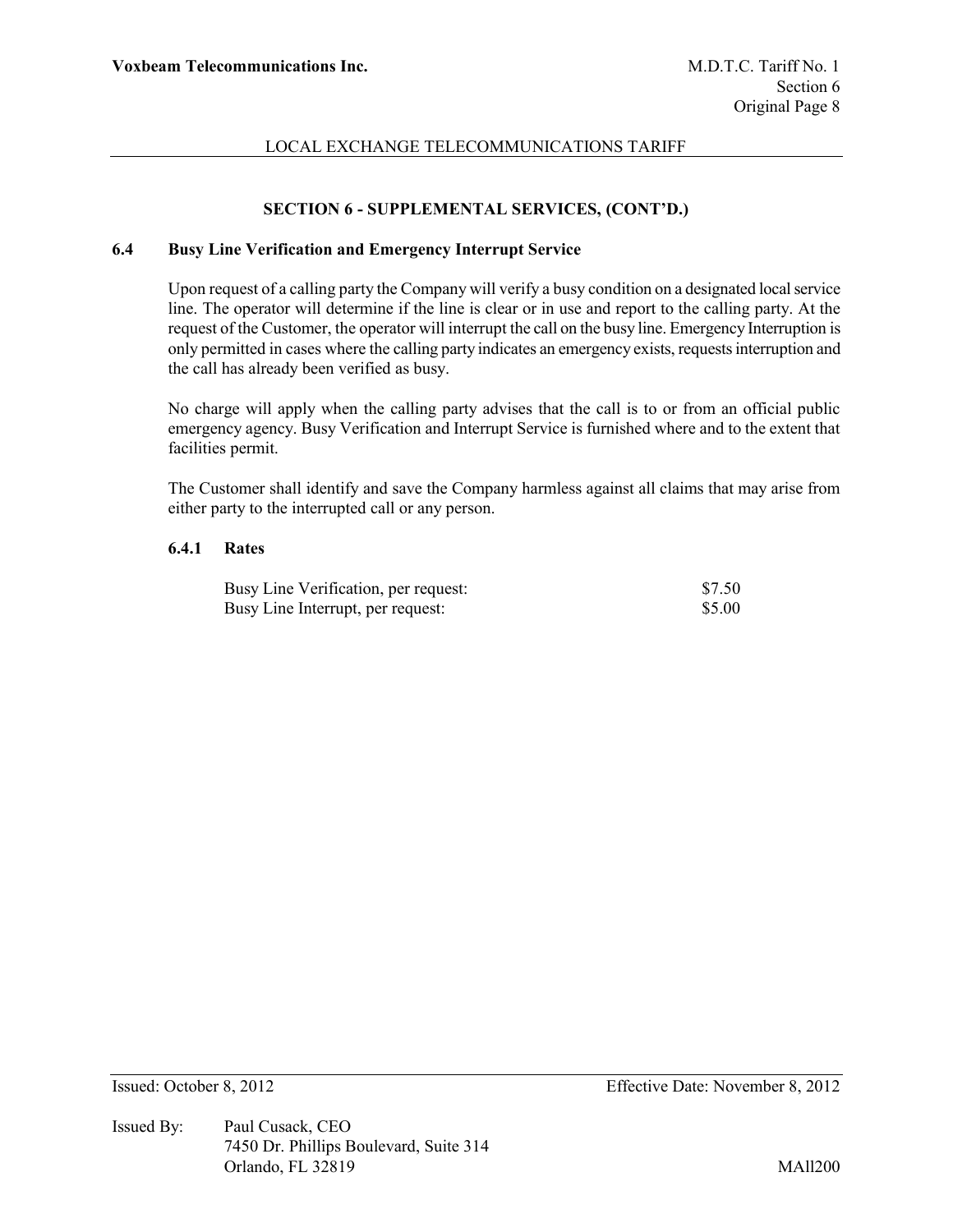# **SECTION 6 - SUPPLEMENTAL SERVICES, (CONT'D.)**

### **6.5 Directory Listing Service**

#### **6.5.1 General**

The following rates and regulations apply to standard listings in light face type in the white pages (alphabetical section) of the telephone directory and to the Directory Assistance records of the Company.

Directory listings are limited to such information as is essential to the identification of the listed party. The listing of a service, commodity, or trade name is not permitted unless it is the name, or an integral part of the name, under which the Customer does business.

A listing is limited to one line in the directory, except where in the judgment of the Company, more than one line is required to identify the Customer properly. In such cases, the additional lines required are provided at no extra charge.

Listing services are available with all classes of main telephone exchange service.

### **6.5.2 Listings**

## **A. Primary Listing**

One listing, termed the primary listing, is included with each exchange access line or each joint user service.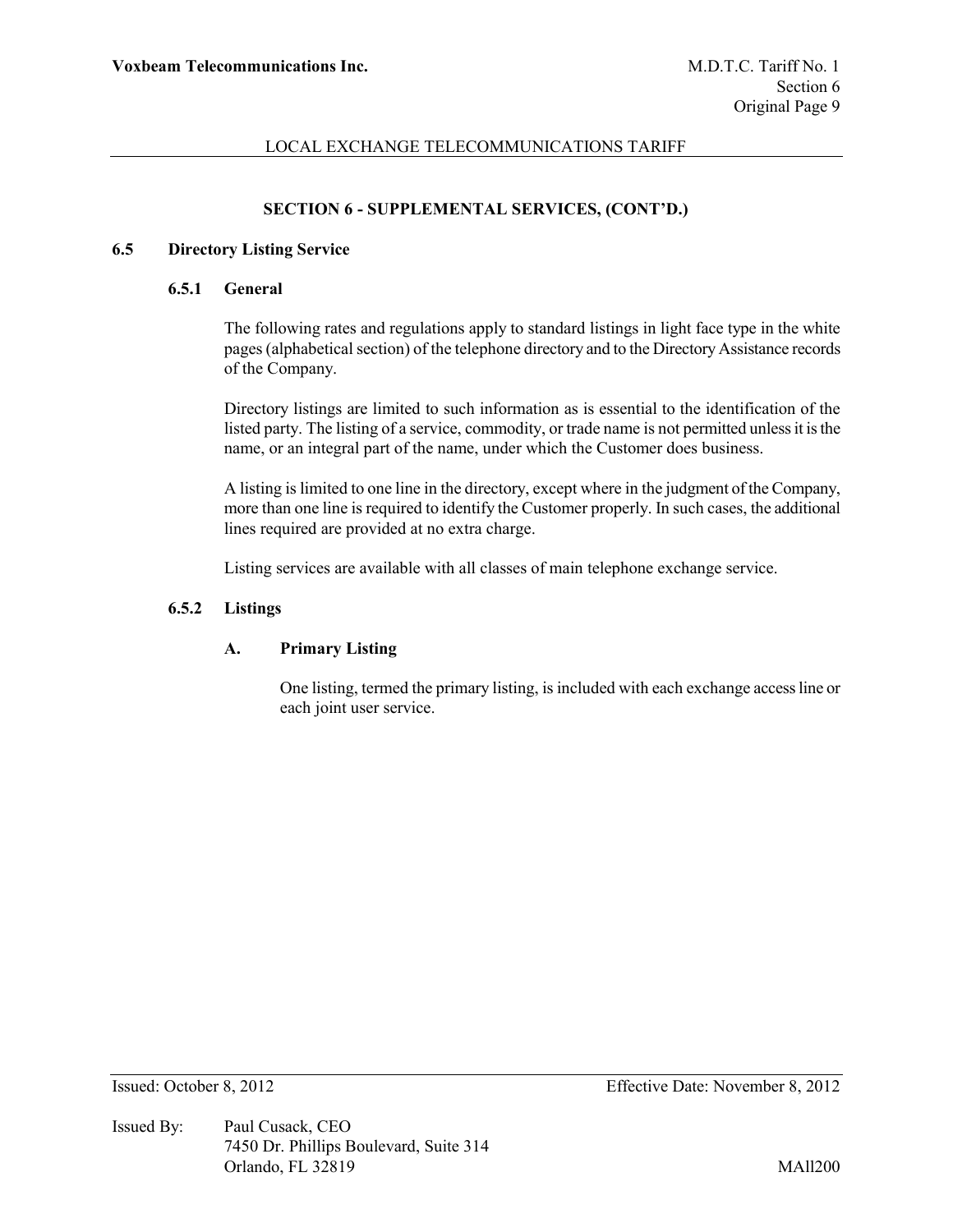## **SECTION 6 - SUPPLEMENTAL SERVICES, (CONT'D.)**

### **6.5 Directory Listing Service, (Cont'd.)**

### **6.5.2 Listings, (Cont'd.)**

### **B. Additional Listings**

Additional listings may be the listings of individual names of those entitle to use the customer's service or, for business, Departments, Divisions, Tradenames, etc.

In connection with business service, regular additional listings are available only in the names of Authorized Users of the Customer's service.

Ordinarily, all additional listings are of the same address and telephone number as the primary listings, except as provided for joint user and alternate number listings. However, when it appears necessary as an aid to the use of the directory and provided satisfactory service can be furnished, a listing will be permitted under the address of a branch exchange, Centrex or extension of an exchange service line installed on the premises of the Customer, but at an address different from that of the attendant position of main service.

Special types of additional listings, such as Alternate, Alpha and Informational, Duplicate and Reference Listings, Foreign Listings, etc. take the same business classification as the service with which such listings are furnished.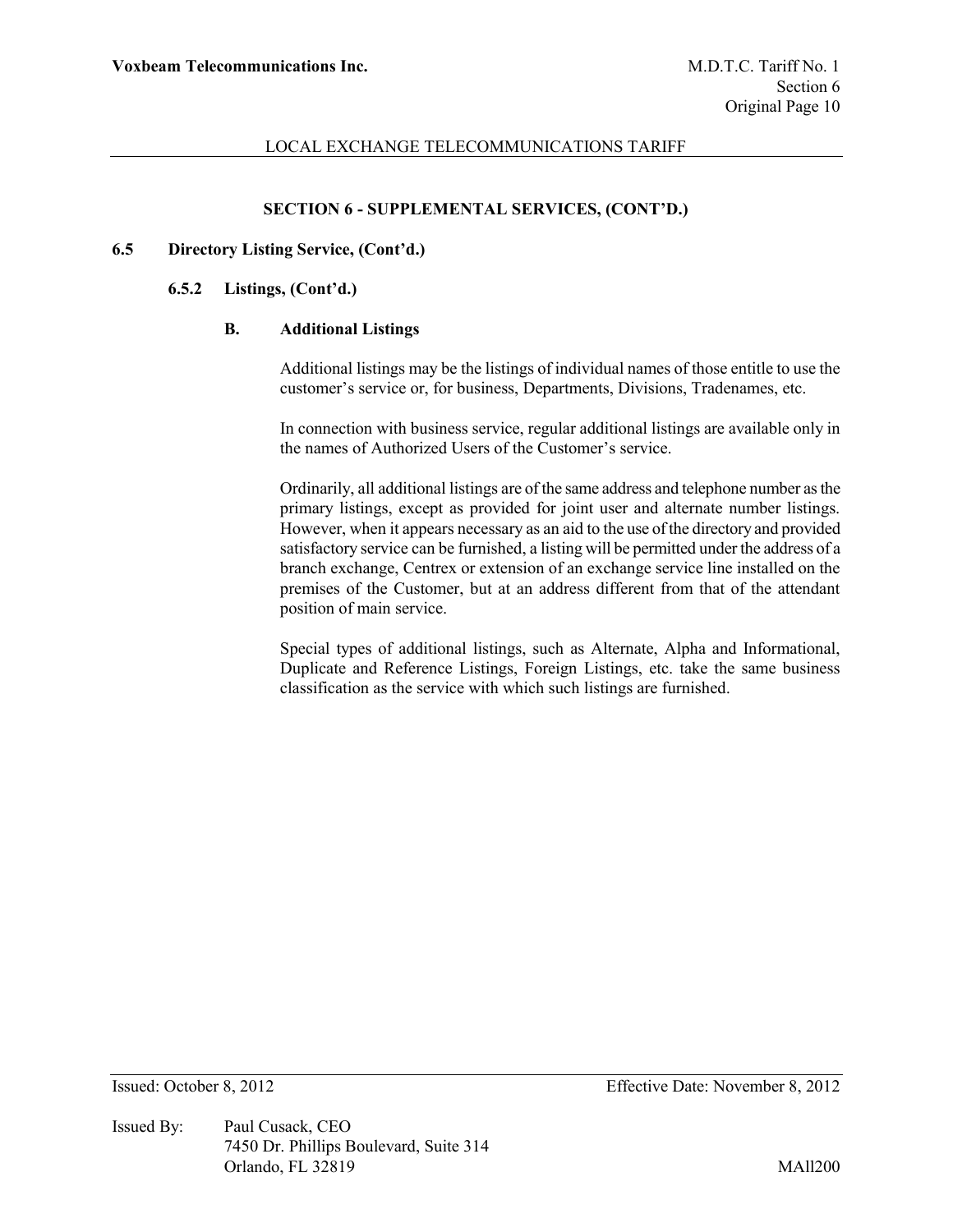### **SECTION 6 - SUPPLEMENTAL SERVICES, (CONT'D.)**

#### **6.5 Directory Listing Service, (Cont'd.)**

#### **6.5.2 Listings, (Cont'd.)**

## **C. Nonpublished Service**

The telephone numbers of nonpublished service are not listed in either the Company's alphabetical directory or Directory Assistance records available to the general public.

Non published information may be released to emergency service providers, to customers who subscribe to Company offerings which require the information to provide service and/ or bill their clients, or, to telephone customers who are billed for calls placed to or from nonpublished numbers and to entities which collect for the billed services. Nonpublished names and/or telephone numbers may also be delivered to customers on a call-by-call basis.

Incoming calls to nonpublished service will be completed by the Company only when the calling party places the call by number. The Company will adhere to this practice not withstanding any claim the calling party may present, except claims of emergencies involving life and death. In such cases, the Company will call the nonpublished number and request permission to make an immediate connection to the calling party.

When the Company agrees to keep a number unlisted, it does so without any obligation. Except for cases of gross negligence or willful misconduct, the Company is not liable for any damages that might arise from publishing a non-published number in the directory or disclosing it to some. If, in error, the telephone number is published in the directory, the Company's only obligation is to credit or refund any monthly charges the Customer paid for non-published service.

The Subscriber indemnifies (i.e., promises to reimburse the Company for any amount the Company must pay as a result of) and save the Company harmless against any and all claims for damages caused or claimed to have been caused, directly or indirectly, by the publication of a non-published service or the disclosing of said number to any person.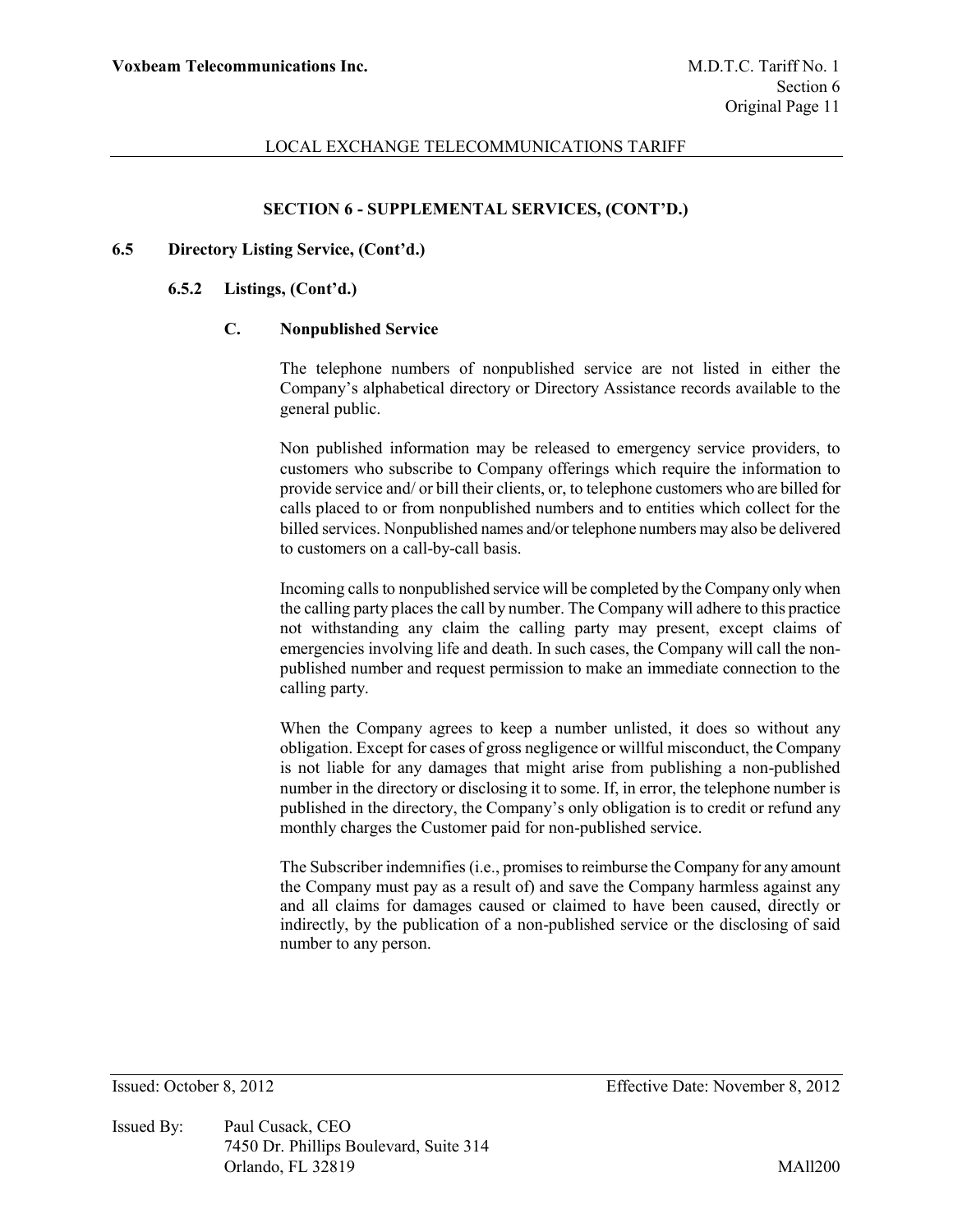### **SECTION 6 - SUPPLEMENTAL SERVICES, (CONT'D.)**

#### **6.5 Directory Listing Service, (Cont'd.)**

#### **6.5.2 Listings, (Cont'd.)**

#### **D. Nonlisted Service**

Non-listed service means that the Customer's telephone number is not listed in the directory, but does it appear in the Company's Directory Assistance Records.

This service is subject to the rules and regulations for E911 service, where applicable.

The Company will only complete calls to a nonlisted number, if requested by a caller, during the course of a directory assistance call completion service.

When the Company agrees to keep a number unlisted, it does so without any obligation. Except for cases of gross negligence or willful misconduct, the Company is not liable for any damages that might arise from publishing a non-listed number in the directory or disclosing it to some. If, in error, the telephone number is listed in the directory, the Company's only obligation is to credit or refund any monthly charges the Customer paid for nonlisted service.

The subscriber indemnifies (i.e., promises to reimburse the Company for any amount the Company must pay as a result of) and save the Company harmless against any and all claims for damages caused or claimed to have been caused, directly or indirectly, by the publication of a non-listed service or the disclosing of said number to any person.

## **6.5.3 Monthly Rates**

|                            | <b>Monthly Rate</b> |
|----------------------------|---------------------|
| <b>Additional Listings</b> | \$1.50              |
| Nonlisted Service          | \$2.00              |
| Nonpublished Service       | \$4.50              |

Issued By: Paul Cusack, CEO 7450 Dr. Phillips Boulevard, Suite 314 Orlando, FL 32819 MAll200

Issued: October 8, 2012 Effective Date: November 8, 2012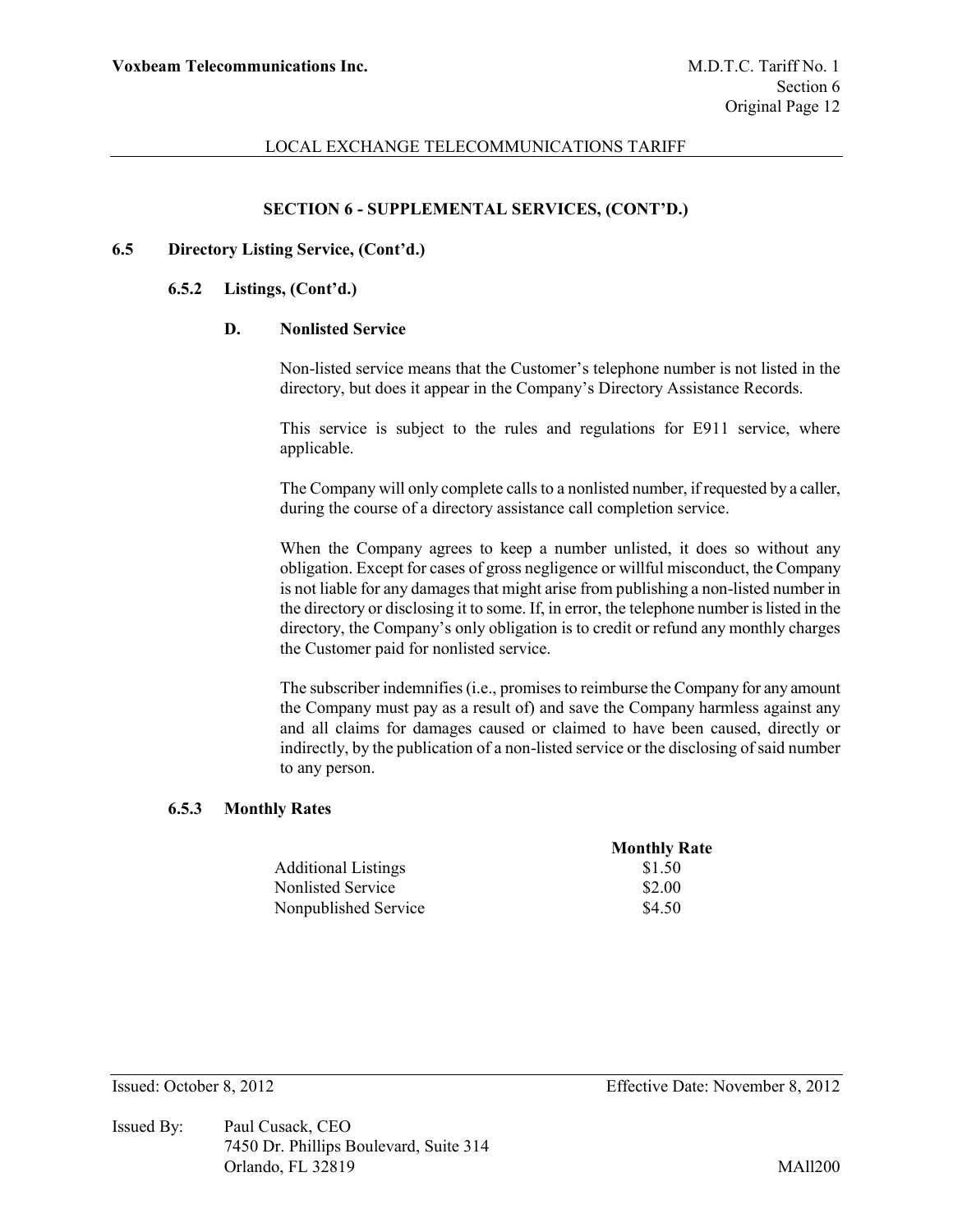# **SECTION 7 - CONTRACT SERVICES**

## **7.1 Special Contract Arrangements**

At the option of the Company, services may be offered on a contract basis to meet specialized pricing requirements of the Customer not contemplated by this tariff. The terms of each contract shall be mutually agreed upon by the Customer and Company and may include discounts off of rates contained herein and waiver of recurring, nonrecurring, or usage charges. The terms of the contract may be based partially or completely on the term and volume commitment, type of access arrangement, mixture of services, or other distinguishing features. Unless otherwise specified, the regulations for such arrangements are in addition to the applicable regulations and prices in other sections of the tariff. Service shall be available to all similarly situated Customers for a fixed period of time following the initial offering to the first contract Customer as specified in each individual contract.

### **7.2 Special Service Arrangements**

- **7.2.1** If a Customer's requirements cannot be met by services included in this tariff, or pricing for a service is shown in this tariff as "ICB", the Company will provide, where practical, special service arrangements at charges to be determined on an Individual Case Basis. These special service arrangements will be provided if the provision of such arrangements is not detrimental to any other services furnished under the Company's tariffs.
- **7.2.2** Special service arrangement rates are subject to revision depending on changing costs or operating conditions.
- **7.2.3** If and when a special service arrangement becomes a generically tariffed offering, the tariffed rate or rates will apply from the date of tariff approval.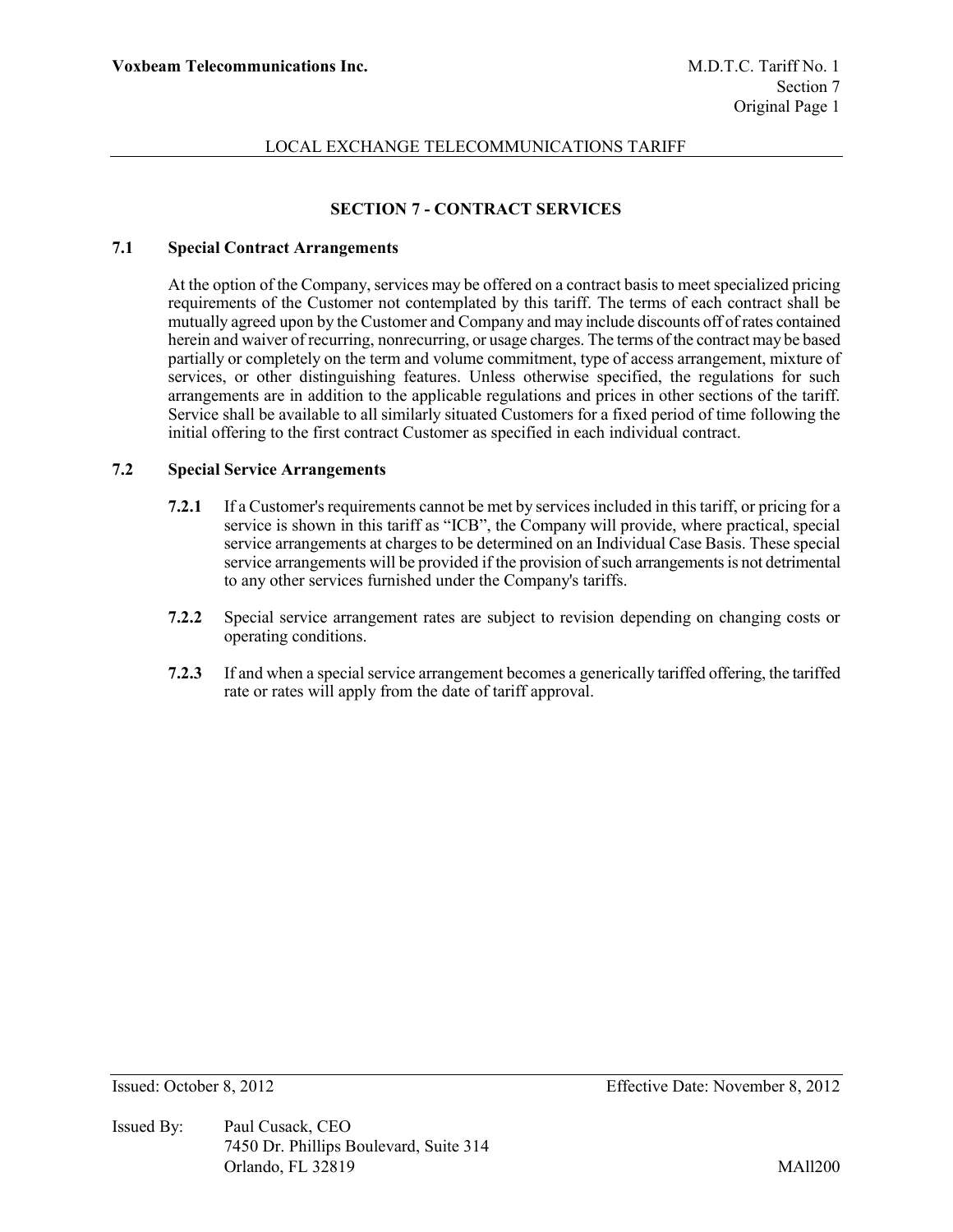# **SECTION 8 - SPECIAL ARRANGEMENTS**

# **8.1 Non-Routine Installation and/or Maintenance**

At the Customer's request, installation and/or maintenance may be performed outside Company regular business hours, or (in sole discretion of the Company and subject to any conditions it may impose) in hazardous locations. In such cases, charges based on the cost of labor, material, and other costs incurred by or charged to the Company will apply. If installation is started during regular business hours but, at the Customer's request, extends beyond regular business hours into time periods including, but not limited to, weekends, holidays, and/or night hours, additional charges may apply.